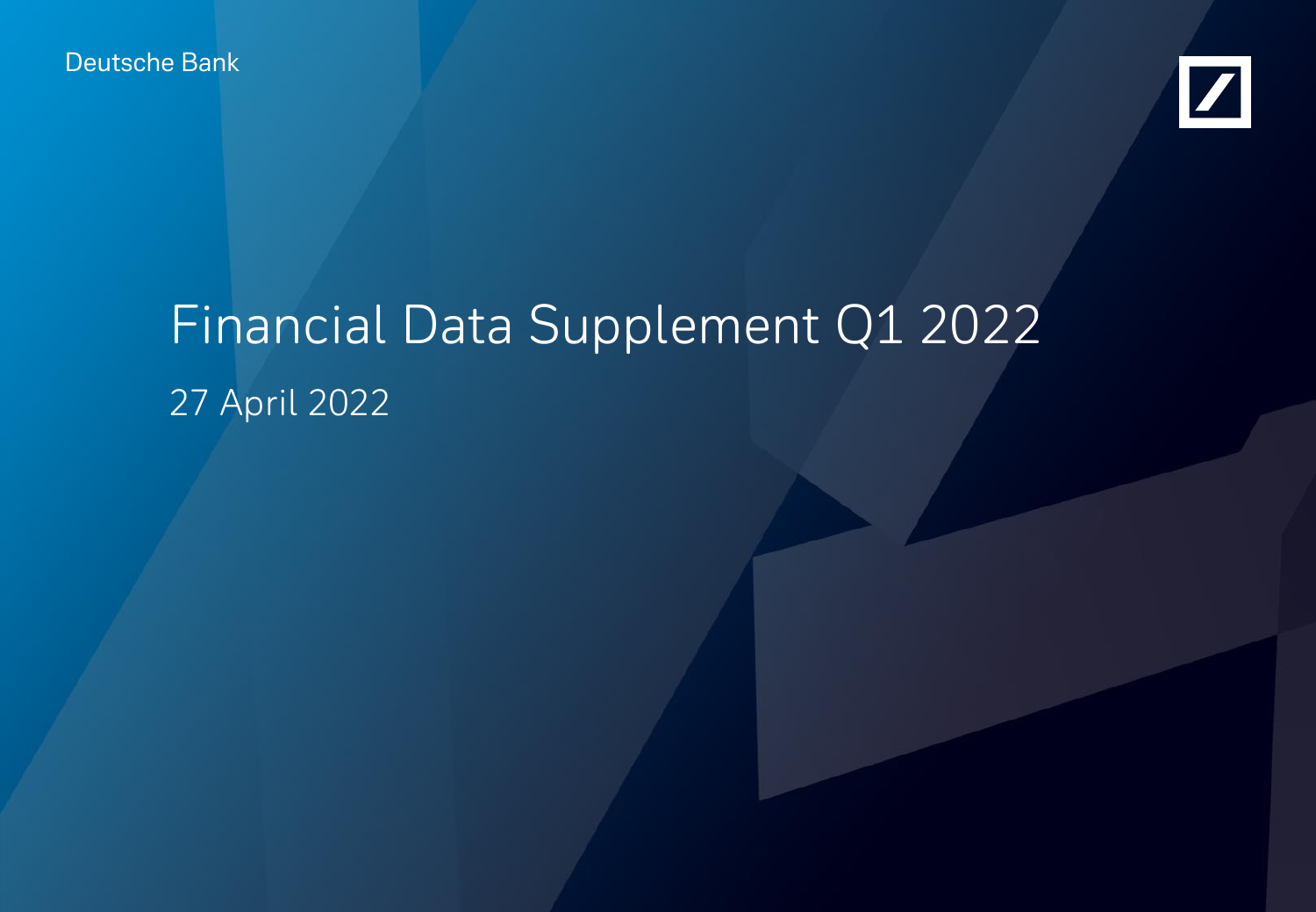### Q1 2022 Financial Data Supplement

Due to rounding, numbers presented throughout this document may not sum precisely to the totals we provide and percentages may not precisely reflect the absolute figures.

All segment figures reflect the segment composition as of the first quarter 2022.

#### EU carve-out

Results are prepared in accordance with International Financial Reporting Standards (IFRS) as issued by the International Accounting Standards Board ("IASB") and endorsed by the European Union ("EU"), including, from 2020, application of portfolio fair value hedge accounting for non-maturing deposits and fixed rate mortgages with pre-payment options (the "EU carve-out"). Fair value hedge accounting under the EU carve-out is employed to minimize the accounting exposure to both positive and negative moves in interest rates in each tenor bucket thereby reducing the volatility of reported revenue from Treasury activities.

For the three-month period ended March 31, 2022, application of the EU carve-out had a positive impact of € 139 million on profit before taxes and of € 106 million on profit. For the same time period in 2021, the application of the EU carve-out had a negative impact of  $\epsilon$  316 million on profit before taxes and of  $\epsilon$  207 million on profit. The Group's regulatory capital and ratios thereof are also reported on the basis of the EU carve-out version of IAS 39. For the three-month period ended March 31, 2022, application of the EU carve-out had a positive impact on the CET1 capital ratio of about 3 basis points and a negative impact of about 6 basis point for the same time period in 2021. In any given period, the net effect of the EU carve-out can be positive or negative, depending on the fair market value changes in the positions being hedged and the hedging instruments.

To reflect reporting obligations in Germany and the US, DB has prepared separate sets of interim financial information since the first quarter 2020 (i.e. locally: based on IFRS as endorsed by the EU; US: based on IFRS as issued by the IASB).

This Financial Data Supplement is presented under IFRS as endorsed by the EU. The Bank is filing its Interim and Annual Reports under IFRS as adopted by the IASB with the US SEC (<https://www.db.com/ir/en/sec-filings-for-financial-results.htm>).

#### Deutsche Bank consolidated

| Summary                                                        | $\overline{2}$ |
|----------------------------------------------------------------|----------------|
| <b>Consolidated Statement of Income</b>                        | 3              |
| <b>Consolidated Balance Sheet - Assets</b>                     | $\overline{4}$ |
| Consolidated Balance Sheet - Liabilities and total equity      | 5              |
| Net revenues - Segment view                                    | 6              |
|                                                                |                |
| Segment detail                                                 | $\overline{7}$ |
| <b>Corporate Bank</b>                                          |                |
| <b>Investment Bank</b>                                         | 8              |
| <b>Private Bank</b>                                            | 9              |
| <b>Asset Management</b>                                        | 10             |
| Corporate & Other                                              | 11             |
| Core Bank                                                      | 12             |
| <b>Capital Release Unit</b>                                    | 13             |
| <b>Risk and capital</b>                                        |                |
| <b>Asset Quality</b>                                           | 14             |
| Regulatory capital                                             | 15             |
|                                                                |                |
| Leverage ratio                                                 | 16             |
| <b>Non-GAAP financial measures</b>                             | 17             |
| Definition of certain financial measures and other information | 26             |
| <b>Footnotes</b>                                               | 30             |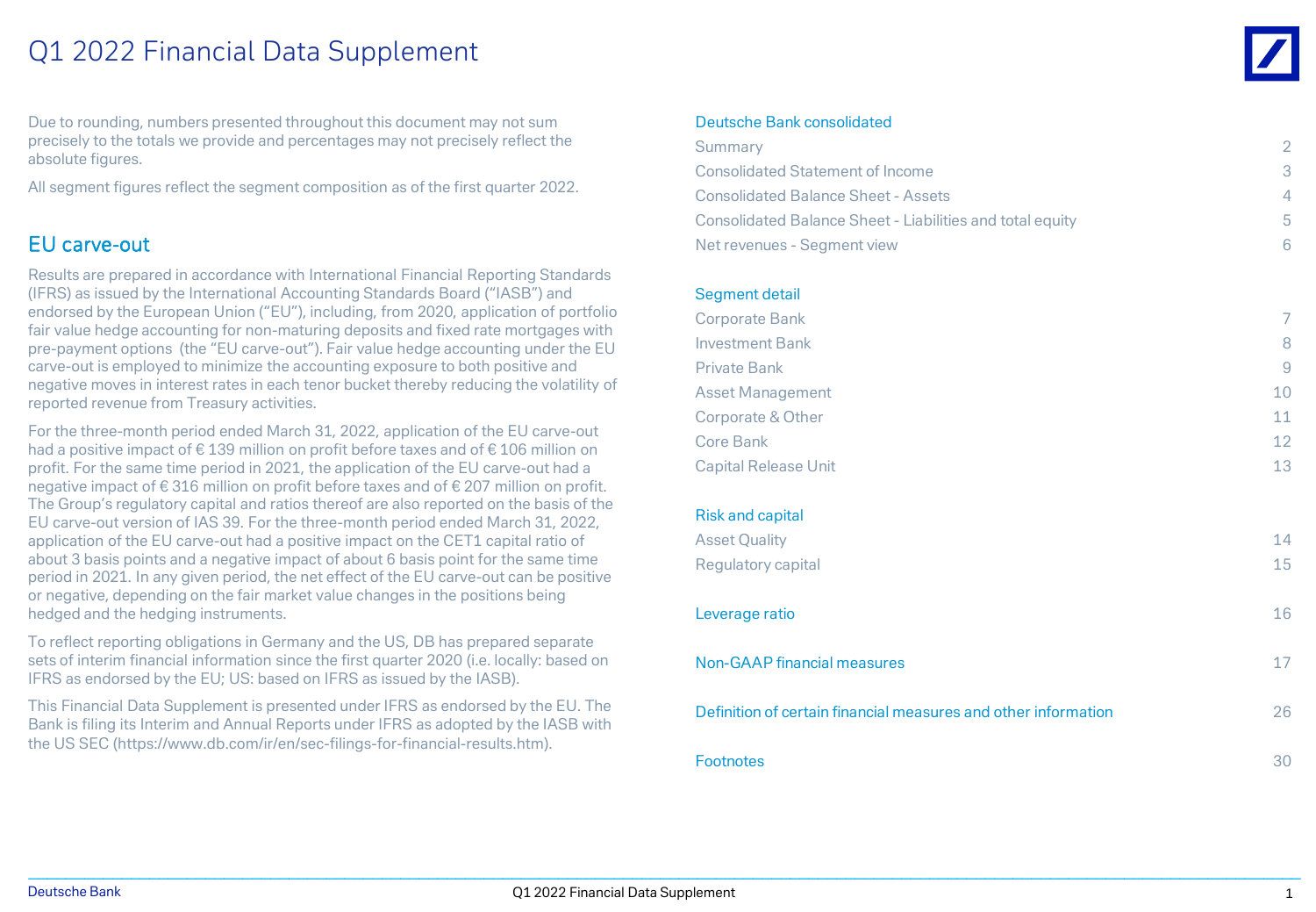### Summary



|                                                                            | FY 2020 | Q1 2021 | Q2 2021        | Q3 2021 | Q4 2021 | FY 2021 | Q1 2022 | Q1 2022 vs.<br>Q1 2021 | Q1 2022 vs.<br>Q4 2021 |
|----------------------------------------------------------------------------|---------|---------|----------------|---------|---------|---------|---------|------------------------|------------------------|
| <b>Group financial targets</b>                                             |         |         |                |         |         |         |         |                        |                        |
| Post-tax return on average tangible shareholders' equity <sup>1,2,3</sup>  | 0.2%    | 7.4%    | 5.5%           | 1.5%    | 1.1%    | 3.8%    | 8.1%    | $0.7$ ppt              | 7.0 ppt                |
| Cost/income ratio <sup>1</sup>                                             | 88.3%   | 77.1%   | 80.1%          | 88.9%   | 94.3%   | 84.6%   | 73.4%   | $(3.7)$ ppt            | $(20.9)$ ppt           |
| Common Equity Tier 1 capital ratio <sup>1,6,20,21</sup>                    | 13.6%   | 13.7%   | 13.2%          | 13.0%   | 13.2%   | 13.2%   | 12.8%   | $(0.9)$ ppt            | $(0.4)$ ppt            |
| Leverage ratio <sup>1,7,21,23</sup>                                        | 4.7%    | 4.6%    | 4.7%           | 4.7%    | 4.9%    | 4.9%    | 4.6%    | $(0.0)$ ppt            | $(0.3)$ ppt            |
| <b>Key financial metrics</b><br><b>Statement of income</b>                 |         |         |                |         |         |         |         |                        |                        |
| Total net revenues, in € bn.                                               | 24.0    | 7.2     | 6.2            | 6.0     | 5.9     | 25.4    | 7.3     | 1.3%                   | 24.2%                  |
| Provision for credit losses, in € bn.                                      | 1.8     | 0.1     | 0.1            | 0.1     | 0.3     | 0.5     | 0.3     | N/M                    | 15.0%                  |
| Noninterest expenses, in € bn.                                             | 21.2    | 5.6     | 5.0            | 5.4     | 5.6     | 21.5    | 5.4     | (3.5)%                 | (3.3)%                 |
| Adjusted costs ex. transformation charges, in € bn. <sup>4,5</sup>         | 19.9    | 5.3     | 4.6            | 4.7     | $5.0\,$ | 19.6    | 5.3     | 0.4%                   | 8.0%                   |
| Profit (loss) before tax, in € bn.                                         | 1.0     | 1.6     | 1.2            | 0.6     | 0.1     | 3.4     | 1.7     | 4.3%                   | N/M                    |
| Profit (loss), in € bn.                                                    | 0.6     | 1.0     | 0.8            | 0.3     | 0.3     | 2.5     | 1.2     | 18.3%                  | N/M                    |
| Profit (loss) attributable to Deutsche Bank shareholders, in € bn.         | 0.1     | 0.9     | 0.7            | 0.2     | 0.1     | 1.9     | 1.1     | 16.8%                  | N/M                    |
| <b>Balance sheet</b>                                                       |         |         |                |         |         |         |         |                        |                        |
| Total assets, in € bn. $^6$                                                | 1,325   | 1,317   | 1,320          | 1,326   | 1,324   | 1,324   | 1,343   | 2%                     | 1%                     |
| Net assets (adjusted), in $\epsilon$ bn. <sup>1,6</sup>                    | 963     | 987     | 992            | 1,002   | 1,002   | 1,002   | 1,016   | 3%                     | 1%                     |
| Average Interest Earning Assets, in € bn. <sup>6</sup>                     | 909     | 913     | 924            | 946     | 962     | 938     | 967     | 6 %                    | 0%                     |
| Loans (gross of allowance for loan losses), in $\epsilon$ bn. <sup>6</sup> | 432     | 440     | 445            | 456     | 476     | 476     | 481     | 9%                     | 1%                     |
| Average loans (gross of allowance for loan losses), in $\epsilon$ bn. $^6$ | 438     | 433     | 439            | 449     | 464     | 446     | 478     | 10%                    | 3 %                    |
| Deposits, in $\epsilon$ bn. <sup>6</sup>                                   | 568     | 578     | 581            | 586     | 604     | 604     | 604     | 5%                     | 0%                     |
| Allowance for loan losses, in $\epsilon$ bn. <sup>6</sup>                  | 4.8     | 4.8     | 4.8            | 4.8     | $4.8\,$ | 4.8     | 4.9     | 2%                     | 3 %                    |
| Shareholders' equity, in $\epsilon$ bn. <sup>6</sup>                       | 55      | 56      | 57             | 57      | 58      | 58      | 59      | 5 %                    | 1%                     |
| <b>Resources</b>                                                           |         |         |                |         |         |         |         |                        |                        |
| Risk-weighted assets, in $\epsilon$ bn. <sup>6</sup>                       | 329     | 330     | 345            | 351     | 352     | 352     | 364     | 10%                    | 4 %                    |
| of which Operational risk RWA, in € bn. <sup>6</sup>                       | 69      | 66      | 67             | 65      | 62      | 62      | 60      | (9)%                   | (2)%                   |
| Leverage exposure, in $\epsilon$ bn. $^{6,7}$                              | 1,078   | 1,105   | 1,111          | 1,119   | 1,125   | 1,125   | 1,164   | 5 %                    | 3%                     |
| Tangible shareholders' equity (Tangible book value), in € bn.              | 49      | 50      | 50             | 51      | 52      | 52      | 53      | 5 %                    | 1%                     |
| High-quality liquid assets (HQLA), in € bn.                                | 213     | 220     | 224            | 217     | 207     | 207     | 214     | (3)%                   | 3%                     |
| Liquidity reserves, in € bn.                                               | 243     | 243     | 254            | 249     | 241     | 241     | 246     | 1%                     | 2 %                    |
| Employees (full-time equivalent) <sup>6</sup>                              | 84,659  | 84,389  | 83,797         | 84,512  | 82,969  | 82,969  | 83,000  | (2)%                   | 0%                     |
| Branches <sup>6</sup>                                                      | 1,891   | 1,863   | 1,845          | 1,805   | 1,709   | 1,709   | 1,669   | (10)%                  | (2)%                   |
| <b>Ratios</b>                                                              |         |         |                |         |         |         |         |                        |                        |
| Post-tax return on average shareholders' equity <sup>1,3</sup>             | 0.2%    | 6.6%    | 4.9%           | 1.4%    | 1.0%    | 3.4%    | 7.2%    | $0.7$ ppt              | 6.2 ppt                |
| Provision for credit losses (bps of average loans)                         | 41      | 6       | $\overline{7}$ | 10      | 22      | 12      | 24      | 18 bps                 | 3 bps                  |
| Loan-to-deposit ratio                                                      | 76.0%   | 76.2%   | 76.6%          | 77.9%   | 78.9%   | 78.9%   | 79.7%   | 3.5 ppt                | $0.8$ ppt              |
| Leverage ratio (phase-in / reported) <sup>1,21</sup>                       | 4.8%    | 4.7%    | 4.8%           | 4.8%    | 4.9%    | 4.9%    | 4.6%    | $(0.1)$ ppt            | $(0.4)$ ppt            |
| Liquidity coverage ratio                                                   | 145%    | 146%    | 143%           | 137%    | 133%    | 133%    | 135%    | $(12)$ ppt             | 2 ppt                  |
| Per share information                                                      |         |         |                |         |         |         |         |                        |                        |
| Basic earnings per share                                                   | € 0.07  | € 0.48  | € 0.21         | € 0.15  | € 0.13  | € 0.96  | € 0.57  | 19%                    | N/M                    |
| Diluted earnings per share <sup>1,9</sup>                                  | € 0.07  | € 0.47  | € 0.20         | € 0.14  | € 0.12  | € 0.93  | € 0.55  | 18%                    | N/M                    |
| Book value per basic share outstanding <sup>1</sup>                        | € 26.04 | € 26.77 | € 26.97        | € 27.32 | € 27.62 | € 27.62 | € 28.09 | 5 %                    | 2 %                    |
| Tangible book value per basic share outstanding <sup>1</sup>               | € 23.19 | € 23.86 | € 24.06        | € 24.46 | €24.73  | € 24.73 | € 25.15 | 5 %                    | 2 %                    |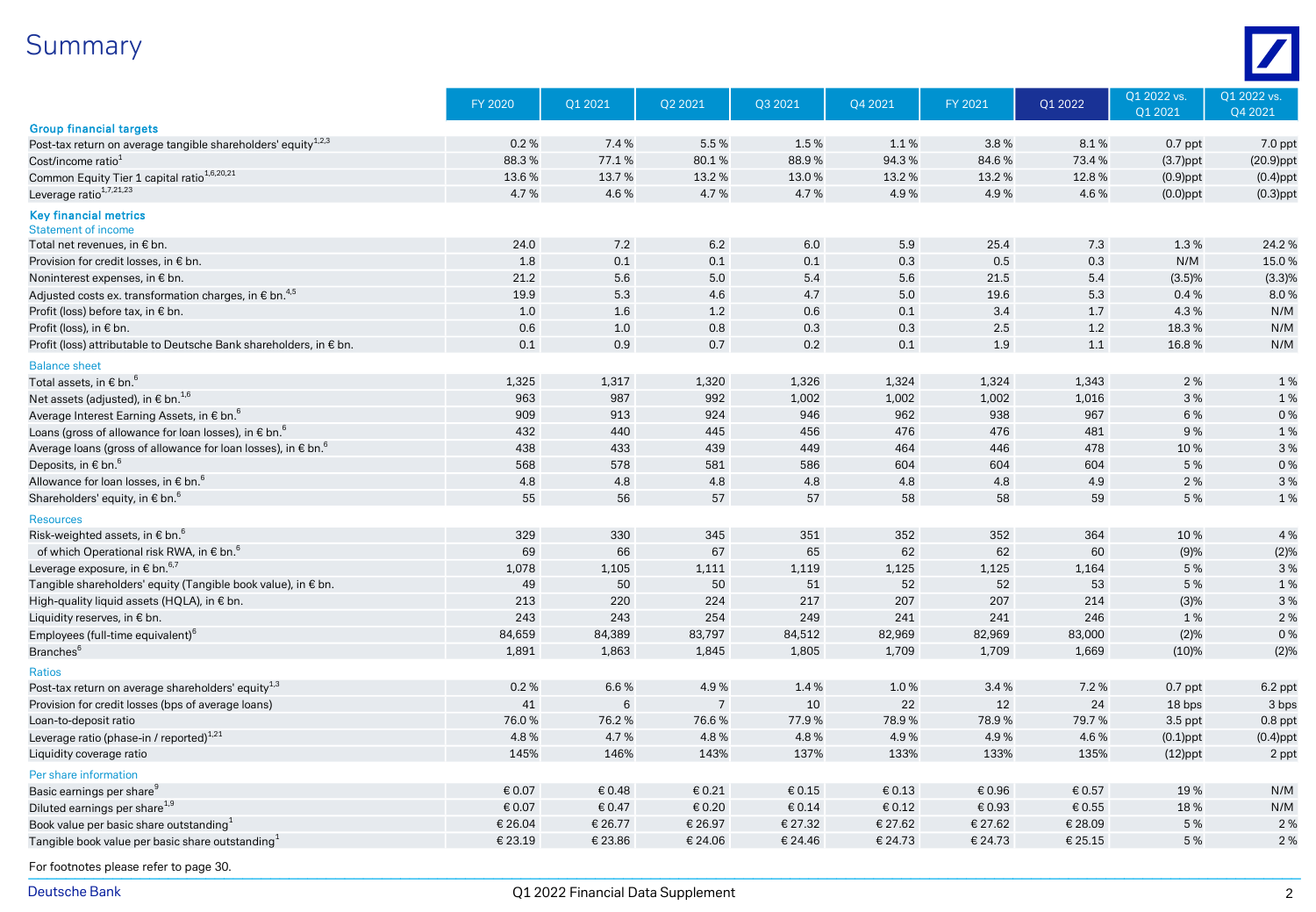### Consolidated statement of income

| $(ln \in m.)$                                                                                | FY 2020        | Q1 2021        | Q2 2021      | Q3 2021        | Q4 2021        | FY 2021      | Q1 2022     | Q1 2022 vs.<br>Q1 2021 | Q1 2022 vs.<br>Q4 2021 |
|----------------------------------------------------------------------------------------------|----------------|----------------|--------------|----------------|----------------|--------------|-------------|------------------------|------------------------|
| Interest and similar income                                                                  | 17,806         | 4,234          | 3,950        | 4,147          | 4,268          | 16,599       | 4,425       | 5 %                    | 4 %                    |
| Interest expense                                                                             | 6,280          | 1,433          | 1,292        | 1,374          | 1,345          | 5,444        | 1,548       | 8%                     | 15 %                   |
| Net interest income                                                                          | 11,526         | 2,801          | 2,658        | 2,772          | 2,923          | 11,155       | 2,877       | 3 %                    | (2)%                   |
| Provision for credit losses                                                                  | 1,792          | 69             | 75           | 117            | 254            | 515          | 292         | N/M                    | 15 %                   |
| Net interest income after provision for credit losses                                        | 9,734          | 2,732          | 2,584        | 2,655          | 2,669          | 10,640       | 2,585       | (5)%                   | (3)%                   |
| Commissions and fee income                                                                   | 9,424          | 2,739          | 2,574        | 2,634          | 2,987          | 10,934       | 2,756       | 1%                     | (8)%                   |
| Net gains (losses) on financial assets/liabilities at fair value through P&L                 | 2,465          | 1,324          | 995          | 670            | 55             | 3,045        | 1,464       | 11%                    | N/M                    |
| Net gains (losses) on financial assets at fair value through OCI                             | 323            | 107            | 22           | 59             | 48             | 237          | 5           | (95)%                  | (90)%                  |
| Net gains (losses) on financial assets at amortized cost                                     | 311            | (1)            | 6            | $\overline{0}$ | (4)            | $\mathbf{1}$ | (1)         | (44)%                  | (80)%                  |
| Net income (loss) from equity method investments                                             | 120            | 25             | 40           | (8)            | 42             | 98           | 29          | 16%                    | (31)%                  |
| Other income (loss)                                                                          | (141)          | 237            | (57)         | (87)           | (151)          | (58)         | 198         | (17)%                  | N/M                    |
| <b>Total noninterest income</b>                                                              | 12,503         | 4,432          | 3,580        | 3,267          | 2,976          | 14,255       | 4,451       | 0%                     | 50 %                   |
| Memo: Net revenues                                                                           | 24,028         | 7,233          | 6,238        | 6,040          | 5,900          | 25,410       | 7,328       | 1%                     | 24 %                   |
| Compensation and benefits                                                                    | 10,471         | 2,631          | 2,551        | 2,520          | 2,715          | 10,418       | 2,657       | 1%                     | (2)%                   |
| General and administrative expenses                                                          | 10,259         | 2,926          | 2,361        | 2,840          | 2,693          | 10,821       | 2,764       | (6)%                   | 3%                     |
| Impairment of goodwill and other intangible assets                                           | $\overline{0}$ | $\overline{0}$ | $\mathbf{0}$ | 3              | 2              | 5            | $\mathbf 0$ | N/M                    | N/M                    |
| Restructuring activities                                                                     | 485            | 17             | 86           | 5              | 154            | 261          | (43)        | N/M                    | N/M                    |
| Noninterest expenses                                                                         | 21,216         | 5,574          | 4,998        | 5,369          | 5,564          | 21,505       | 5,377       | (4)%                   | (3)%                   |
| Profit (loss) before tax                                                                     | 1,021          | 1,589          | 1,165        | 554            | 82             | 3,390        | 1,658       | 4 %                    | N/M                    |
| Income tax expense (benefit)                                                                 | 397            | 552            | 338          | 225            | (234)          | 880          | 431         | (22)%                  | N/M                    |
| Profit (loss)                                                                                | 624            | 1.037          | 828          | 329            | 315            | 2.510        | 1.227       | 18 %                   | N/M                    |
| Profit (loss) attributable to noncontrolling interests                                       | 129            | 36             | 33           | 23             | 52             | 144          | 40          | 11%                    | (24)%                  |
| Profit (loss) attributable to Deutsche Bank shareholders and additional<br>equity components | 495            | 1,002          | 795          | 306            | 263            | 2,365        | 1,187       | 18 %                   | N/M                    |
| Ratios <sup>1</sup>                                                                          |                |                |              |                |                |              |             |                        |                        |
| Net interest margin                                                                          | 1.3%           | 1.2%           | 1.2%         | 1.2%           | 1.2%           | 1.2%         | 1.2%        | $(0.0)$ ppt            | $(0.0)$ ppt            |
| Average yield on loans                                                                       | 2.6%           | 2.4%           | 2.4%         | 2.4%           | 2.3%           | 2.3%         | 2.3%        | $(0.1)$ ppt            | $(0.0)$ ppt            |
| Cost/income ratio                                                                            | 88.3%          | 77.1%          | 80.1%        | 88.9%          | 94.3%          | 84.6%        | 73.4%       | $(3.7)$ ppt            | $(20.9)$ ppt           |
| Compensation ratio                                                                           | 43.6%          | 36.4%          | 40.9%        | 41.7%          | 46.0%          | 41.0%        | 36.3%       | $(0.1)$ ppt            | $(9.8)$ ppt            |
| Noncompensation ratio                                                                        | 44.7%          | 40.7%          | 39.2%        | 47.2%          | 48.3%          | 43.6%        | 37.1%       | $(3.6)$ ppt            | $(11.2)$ ppt           |
| <b>Costs</b>                                                                                 |                |                |              |                |                |              |             |                        |                        |
| <b>Noninterest expenses</b>                                                                  | 21,216         | 5,574          | 4,998        | 5,369          | 5,564          | 21,505       | 5,377       | (4)%                   | (3)%                   |
| Impairment of goodwill and other intangible assets                                           | $\mathbf 0$    | $\mathbf 0$    | $\mathbf 0$  | 3              | $\overline{2}$ | 5            | $\mathsf 0$ | N/M                    | N/M                    |
| Litigation charges, net                                                                      | 158            | 78             | 148          | 85             | 155            | 466          | 26          | (67)%                  | (83)%                  |
| Restructuring and severance                                                                  | 688            | 58             | 123          | 38             | 251            | 470          | (33)        | N/M                    | N/M                    |
| <b>Adjusted costs</b>                                                                        | 20,370         | 5,439          | 4,727        | 5,243          | 5,155          | 20,564       | 5,385       | (1)%                   | 4 %                    |
| Transformation charges <sup>1</sup>                                                          | 490            | 116            | 99           | 583            | 204            | 1,003        | 38          | (67)%                  | (81)%                  |
| Adjusted costs ex. transformation charges                                                    | 19,880         | 5,322          | 4,628        | 4,660          | 4,951          | 19,561       | 5,346       | 0%                     | 8%                     |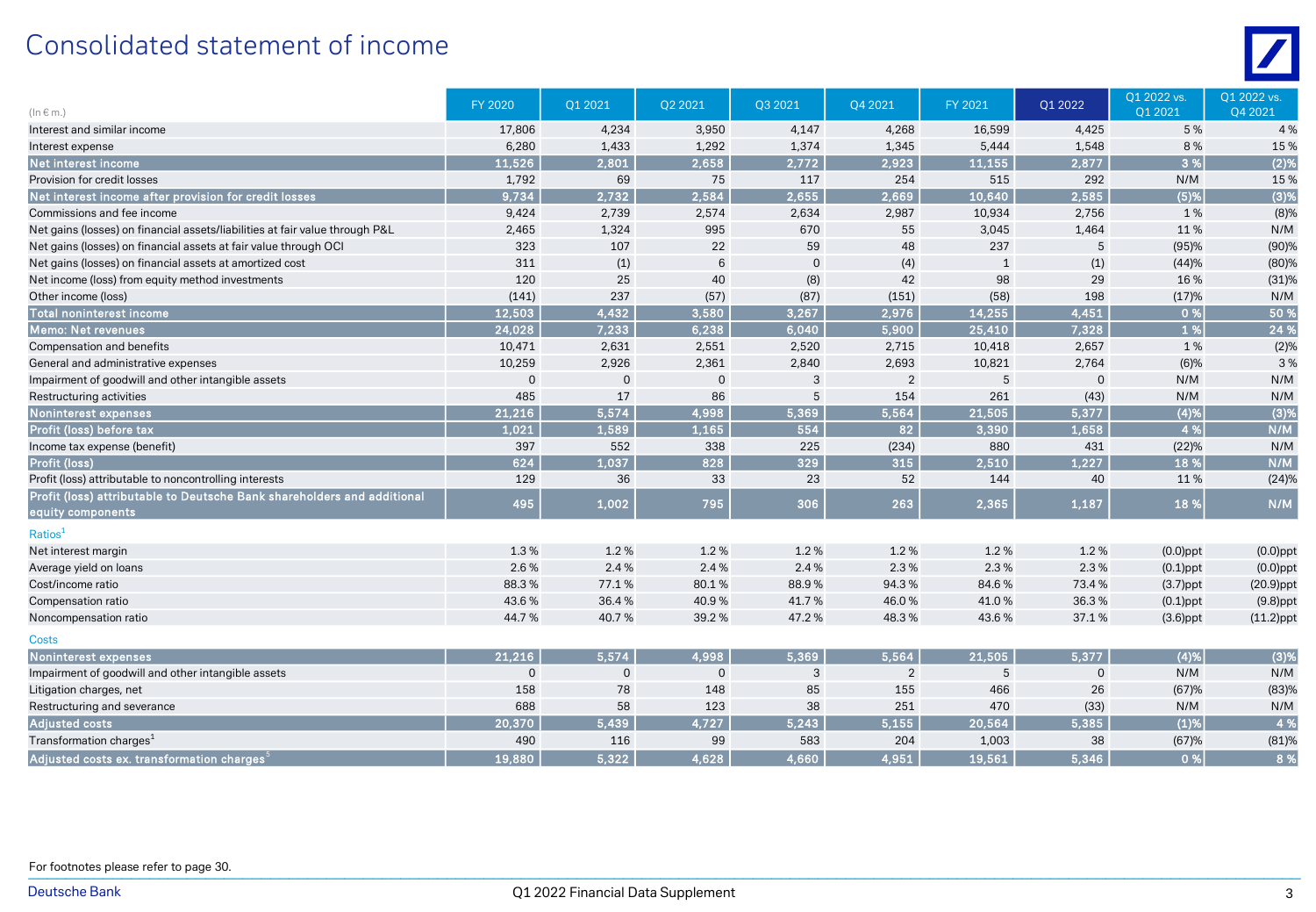### Consolidated balance sheet - Assets

| $(ln \in m.)$                                                            | Dec 31, 2020 | Mar 31, 2021 | Jun 30, 2021 | Sep 30, 2021 | Dec 31, 2021 | Mar 31, 2022 | Mar 31, 2022 vs.<br>Dec 31, 2021 |
|--------------------------------------------------------------------------|--------------|--------------|--------------|--------------|--------------|--------------|----------------------------------|
| <b>Assets</b>                                                            |              |              |              |              |              |              |                                  |
| Cash and central bank balances                                           | 166,208      | 179,981      | 198,268      | 196,892      | 192,021      | 167,408      | (13)%                            |
| Interbank balances without central banks                                 | 9,130        | 11,797       | 8,359        | 7,570        | 7,342        | 10,298       | 40%                              |
| Central bank funds sold and securities purchased under resale agreements | 8,533        | 8,650        | 8,519        | 8,752        | 8,368        | 8,795        | 5 %                              |
| Securities borrowed                                                      | $\mathbf 0$  | 37           | 33           | 223          | 63           | 232          | N/M                              |
| Trading assets                                                           | 107,929      | 109,830      | 112,120      | 121,016      | 102,396      | 112,493      | 10%                              |
| Positive market values from derivative financial instruments             | 343,455      | 290,488      | 273,877      | 277,147      | 299,732      | 292,011      | (3)%                             |
| Non-trading financial assets mandatory at fair value through P&L         | 76,121       | 84,090       | 83,412       | 81,179       | 88,965       | 83,023       | (7)%                             |
| Financial assets designated at fair value through profit or loss         | 437          | 158          | 90           | 134          | 140          | 140          | 0%                               |
| Total financial assets at fair value through profit or loss              | 527,941      | 484,566      | 469,498      | 479,476      | 491,233      | 487,667      | (1)%                             |
| Financial assets at fair value through OCI                               | 55,834       | 41,671       | 37,186       | 32,564       | 28,979       | 31,475       | 9%                               |
| Equity method investments                                                | 901          | 1,062        | 1,110        | 1,081        | 1,091        | 1,069        | (2)%                             |
| Loans at amortized cost                                                  | 426,995      | 435,362      | 440,308      | 451,433      | 471,319      | 476,132      | 1 %                              |
| Property and equipment                                                   | 5,549        | 5,457        | 5,378        | 5,317        | 5,536        | 5,563        | 0%                               |
| Goodwill and other intangible assets                                     | 6,725        | 6,852        | 6,846        | 6,725        | 6,824        | 6,902        | 1%                               |
| Other assets                                                             | 110,399      | 134,800      | 137,954      | 129,088      | 103,785      | 139,883      | 35 %                             |
| Assets for current tax                                                   | 986          | 958          | 1,036        | 1,057        | 1,214        | 1,237        | 2%                               |
| Deferred tax assets                                                      | 6,058        | 5,934        | 5,890        | 5,880        | 6,218        | 6,405        | 3%                               |
| <b>Total assets</b>                                                      | 1,325,259    | 1,317,126    | 1,320,384    | 1,326,058    | 1,323,993    | 1,343,066    | 1%                               |

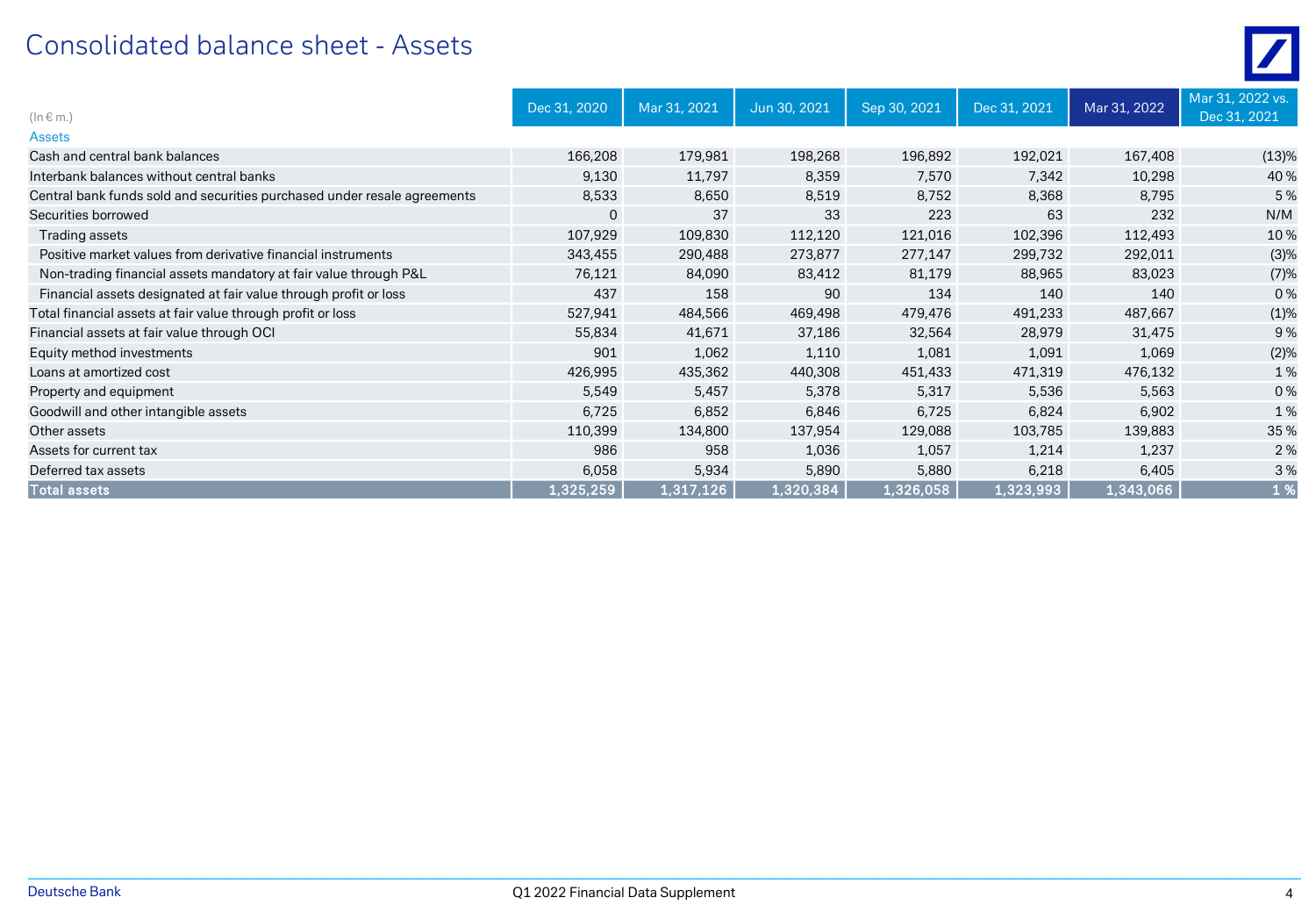### Consolidated balance sheet - Liabilities and total equity



| $(ln \in m.)$                                                                   | Dec 31, 2020 | Mar 31, 2021 | Jun 30, 2021 | Sep 30, 2021 | Dec 31, 2021 | Mar 31, 2022 | Mar 31, 2022 vs.<br>Dec 31, 2021 |
|---------------------------------------------------------------------------------|--------------|--------------|--------------|--------------|--------------|--------------|----------------------------------|
| Liabilities and equity                                                          |              |              |              |              |              |              |                                  |
| Deposits                                                                        | 568,031      | 577,796      | 581,329      | 585,748      | 603,750      | 603,882      | 0%                               |
| Central bank funds purchased and securities sold under repurchase<br>agreements | 2,325        | 3,022        | 3,144        | 2,077        | 747          | 936          | 25 %                             |
| Securities loaned                                                               | 1,697        | 1,536        | 1,123        | 1,166        | 24           | 20           | (19)%                            |
| <b>Trading liabilities</b>                                                      | 44,316       | 51,521       | 56,121       | 56,272       | 54,718       | 63,226       | 16%                              |
| Negative market values from derivative financial instruments                    | 327,775      | 275,572      | 264,556      | 264,168      | 287,108      | 271,833      | (5)%                             |
| Financial liabilities designated at fair value through profit or loss           | 46,582       | 47,911       | 52,921       | 59,389       | 58,468       | 50,090       | (14)%                            |
| Investment contract liabilities                                                 | 526          | 547          | 560          | 557          | 562          | 559          | (0)%                             |
| Financial liabilities at fair value through profit or loss                      | 419,199      | 375,552      | 374,158      | 380,386      | 400,857      | 385,708      | (4)%                             |
| Other short-term borrowings                                                     | 3,553        | 4,723        | 3,428        | 3,128        | 4,034        | 4,456        | 10%                              |
| Other liabilities                                                               | 114,208      | 136,244      | 137,855      | 134,798      | 97,796       | 130,876      | 34 %                             |
| Provisions                                                                      | 2,430        | 2,734        | 2,556        | 2,507        | 2,641        | 3,176        | 20 %                             |
| Liabilities for current tax                                                     | 574          | 771          | 871          | 794          | 600          | 708          | 18%                              |
| Deferred tax liabilities                                                        | 561          | 560          | 509          | 526          | 501          | 641          | 28 %                             |
| Long-term debt                                                                  | 149,163      | 149,296      | 149,139      | 147,961      | 144,485      | 143,414      | (1)%                             |
| Trust preferred securities                                                      | 1,321        | 1,334        | 1,044        | 1,034        | 528          | 518          | (2)%                             |
| <b>Total liabilities</b>                                                        | 1,263,063    | 1,253,569    | 1,255,156    | 1,260,123    | 1,255,962    | 1,274,333    | 1 %                              |

| Total shareholders' equity                 | 54.786    | 56,089    | 56,569    | 57,235    | 58,027    | 58,665    |    |
|--------------------------------------------|-----------|-----------|-----------|-----------|-----------|-----------|----|
| Additional equity components <sup>10</sup> | 5,824     | 5,825     | 7,068     | 7,067     | 8,305     | 8,312     | 0% |
| Noncontrolling interests                   | 1,587     | 1,642     | 1,591     | 1,634     | 1,698     | 1,756     | 3% |
| <b>Total equity</b>                        | 62,196    | 63,557    | 65,228    | 65,935    | 68,030    | 68,733    |    |
| Total liabilities and equity               | 1,325,259 | 1,317,126 | 1,320,384 | 1,326,058 | 1,323,993 | 1,343,066 |    |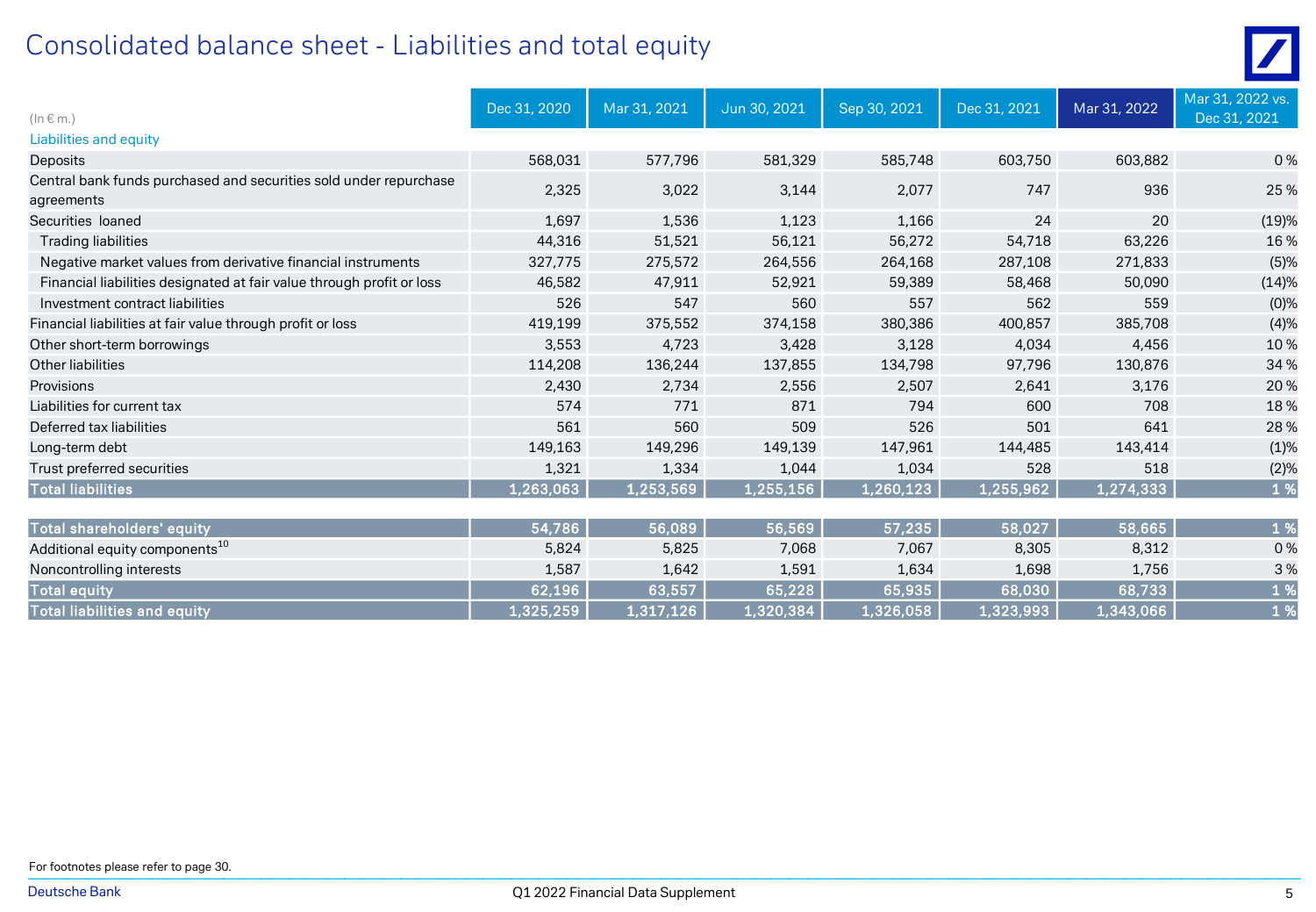### Net revenues - segment view<sup>11</sup>



| $(ln \in m.)$                                           | FY 2020 | Q1 2021 | Q2 2021 | Q3 2021 | Q4 2021        | FY 2021 | Q1 2022 | Q1 2022 vs.<br>Q1 2021 | Q1 2022 vs.<br>Q4 2021 |
|---------------------------------------------------------|---------|---------|---------|---------|----------------|---------|---------|------------------------|------------------------|
| <b>Corporate Bank</b>                                   |         |         |         |         |                |         |         |                        |                        |
| <b>Corporate Treasury Services</b>                      | 3,119   | 807     | 737     | 754     | 826            | 3,125   | 917     | 14 %                   | 11%                    |
| <b>Institutional Client Services</b>                    | 1,280   | 315     | 313     | 327     | 345            | 1,299   | 350     | 11%                    | 2 %                    |
| <b>Business Banking</b>                                 | 747     | 192     | 179     | 174     | 181            | 726     | 194     | 1%                     | 7 %                    |
| <b>Total Corporate Bank</b>                             | 5,146   | 1,313   | 1,230   | 1,255   | 1,352          | 5,150   | 1,461   | 11 %                   | 8 %                    |
| of which:                                               |         |         |         |         |                |         |         |                        |                        |
| Net interest income                                     | 2,883   | 707     | 543     | 645     | 710            | 2,605   | 780     | 10%                    | 10%                    |
| Commission and fee income                               | 2,078   | 548     | 533     | 550     | 572            | 2,203   | 569     | 4 %                    | (1)%                   |
| Remaining income                                        | 185     | 59      | 154     | 61      | 69             | 343     | 112     | 91%                    | 62%                    |
| <b>Investment Bank</b>                                  |         |         |         |         |                |         |         |                        |                        |
| Fixed Income, Currency (FIC) Sales & Trading            | 7,074   | 2,469   | 1,811   | 1,585   | 1,198          | 7,063   | 2,839   | 15%                    | 137 %                  |
| <b>Origination &amp; Advisory</b>                       | 2,114   | 655     | 623     | 648     | 681            | 2,608   | 474     | (28)%                  | (30)%                  |
| Other                                                   | 99      | (28)    | (40)    | (5)     | 33             | (40)    | 10      | N/M                    | (71)%                  |
| <b>Total Investment Bank</b>                            | 9,286   | 3,097   | 2,394   | 2,227   | 1.913          | 9,631   | 3,322   | 7 %                    | 74 %                   |
| <b>Private Bank</b>                                     |         |         |         |         |                |         |         |                        |                        |
| Private Bank Germany                                    | 4,989   | 1,346   | 1,198   | 1,196   | 1,268          | 5,008   | 1,358   | 1%                     | 7 %                    |
| <b>International Private Bank</b>                       | 3,136   | 831     | 820     | 803     | 772            | 3,226   | 863     | 4 %                    | 12%                    |
| IPB Personal Banking <sup>12</sup>                      | 870     | 236     | 221     | 224     | 227            | 908     | 237     | 0%                     | 4 %                    |
| IPB Private Banking and Wealth Management <sup>12</sup> | 2,266   | 595     | 599     | 579     | 545            | 2,318   | 626     | 5 %                    | 15%                    |
| <b>Total Private Bank</b>                               | 8,126   | 2,178   | 2,018   | 1,999   | 2,040          | 8,234   | 2,220   | 2 %                    | 9 %                    |
| of which:                                               |         |         |         |         |                |         |         |                        |                        |
| Net interest income                                     | 4,499   | 1,172   | 1,147   | 1,149   | 1,133          | 4,601   | 1,183   | 1%                     | 4 %                    |
| Commission and fee income                               | 3,052   | 889     | 737     | 735     | 846            | 3,207   | 957     | 8%                     | 13%                    |
| Remaining income                                        | 574     | 117     | 134     | 114     | 61             | 426     | 80      | (32)%                  | 31%                    |
| <b>Asset Management</b>                                 |         |         |         |         |                |         |         |                        |                        |
| <b>Management Fees</b>                                  | 2,136   | 547     | 584     | 609     | 629            | 2,370   | 621     | 13%                    | (1)%                   |
| Performance & Transaction Fees                          | 90      | 40      | 19      | 27      | 126            | 212     | 26      | (34)%                  | (79)%                  |
| Other                                                   | 3       | 50      | 23      | 20      | 33             | 126     | 35      | (30)%                  | 5 %                    |
| <b>Total Asset Management</b>                           | 2,229   | 637     | 626     | 656     | 789            | 2,708   | 682     | 7 %                    | (14)%                  |
| Corporate & Other                                       | (534)   | (73)    | (6)     | (61)    | (199)          | (339)   | (353)   | N/M                    | 77 %                   |
| Core Bank $^1$                                          | 24,253  | 7,152   | 6,262   | 6,076   | 5,895          | 25,384  | 7,333   | 3 %                    | 24 %                   |
| Capital Release Unit                                    | (225)   | 81      | (24)    | (36)    | 5 <sub>1</sub> | 26      | (5)     | N/M                    | N/M                    |
| Net revenues                                            | 24,028  | 7,233   | 6,238   | 6,040   | 5,900          | 25,410  | 7,328   | 1%                     | 24 %                   |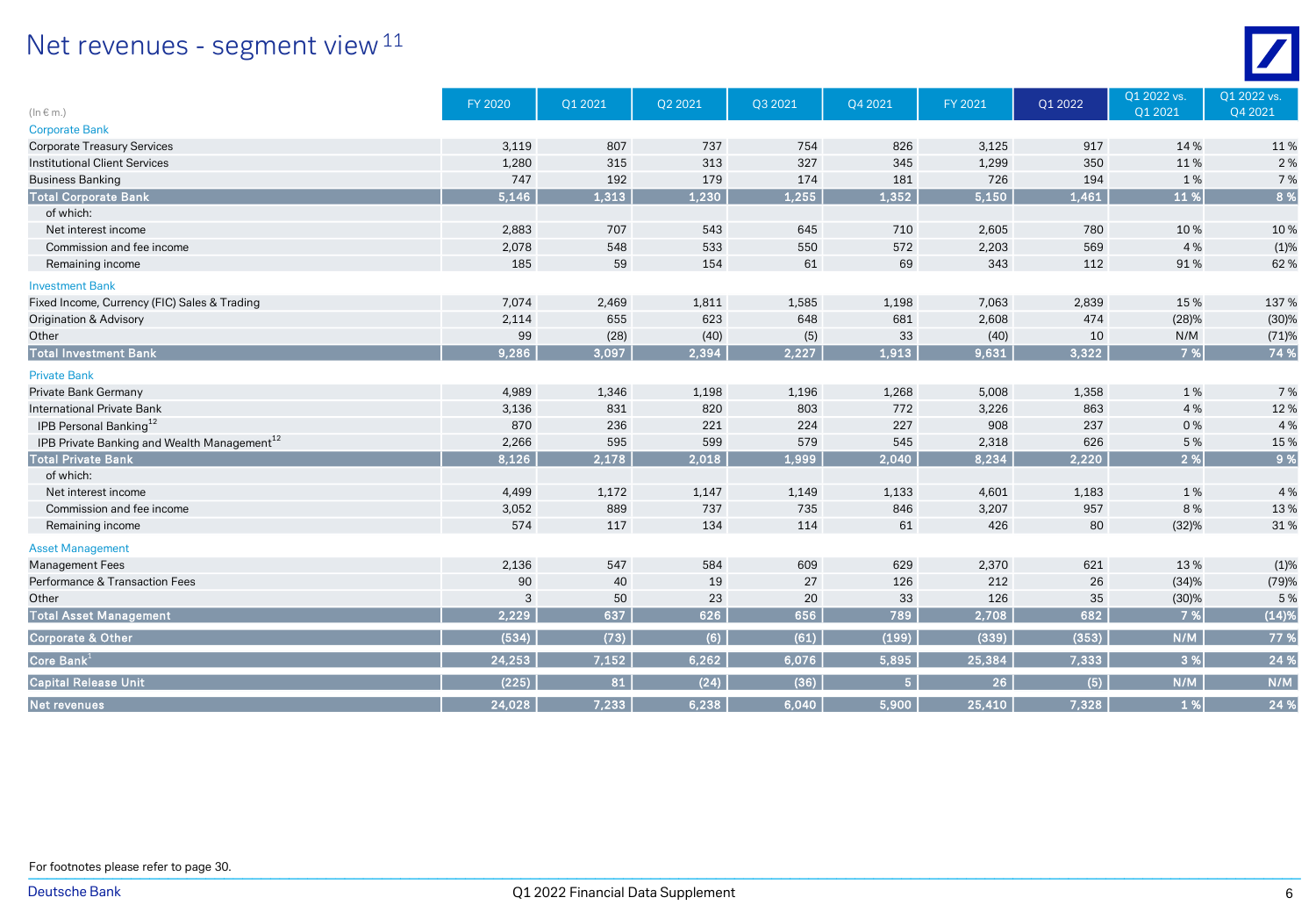### Corporate Bank



| (In € m., unless stated otherwise)                                         | <b>FY 2020</b> | Q1 2021      | Q2 2021        | Q3 2021        | Q4 2021        | FY 2021     | Q1 2022        | Q1 2022 vs.<br>Q1 2021 | Q1 2022 vs.<br>Q4 2021 |
|----------------------------------------------------------------------------|----------------|--------------|----------------|----------------|----------------|-------------|----------------|------------------------|------------------------|
| <b>Corporate Treasury Services</b>                                         | 3,119          | 807          | 737            | 754            | 826            | 3,125       | 917            | 14%                    | 11%                    |
| <b>Institutional Client Services</b>                                       | 1,280          | 315          | 313            | 327            | 345            | 1,299       | 350            | 11%                    | 2%                     |
| <b>Business Banking</b>                                                    | 747            | 192          | 179            | 174            | 181            | 726         | 194            | 1%                     | 7 %                    |
| <b>Total net revenues</b>                                                  | 5.146          | 1.313        | 1,230          | 1.255          | 1.352          | 5.150       | 1.461          | 11 %                   | 8 %                    |
| of which:                                                                  |                |              |                |                |                |             |                |                        |                        |
| Net interest income                                                        | 2,883          | 707          | 543            | 645            | 710            | 2,605       | 780            | 10%                    | 10%                    |
| Commission and fee income                                                  | 2,078          | 548          | 533            | 550            | 572            | 2,203       | 569            | 4 %                    | (1)%                   |
| Remaining income                                                           | 185            | 59           | 154            | 61             | 69             | 343         | 112            | 91%                    | 62%                    |
| Provision for credit losses                                                | 364            | (21)         | (20)           | (10)           | 47             | (3)         | 148            | N/M                    | N/M                    |
| Compensation and benefits                                                  | 1,402          | 360          | 355            | 352            | 381            | 1,447       | 353            | (2)%                   | (7)%                   |
| General and administrative expenses                                        | 2,813          | 729          | 643            | 614            | 674            | 2,659       | 669            | (8)%                   | (1)%                   |
| Impairment of goodwill and other intangible assets                         | $\mathbf{0}$   | $\mathbf{0}$ | $\Omega$       | 3              | $\overline{2}$ | 5           | $\mathbf 0$    | N/M                    | N/M                    |
| Restructuring activities                                                   | 28             | 12           | 5              | $\overline{4}$ | 21             | 42          | (0)            | N/M                    | N/M                    |
| Noninterest expenses                                                       | 4,243          | 1,100        | 1,003          | 973            | 1,077          | 4,153       | 1,022          | (7)%                   | $(5)$ %                |
| Noncontrolling interests                                                   | $\mathbf 0$    | $\mathbf 0$  | $\mathbf 0$    | $\mathbf 0$    | $\overline{0}$ | $\mathbf 0$ | $\mathbf 0$    | N/M                    | N/M                    |
| Profit (loss) before tax                                                   | 539            | 233          | 247            | 292            | 228            | 1,000       | 291            | 25 %                   | 28 %                   |
| <b>Balance sheet and resources</b>                                         |                |              |                |                |                |             |                |                        |                        |
| Employees (front office, full-time equivalent) <sup>o</sup>                | 7,681          | 7,627        | 7,583          | 7,586          | 7,453          | 7,453       | 7,443          | (2)%                   | (0)%                   |
| Employees (business-aligned operations, full-time equivalent) <sup>6</sup> | 5,639          | 5,899        | 5,880          | 5,992          | 5,812          | 5,812       | 5,853          | (1)%                   | 1%                     |
| Total employees (directly-managed, full-time equivalent) <sup>6</sup>      | 13,320         | 13,526       | 13,463         | 13,577         | 13,265         | 13,265      | 13,295         | (2)%                   | 0%                     |
| Assets <sup>6,13</sup>                                                     | 237,675        | 246,099      | 245,482        | 251,264        | 245,716        | 245,716     | 248,857        | 1%                     | 1%                     |
| Risk-weighted assets <sup>6</sup>                                          | 57,483         | 61,403       | 61,578         | 62,353         | 65,406         | 65,406      | 70,843         | 15%                    | 8%                     |
| of which Operational risk RWA <sup>6</sup>                                 | 6,029          | 5,842        | 6,055          | 5,743          | 5,571          | 5,571       | 5,469          | (6)%                   | (2)%                   |
| Leverage exposure <sup>6,7,8</sup>                                         | 273,959        | 286,728      | 291,867        | 300,761        | 299,892        | 299,892     | 305,195        | 6 %                    | 2 %                    |
| Deposits <sup>6</sup>                                                      | 252,369        | 257,985      | 256,679        | 261,644        | 270,177        | 270,177     | 271,378        | 5 %                    | 0%                     |
| Loans (gross of allowance for loan losses) <sup>6</sup>                    | 114,583        | 116,993      | 116,495        | 119,393        | 122,310        | 122,310     | 124,933        | 7 %                    | 2 %                    |
| Average loans (gross of allowance for loan losses) <sup>6</sup>            | 114,583        | 114,124      | 115,051        | 116,781        | 120,079        | 116.251     | 122,893        | 8%                     | 2 %                    |
| Allowance for loan losses <sup>6</sup>                                     | 1,245          | 1,245        | 1,131          | 1,126          | 1,041          | 1,041       | 1,181          | (5)%                   | 13%                    |
| Performance measures and ratios <sup>1</sup>                               |                |              |                |                |                |             |                |                        |                        |
| Net interest margin                                                        | 2.3%           | 2.3%         | 1.8%           | 2.1%           | 2.2%           | 2.1%        | 2.4%           | $0.1$ ppt              | $0.2$ ppt              |
| Provision for credit losses (bps of average loans)                         | 32             | (7)          | (7)            | (3)            | 16             | (0)         | 48             | 55 bps                 | 33 bps                 |
| Cost/income ratio                                                          | 82.5%          | 83.8%        | 81.5%          | 77.5%          | 79.7%          | 80.6%       | 69.9%          | $(13.8)$ ppt           | $(9.7)$ ppt            |
| Post-tax return on average shareholders' equity <sup>3</sup>               | 3.2%           | 6.0%         | 6.1%           | 7.3%           | 5.4%           | 6.2%        | 6.7%           | $0.8$ ppt              | $1.3$ ppt              |
| Post-tax return on average tangible shareholders' equity <sup>2,3</sup>    | 3.4%           | 6.4%         | 6.6%           | 7.8%           | 5.8%           | 6.7%        | 7.2%           | $0.8$ ppt              | $1.4$ ppt              |
| Costs                                                                      |                |              |                |                |                |             |                |                        |                        |
| Noninterest expenses                                                       | 4.243          | 1,100        | 1,003          | 973            | 1,077          | 4,153       | 1.022          | (7)%                   | (5)%                   |
| Impairment of goodwill and other intangible assets                         | $\mathbf{0}$   | $\mathbf 0$  | $\mathbf 0$    | 3              | $\overline{2}$ | 5           | $\mathbf 0$    | N/M                    | N/M                    |
| Litigation charges, net                                                    | 99             | (0)          | $\overline{2}$ | $\mathbf{1}$   | (1)            | 2           | (0)            | 4 %                    | (90)%                  |
| Restructuring and severance                                                | 79             | 25           | 18             | 10             | 59             | 111         | 3              | (87)%                  | (94)%                  |
| <b>Adjusted costs</b>                                                      | 4.066          | 1.076        | 983            | 960            | 1.018          | 4.036       | 1.019          | (5)%                   | 0%                     |
| Transformation charges <sup>1</sup>                                        | 59             | 11           | 11             | 12             | 23             | 58          | $\overline{4}$ | (63)%                  | (82)%                  |
| Adjusted costs ex. transformation charges                                  | 4.007          | 1.064        | 972            | 947            | 995            | 3,978       | 1.015          | (5)%                   | 2%                     |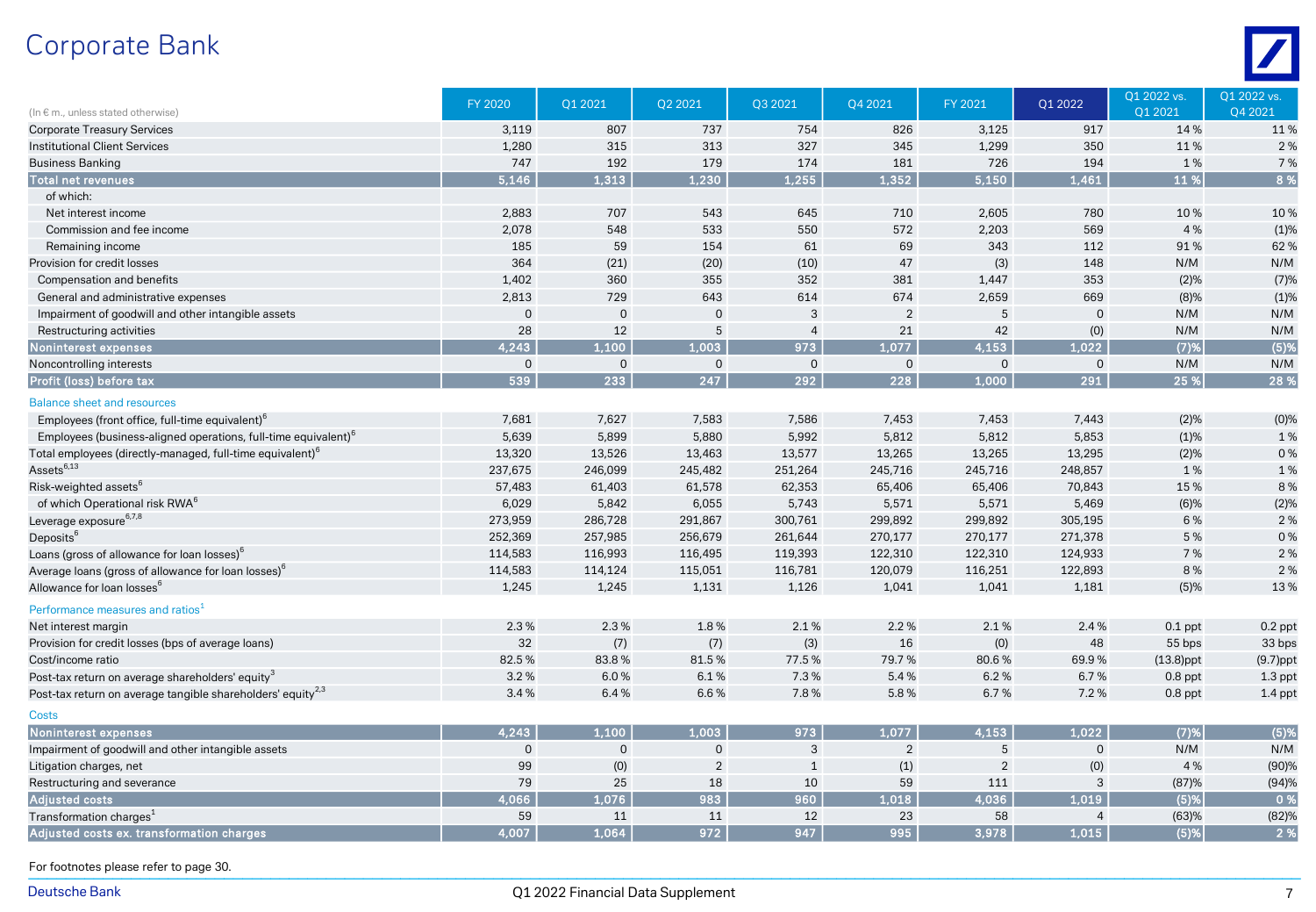### Investment Bank



| (In $\epsilon$ m., unless stated otherwise)                                | <b>FY 2020</b> | Q1 2021        | Q2 2021        | Q3 2021             | Q4 2021     | FY 2021      | Q1 2022        | Q1 2022 vs.<br>Q1 2021 | Q1 2022 vs.<br>Q4 2021 |
|----------------------------------------------------------------------------|----------------|----------------|----------------|---------------------|-------------|--------------|----------------|------------------------|------------------------|
| Fixed Income, Currency (FIC) Sales & Trading                               | 7,074          | 2,469          | 1,811          | 1,585               | 1,198       | 7,063        | 2,839          | 15%                    | 137%                   |
| Debt Origination                                                           | 1,500          | 385            | 399            | 416                 | 373         | 1,573        | 307            | (20)%                  | (18)%                  |
| <b>Equity Origination</b>                                                  | 369            | 199            | 114            | 114                 | 116         | 544          | 34             | (83)%                  | (71)%                  |
| Advisory                                                                   | 244            | 71             | 110            | 118                 | 192         | 491          | 134            | 88%                    | (30)%                  |
| <b>Origination &amp; Advisory</b>                                          | 2,114          | 655            | 623            | 648                 | 681         | 2,608        | 474            | (28)%                  | (30)%                  |
| Other                                                                      | 99             | (28)           | (40)           | (5)                 | 33          | (40)         | 10             | N/M                    | (71)%                  |
| <b>Total net revenues</b>                                                  | 9.286          | 3,097          | 2,394          | 2,227               | 1.913       | 9.631        | 3,322          | 7 %                    | 74 %                   |
| Provision for credit losses                                                | 690            | $\mathbf 0$    | $\overline{2}$ | 37                  | 64          | 104          | 36             | N/M                    | (44)%                  |
| Compensation and benefits                                                  | 2,081          | 533            | 533            | 521                 | 612         | 2,199        | 612            | 15%                    | $(0)\%$                |
| General and administrative expenses                                        | 3,323          | 1,073          | 803            | 821                 | 886         | 3,583        | 1,163          | 8%                     | 31 %                   |
| Impairment of goodwill and other intangible assets                         | $\mathbf 0$    | $\mathbf 0$    | $\overline{0}$ | $\mathsf{O}\xspace$ | $\Omega$    | $\mathbf 0$  | $\mathbf 0$    | N/M                    | N/M                    |
| Restructuring activities                                                   | 14             | $\mathbf{1}$   | 11             | (0)                 | 35          | 47           | $\mathbf{1}$   | 21%                    | (97)%                  |
| Noninterest expenses                                                       | 5,418          | 1,607          | 1,347          | 1,342               | 1,534       | 5,830        | 1,776          | 11 %                   | 16 %                   |
| Noncontrolling interests                                                   | 11             | $\mathbf{1}$   | (2)            | (12)                | (4)         | (17)         | $\mathbf{1}$   | 41%                    | N/M                    |
| Profit (loss) before tax                                                   | 3,166          | 1,489          | 1,046          | 861                 | 319         | 3,715        | 1,509          | 1%                     | N/M                    |
| <b>Balance sheet and resources</b>                                         |                |                |                |                     |             |              |                |                        |                        |
| Employees (front office, full-time equivalent) <sup>6</sup>                | 4,317          | 4,278          | 4,211          | 4,325               | 4,290       | 4,290        | 4,306          | 1%                     | 0%                     |
| Employees (business-aligned operations, full-time equivalent) <sup>6</sup> | 3,267          | 3,004          | 2,983          | 3,034               | 2,912       | 2,912        | 2,940          | (2)%                   | 1%                     |
| Total employees (directly-managed, full-time equivalent) <sup>6</sup>      | 7,584          | 7,282          | 7,194          | 7,359               | 7,202       | 7,202        | 7,245          | (0)%                   | 1%                     |
| Assets <sup>6,13</sup>                                                     | 573,536        | 574,255        | 585,743        | 595,823             | 615,906     | 615,906      | 660,375        | 15%                    | 7 %                    |
| Risk-weighted assets <sup>6</sup>                                          | 128,292        | 126,499        | 138,479        | 139,589             | 140,600     | 140,600      | 144,708        | 14%                    | 3%                     |
| of which Operational risk RWA <sup>6</sup>                                 | 27,115         | 25,723         | 25,952         | 25,329              | 25,031      | 25,031       | 24,764         | (4)%                   | (1)%                   |
| Leverage exposure <sup>6,7,8</sup>                                         | 476,097        | 493,683        | 509,014        | 511,060             | 530,361     | 530,361      | 546,506        | 11%                    | 3%                     |
| Loans (gross of allowance for loan losses) <sup>6</sup>                    | 69,218         | 71,248         | 74,712         | 80,199              | 92,966      | 92,966       | 93,892         | 32 %                   | 1 %                    |
| Average loans (gross of allowance for loan losses) <sup>6</sup>            | 69,218         | 69,952         | 71,723         | 76,820              | 84,979      | 75,980       | 93,857         | 34 %                   | 10%                    |
| Allowance for loan losses <sup>6</sup>                                     | 533            | 534            | 544            | 570                 | 593         | 593          | 591            | 10%                    | $(0)\%$                |
| Performance measures and ratios <sup>1</sup>                               |                |                |                |                     |             |              |                |                        |                        |
| Provision for credit losses (bps of average loans)                         | 100            | $\mathbf 0$    | $\mathbf{1}$   | 19                  | 30          | 14           | 15             | 15 bps                 | $(15)$ bps             |
| Cost/income ratio                                                          | 58.3%          | 51.9%          | 56.3%          | 60.3%               | 80.2%       | 60.5%        | 53.5%          | $1.6$ ppt              | $(26.7)$ ppt           |
| Post-tax return on average shareholders' equity <sup>3</sup>               | 9.2%           | 17.7%          | 11.9%          | 9.3%                | 2.8%        | 10.3%        | 16.1%          | $(1.6)$ ppt            | 13.3 ppt               |
| Post-tax return on average tangible shareholders' equity <sup>2,3</sup>    | 9.7%           | 18.6%          | 12.5%          | 9.7%                | 2.9%        | 10.7%        | 16.8%          | $(1.8)$ ppt            | 13.9 ppt               |
| <b>Costs</b>                                                               |                |                |                |                     |             |              |                |                        |                        |
| Noninterest expenses                                                       | 5.418          | 1.607          | 1.347          | 1.342               | 1.534       | 5,830        | 1.776          | 11 %                   | 16 %                   |
| Impairment of goodwill and other intangible assets                         | $\mathbf 0$    | $\mathbf 0$    | $\mathbf{0}$   | $\mathbf 0$         | $\mathbf 0$ | $\mathbf{0}$ | $\mathbf 0$    | N/M                    | N/M                    |
| Litigation charges, net                                                    | 20             | 12             | 5              | 18                  | 63          | 99           | $\overline{2}$ | (86)%                  | (97)%                  |
| Restructuring and severance                                                | 26             | $\overline{7}$ | 24             | 11                  | 46          | 87           | 3              | (52)%                  | (93)%                  |
| <b>Adjusted costs</b>                                                      | 5,373          | 1,588          | 1,319          | 1,313               | 1,425       | 5,644        | 1,771          | 12 %                   | 24 %                   |
| Transformation charges <sup>1</sup>                                        | 84             | 13             | 12             | 12                  | 23          | 60           | $\mathbf 0$    | N/M                    | N/M                    |
| Adjusted costs ex. transformation charges                                  | 5,289          | 1,574          | 1,307          | 1,301               | 1,402       | 5,584        | 1,771          | 13%                    | 26 %                   |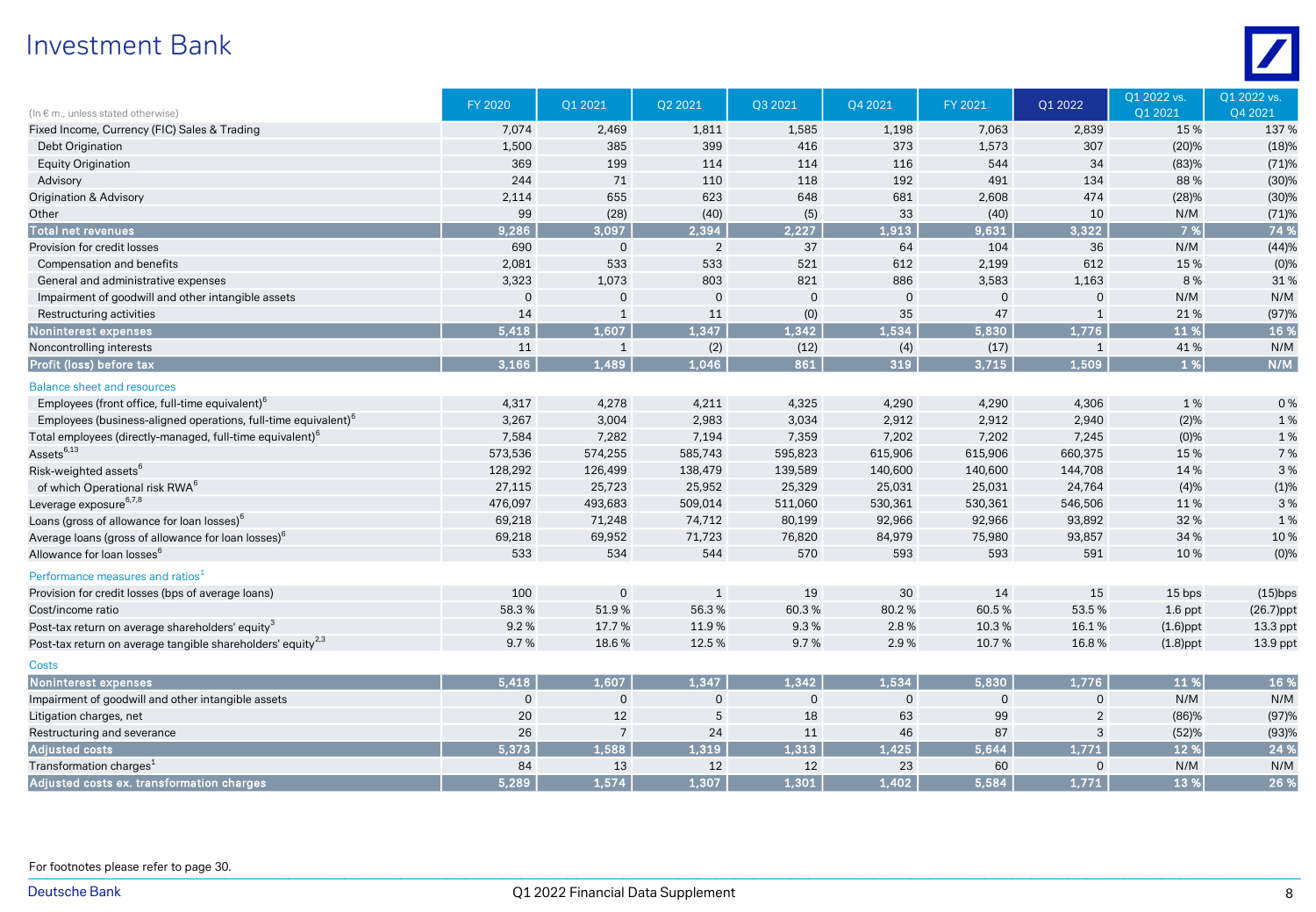### Private Bank



|                                                                         | FY 2020      | Q1 2021        | Q2 2021     | Q3 2021        | Q4 2021     | FY 2021      | Q1 2022      | Q1 2022 vs. | Q1 2022 vs.  |
|-------------------------------------------------------------------------|--------------|----------------|-------------|----------------|-------------|--------------|--------------|-------------|--------------|
| (In € m., unless stated otherwise)                                      |              |                |             |                |             |              |              | Q1 2021     | Q4 2021      |
| Private Bank Germany                                                    | 4,989        | 1,346          | 1,198       | 1,196          | 1,268       | 5,008        | 1,358        | 1%          | 7 %          |
| <b>International Private Bank</b>                                       | 3,136        | 831            | 820         | 803            | 772         | 3,226        | 863          | 4 %         | 12%          |
| IPB Personal Banking <sup>12</sup>                                      | 870          | 236            | 221         | 224            | 227         | 908          | 237          | 0%          | 4 %          |
| IPB Private Banking and Wealth Management <sup>12</sup>                 | 2,266        | 595            | 599         | 579            | 545         | 2,318        | 626          | 5 %         | 15 %         |
| <b>Total net revenues</b>                                               | 8.126        | 2,178          | 2,018       | 1,999          | 2,040       | 8.234        | 2.220        | 2 %         | 9 %          |
| of which:                                                               |              |                |             |                |             |              |              |             |              |
| Net interest income                                                     | 4,499        | 1,172          | 1,147       | 1,149          | 1,133       | 4,601        | 1,183        | 1%          | 4 %          |
| Commission and fee income                                               | 3,052        | 889            | 737         | 735            | 846         | 3,207        | 957          | 8%          | 13%          |
| Remaining income                                                        | 574          | 117            | 134         | 114            | 61          | 426          | 80           | (32)%       | 31 %         |
| Provision for credit losses                                             | 711          | 98             | 117         | 92             | 139         | 446          | 101          | 3%          | (27)%        |
| Compensation and benefits                                               | 2,863        | 719            | 682         | 692            | 717         | 2,810        | 684          | (5)%        | (5)%         |
| General and administrative expenses                                     | 4,238        | 1,087          | 1,163       | 1,053          | 1,137       | 4,440        | 1,061        | (2)%        | (7)%         |
| Impairment of goodwill and other intangible assets                      | $\mathbf{0}$ | $\Omega$       | $\mathbf 0$ | $\mathbf 0$    | $\Omega$    | $\mathbf{0}$ | $\mathbf{0}$ | N/M         | N/M          |
| Restructuring activities                                                | 413          | $\overline{2}$ | 69          | 3              | 98          | 173          | (45)         | N/M         | N/M          |
| Noninterest expenses                                                    | 7.513        | 1,808          | 1,914       | 1,749          | 1.952       | 7,423        | 1,700        | (6)%        | (13)%        |
| Noncontrolling interests                                                | $\mathbf 0$  | $\overline{0}$ | $\mathbf 0$ | $\mathbf 0$    | (0)         | $\mathbf{0}$ | (0)          | N/M         | (51)%        |
| Profit (loss) before tax                                                | (99)         | 271            | (12)        | 158            | (51)        | 366          | 419          | 54 %        | N/M          |
| <b>Balance sheet and resources</b>                                      |              |                |             |                |             |              |              |             |              |
| Employees (front office, full-time equivalent) <sup>6</sup>             | 29,764       | 29,497         | 29,132      | 28,927         | 28,100      | 28,100       | 27,903       | (5)%        | (1)%         |
| Assets <sup>6,14</sup>                                                  | 296,596      | 295,688        | 304,578     | 308,216        | 310,496     | 310,496      | 316,466      | 7 %         | 2 %          |
| Risk-weighted assets <sup>6</sup>                                       | 77,074       | 76,973         | 78,061      | 85,421         | 85,366      | 85,366       | 87,030       | 13%         | 2 %          |
| of which Operational risk RWA <sup>6</sup>                              | 8,081        | 8,187          | 8,463       | 8,098          | 7,527       | 7,527        | 7,364        | (10)%       | (2)%         |
| Leverage exposure <sup>6,7,8</sup>                                      | 307,746      | 308,898        | 313,767     | 317,864        | 320,692     | 320,692      | 327,803      | 6 %         | 2%           |
| Deposits <sup>6</sup>                                                   | 301,184      | 306,310        | 310,456     | 308,638        | 313,418     | 313,418      | 315,852      | 3%          | 1%           |
| Loans (gross of allowance for loan losses) <sup>6</sup>                 | 237,194      | 242,480        | 246,727     | 249,671        | 254,439     | 254,439      | 258,214      | 6 %         | 1%           |
| Average loans (gross of allowance for loan losses) <sup>6</sup>         | 237,194      | 239,311        | 244,158     | 248,304        | 252,324     | 245,962      | 255,941      | 7 %         | 1%           |
| Allowance for loan losses <sup>6</sup>                                  | 2,851        | 2,905          | 2,962       | 3,002          | 3,017       | 3,017        | 3,023        | 4 %         | 0%           |
| Assets under management, in $\epsilon$ bn. $6.14$                       | 493          | 520            | 536         | 541            | 553         | 553          | 547          | 5 %         | (1)%         |
| Net flows, in € bn.                                                     | 16           | 11             | 10          | 6              | 3           | 30           | 10           | (8)%        | N/M          |
| Performance measures and ratios <sup>1</sup>                            |              |                |             |                |             |              |              |             |              |
| Net interest margin                                                     | 1.9%         | 1.9%           | 1.9%        | 1.8%           | 1.8%        | 1.8%         | 1.8%         | $(0.1)$ ppt | $0.1$ ppt    |
| Provision for credit losses (bps of average loans)                      | $30\,$       | 16             | 19          | 15             | 22          | 18           | 16           | $(1)$ bps   | $(6)$ bps    |
| Cost/income ratio                                                       | 92.5%        | 83.0%          | 94.8%       | 87.5%          | 95.7%       | 90.1%        | 76.6%        | $(6.4)$ ppt | $(19.1)$ ppt |
| Post-tax return on average shareholders' equity <sup>3</sup>            | (1.3) %      | 5.6%           | (1.0) %     | 2.8%           | (2.0) %     | 1.3%         | 8.2%         | $2.7$ ppt   | $10.2$ ppt   |
| Post-tax return on average tangible shareholders' equity <sup>2,3</sup> | (1.5) %      | 6.2%           | $(1.1)$ %   | 3.1%           | $(2.2)$ %   | 1.5%         | 9.1%         | $2.9$ ppt   | 11.3 ppt     |
| <b>Costs</b>                                                            |              |                |             |                |             |              |              |             |              |
| Noninterest expenses                                                    | 7,513        | 1,808          | 1,914       | 1,749          | 1,952       | 7,423        | 1,700        | $(6)$ %     | (13)%        |
| Impairment of goodwill and other intangible assets                      | $\mathbf{0}$ | $\overline{0}$ | $\mathbf 0$ | $\overline{0}$ | $\mathbf 0$ | $\mathbf{0}$ | $\mathbf 0$  | N/M         | N/M          |
| Litigation charges, net                                                 | 83           | $\mathbf 1$    | 128         | 9              | (3)         | 134          | $\mathbf{3}$ | 103%        | N/M          |
| Restructuring and severance                                             | 520          | 11             | 76          | 16             | 134         | 237          | (42)         | N/M         | N/M          |
| <b>Adjusted costs</b>                                                   | 6.911        | 1,795          | 1,710       | 1,724          | 1,822       | 7,051        | 1,740        | (3)%        | (4)%         |
| Transformation charges <sup>1</sup>                                     | 122          | 36             | 57          | 48             | 80          | 221          | 34           | (4)%        | (57)%        |
| Adjusted costs ex. transformation charges                               | 6,788        | 1,759          | 1,653       | 1,676          | 1,742       | 6,830        | 1,706        | (3)%        | (2)%         |
| For footnotes please refer to page 30.                                  |              |                |             |                |             |              |              |             |              |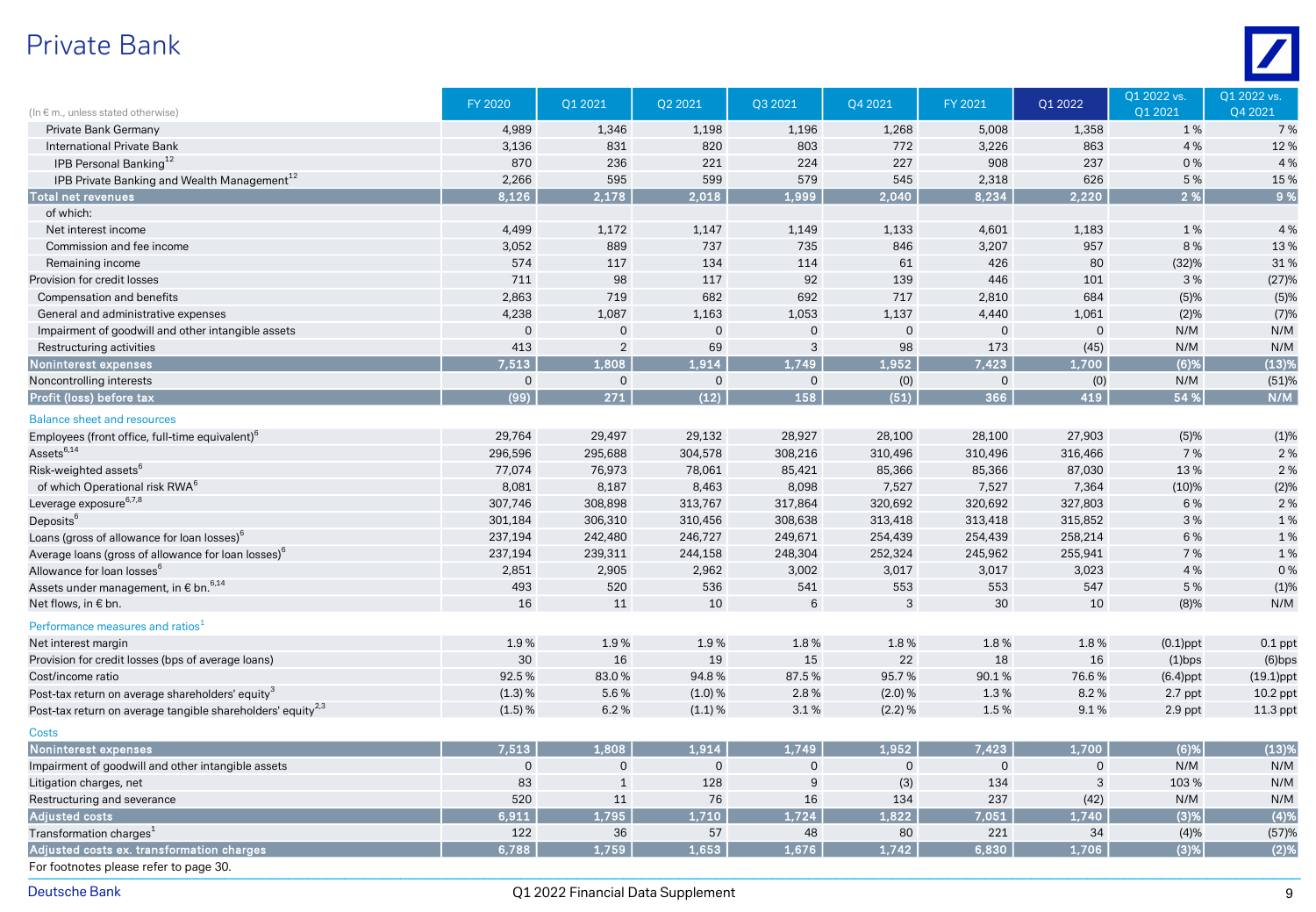### Asset Management



| (In $\epsilon$ m., unless stated otherwise)                             | <b>FY 2020</b> | Q1 2021      | Q2 2021             | Q3 2021        | Q4 2021        | FY 2021        | Q1 2022        | Q1 2022 vs.<br>Q1 2021 | Q1 2022 vs.<br>Q4 2021 |
|-------------------------------------------------------------------------|----------------|--------------|---------------------|----------------|----------------|----------------|----------------|------------------------|------------------------|
| <b>Management Fees</b>                                                  | 2,136          | 547          | 584                 | 609            | 629            | 2,370          | 621            | 13%                    | (1)%                   |
| Performance & Transaction Fees                                          | 90             | 40           | 19                  | 27             | 126            | 212            | 26             | (34)%                  | (79)%                  |
| Other                                                                   | 3              | 50           | 23                  | 20             | 33             | 126            | 35             | (30)%                  | 5 %                    |
| <b>Total net revenues</b>                                               | 2.229          | 637          | 626                 | 656            | 789            | 2,708          | 682            | 7 %                    | (14)%                  |
| Provision for credit losses                                             | $\overline{2}$ | (0)          | 1                   | (0)            | $\overline{4}$ | 5              | $\mathbf{0}$   | N/M                    | (98)%                  |
| Compensation and benefits                                               | 740            | 216          | 202                 | 193            | 210            | 822            | 230            | 6 %                    | 9%                     |
| General and administrative expenses                                     | 763            | 188          | 192                 | 219            | 241            | 840            | 191            | 1%                     | (21)%                  |
| Impairment of goodwill and other intangible assets                      | $\mathbf{0}$   | $\mathbf{0}$ | $\mathbf 0$         | $\mathbf 0$    | $\mathbf 0$    | $\mathbf 0$    | $\overline{0}$ | N/M                    | N/M                    |
| Restructuring activities                                                | 22             | $\mathbf{1}$ | $\mathbf{1}$        | (0)            | $\overline{0}$ | $\overline{2}$ | 0              | (58)%                  | N/M                    |
| Noninterest expenses                                                    | 1,526          | 405          | 395                 | 412            | 452            | 1,664          | 421            | 4 %                    | (7)%                   |
| Noncontrolling interests                                                | 157            | 49           | 49                  | 51             | 74             | 223            | 55             | 12%                    | (27)%                  |
| Profit (loss) before tax                                                | 544            | 184          | 180                 | 193            | 259            | 816            | 206            | 12 %                   | (21)%                  |
| <b>Balance sheet and resources</b>                                      |                |              |                     |                |                |                |                |                        |                        |
| Employees (front office, full-time equivalent) <sup>6</sup>             | 3,926          | 3,945        | 3,953               | 4,041          | 4,072          | 4,072          | 4,141          | 5 %                    | 2 %                    |
| Assets <sup>6,14</sup>                                                  | 9,453          | 10,274       | 10,257              | 10,141         | 10,387         | 10,387         | 11,036         | 7 %                    | 6%                     |
| Risk-weighted assets <sup>6</sup>                                       | 9,997          | 9,773        | 14,662              | 14,495         | 14,415         | 14,415         | 13,572         | 39%                    | (6)%                   |
| of which Operational risk RWA <sup>6</sup>                              | 3,544          | 3,395        | 3,434               | 3,431          | 3,357          | 3,357          | 3,340          | (2)%                   | (0)%                   |
| Leverage exposure <sup>6,7,8</sup>                                      | 4,695          | 5,328        | 10,558              | 10,518         | 10,678         | 10,678         | 9,729          | 83%                    | (9)%                   |
| Management fee margin (in bps) <sup>15</sup>                            | 28             | 28           | 28                  | 28             | 28             | 28             | 28             | $(0)$ bps              | 0 bps                  |
| Assets under management, in $\epsilon$ bn. $6.14$                       | 793            | 820          | 859                 | 880            | 928            | 928            | 902            | 10%                    | (3)%                   |
| Net flows, in € bn.                                                     | 30             | 1            | 20                  | 12             | 15             | 48             | (1)            | N/M                    | N/M                    |
| Performance measures and ratios <sup>1</sup>                            |                |              |                     |                |                |                |                |                        |                        |
| Cost/income ratio                                                       | 68.4%          | 63.6%        | 63.1%               | 62.8%          | 57.2%          | 61.4%          | 61.8%          | $(1.8)$ ppt            | 4.5 ppt                |
| Post-tax return on average shareholders' equity <sup>3</sup>            | 7.9%           | 11.2%        | 11.1%               | 10.9%          | 14.2%          | 11.9%          | 11.0%          | $(0.2)$ ppt            | $(3.2)$ ppt            |
| Post-tax return on average tangible shareholders' equity <sup>2,3</sup> | 21.4%          | 29.9%        | 30.1%               | 26.6%          | 32.8%          | 29.7%          | 25.4%          | $(4.5)$ ppt            | $(7.4)$ ppt            |
| <b>Costs</b>                                                            |                |              |                     |                |                |                |                |                        |                        |
| Noninterest expenses                                                    | 1,526          | 405          | 395                 | 412            | 452            | 1,664          | 421            | 4 %                    | (7)%                   |
| Impairment of goodwill and other intangible assets                      | $\mathbf 0$    | $\mathbf 0$  | $\mathsf{O}\xspace$ | $\mathbf 0$    | $\mathbf 0$    | $\mathbf 0$    | $\mathsf{O}$   | N/M                    | N/M                    |
| Litigation charges, net                                                 | (1)            | $\mathsf{O}$ | $\mathbf{1}$        | $\mathsf 0$    | $\mathbf{1}$   | $\overline{2}$ | (0)            | N/M                    | N/M                    |
| Restructuring and severance                                             | 37             | 6            | $\mathbf{1}$        | $\overline{4}$ | 11             | 21             | $\mathbf{1}$   | (85)%                  | (92)%                  |
| <b>Adjusted costs</b>                                                   | 1.490          | 400          | 394                 | 408            | 440            | 1.641          | 420            | 5 %                    | (4)%                   |
| Transformation charges <sup>1</sup>                                     | 5              | $\mathbf{1}$ | $\mathbf{0}$        | $\overline{2}$ | $\mathbf 0$    | 3              | $\mathbf 0$    | N/M                    | N/M                    |
| Adjusted costs ex. transformation charges                               | 1.485          | 399          | 393                 | 406            | 439            | 1.638          | 420            | 5 %                    | (4)%                   |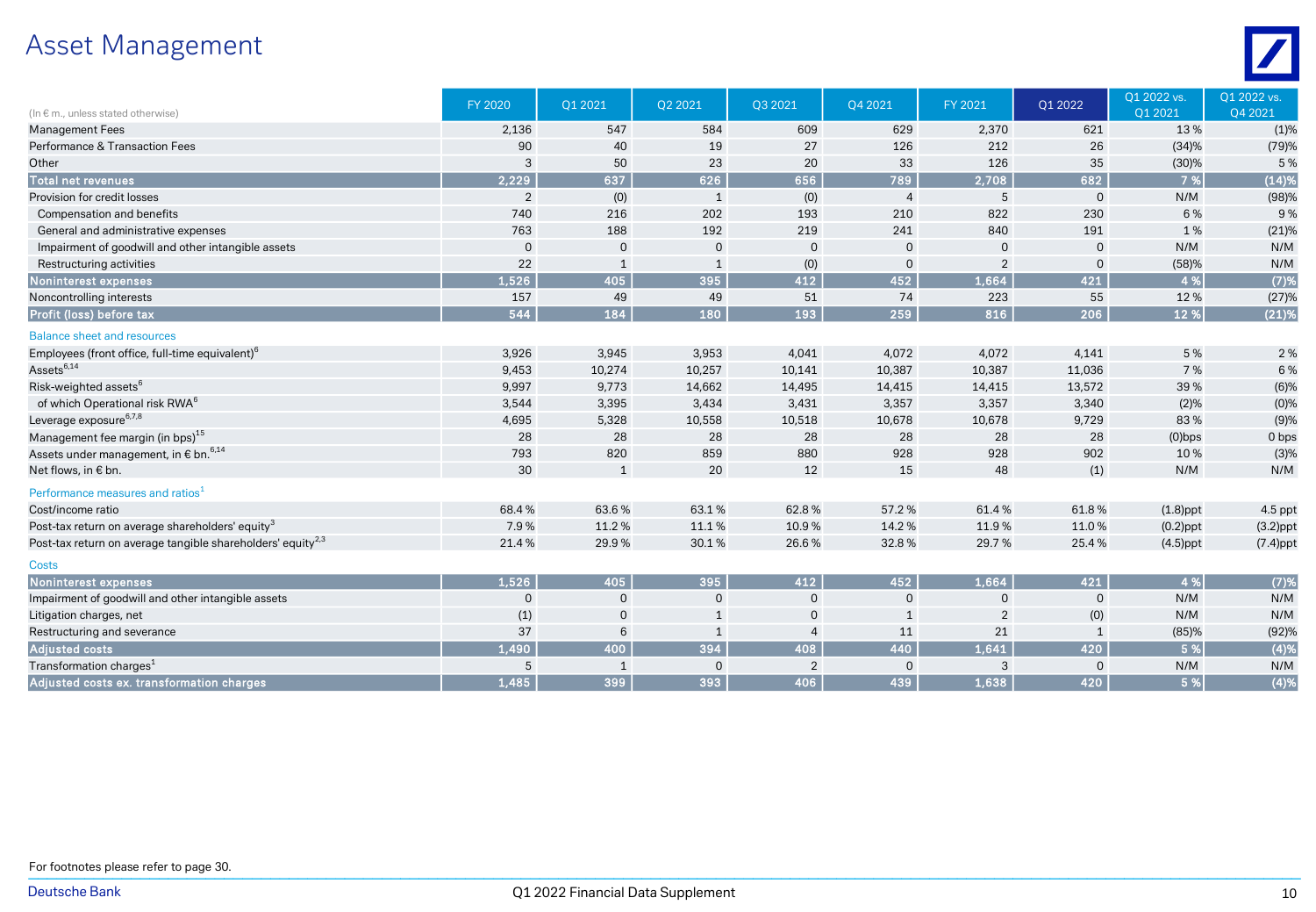### Corporate & Other



| (In $\epsilon$ m., unless stated otherwise)        | FY 2020     | Q1 2021      | Q2 2021     | Q3 2021        | Q4 2021      | FY 2021      | Q1 2022      | Q1 2022 vs.<br>Q1 2021 | Q1 2022 vs.<br>Q4 2021 |
|----------------------------------------------------|-------------|--------------|-------------|----------------|--------------|--------------|--------------|------------------------|------------------------|
| Total net revenues                                 | (534)       | (73)         | (6)         | (61)           | (199)        | (339)        | (353)        | N/M                    | 77 %                   |
| Provision for credit losses                        | (4)         | (1)          | (1)         | $\overline{2}$ | 6            | 5            | 11           | N/M                    | 68%                    |
| Compensation and benefits                          | 3,217       | 764          | 743         | 741            | 764          | 3,012        | 762          | (0)%                   | $(0)$ %                |
| General and administrative expenses                | (2,652)     | (608)        | (661)       | (160)          | (579)        | (2,008)      | (642)        | 6 %                    | 11%                    |
| Impairment of goodwill and other intangible assets | $\mathbf 0$ | 0            | $\mathbf 0$ | $\mathbf 0$    | 0            | $\mathbf{0}$ | 0            | N/M                    | N/M                    |
| Restructuring activities                           | 3           | (0)          | (0)         | (0)            | (0)          | (0)          | $\mathbf{0}$ | N/M                    | N/M                    |
| Noninterest expenses                               | 568         | 156          | 81          | 581            | 185          | 1,004        | 120          | (23)%                  | (35)%                  |
| Noncontrolling interests                           | (169)       | (50)         | (47)        | (39)           | (71)         | (206)        | (56)         | 12%                    | (21)%                  |
| Profit (loss) before tax                           | (929)       | (178)        | (39)        | (605)          | (320)        | (1, 143)     | (428)        | 140 %                  | 34 %                   |
| <b>Balance sheet and resources</b>                 |             |              |             |                |              |              |              |                        |                        |
| Employees (full-time equivalent) <sup>6</sup>      | 29,587      | 29,699       | 29,638      | 30,219         | 30,064       | 30,064       | 30,175       | 2%                     | 0%                     |
| Risk-weighted assets <sup>6</sup>                  | 21,690      | 21,520       | 19,932      | 18,389         | 17,783       | 17,783       | 22,972       | 7 %                    | 29%                    |
| Leverage exposure <sup>6,7,8</sup>                 | 29,243      | 30,848       | 22,998      | 22,773         | 22,761       | 22,761       | 22,960       | (26)%                  | 1%                     |
| <b>Costs</b>                                       |             |              |             |                |              |              |              |                        |                        |
| Noninterest expenses                               | 568         | 156          | 81          | 581            | 185          | 1,004        | 120          | (23)%                  | (35)%                  |
| Impairment of goodwill and other intangible assets | $\mathbf 0$ | $\mathsf{O}$ | $\mathbf 0$ | $\mathbf 0$    | $\mathbf{0}$ | $\mathbf 0$  | 0            | N/M                    | N/M                    |
| Litigation charges, net                            | (67)        | $\mathsf{O}$ | 11          | (0)            | (10)         |              | 0            | (71)%                  | N/M                    |
| Restructuring and severance                        | 10          | 8            | (2)         | (0)            | 1            |              |              | (89)%                  | 35 %                   |
| <b>Adjusted costs</b>                              | 625         | 147          | 73          | 581            | 195          | 996          | 119          | (19)%                  | (39)%                  |
| Transformation charges <sup>1</sup>                | 58          | 43           | 6           | 495            | 59           | 603          | $\Omega$     | N/M                    | N/M                    |
| Adjusted costs ex. transformation charges          | 567         | 104          | 67          | 86             | 136          | 393          | 119          | 15 %                   | (13)%                  |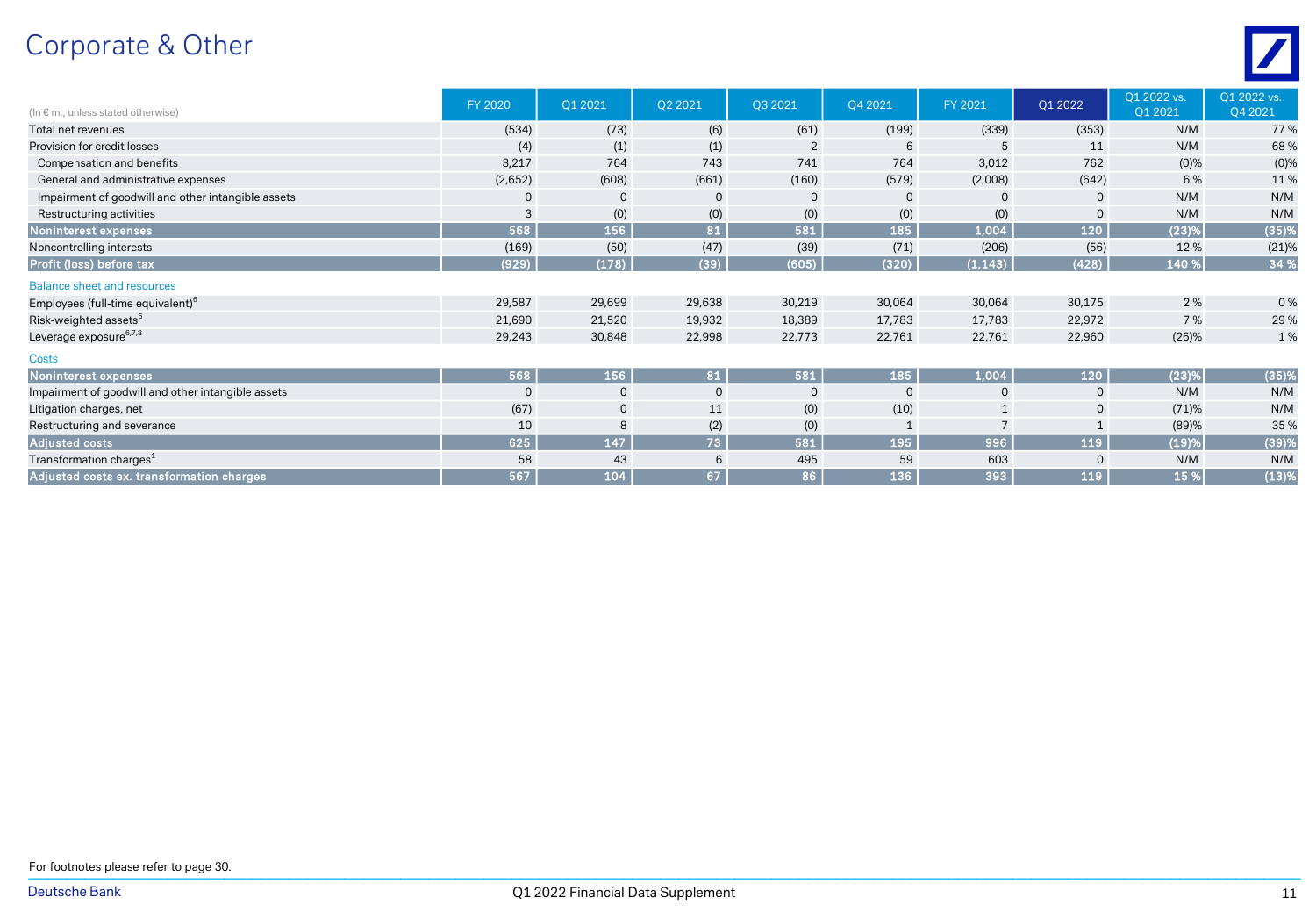### Core Bank 1



| (In $\epsilon$ m., unless stated otherwise)                             | FY 2020      | Q1 2021      | Q2 2021     | Q3 2021     | Q4 2021        | FY 2021      | Q1 2022        | Q1 2022 vs.<br>Q1 2021 | Q1 2022 vs.<br>Q4 2021 |
|-------------------------------------------------------------------------|--------------|--------------|-------------|-------------|----------------|--------------|----------------|------------------------|------------------------|
| Total net revenues                                                      | 24,253       | 7,152        | 6,262       | 6,076       | 5,895          | 25,384       | 7,333          | 3%                     | 24 %                   |
| Provision for credit losses                                             | 1,763        | 77           | 99          | 121         | 260            | 557          | 296            | N/M                    | 14%                    |
| Compensation and benefits                                               | 10,303       | 2,592        | 2,516       | 2,498       | 2,685          | 10,290       | 2,640          | 2%                     | (2)%                   |
| General and administrative expenses                                     | 8,485        | 2,468        | 2,138       | 2,549       | 2,360          | 9,515        | 2,443          | (1)%                   | 4 %                    |
| Impairment of goodwill and other intangible assets                      | $\mathbf 0$  | $\mathbf 0$  | $\mathbf 0$ | 3           | $\overline{2}$ | 5            | $\mathbf{0}$   | N/M                    | N/M                    |
| Restructuring activities                                                | 480          | 16           | 85          | 8           | 154            | 263          | (43)           | N/M                    | N/M                    |
| Noninterest expenses                                                    | 19,269       | 5,076        | 4,739       | 5,057       | 5,200          | 20,073       | 5,040          | (1)%                   | $(3)$ %                |
| Noncontrolling interests                                                | $\mathbf{0}$ | $\mathbf{0}$ | $\mathbf 0$ | $\mathbf 0$ | $\mathbf{0}$   | $\mathbf{0}$ | $\Omega$       | N/M                    | N/M                    |
| Profit (loss) before tax                                                | 3,221        | 1,999        | 1,423       | 898         | 434            | 4,754        | 1,997          | $(0)$ %                | N/M                    |
| <b>Balance sheet and resources</b>                                      |              |              |             |             |                |              |                |                        |                        |
| Employees (full-time equivalent) <sup>6</sup>                           | 84,181       | 83,949       | 83,380      | 84,123      | 82,702         | 82,702       | 82,759         | (1)%                   | 0%                     |
| Assets <sup>6,13</sup>                                                  | 1.127.592    | 1,141,263    | 1,153,078   | 1,173,388   | 1,192,218      | 1,192,218    | 1,239,254      | 9%                     | 4 %                    |
| Risk-weighted assets <sup>6</sup>                                       | 294,537      | 296,167      | 312,713     | 320,247     | 323,570        | 323,570      | 339,125        | 15 %                   | 5 %                    |
| of which Operational risk RWA <sup>6</sup>                              | 44,769       | 43,147       | 43,903      | 42,602      | 41,486         | 41,486       | 40,937         | (5)%                   | (1)%                   |
| Leverage exposure <sup>6,7,8</sup>                                      | 1,091,740    | 1,125,484    | 1,148,204   | 1,162,976   | 1,184,384      | 1,184,384    | 1,212,193      | 8%                     | 2%                     |
| Deposits <sup>6</sup>                                                   | 567,882      | 577,672      | 581,182     | 585,626     | 603,643        | 603,643      | 603,775        | 5 %                    | 0%                     |
| Loans (gross of allowance for loan losses) <sup>6</sup>                 | 429,000      | 437,565      | 442,599     | 453,904     | 473,855        | 473,855      | 478,896        | 9%                     | 1%                     |
| Average loans (gross of allowance for loan losses) <sup>6</sup>         | 429,000      | 430,741      | 436,316     | 446,790     | 461,728        | 443,710      | 475,825        | 10%                    | 3%                     |
| Allowance for loan losses <sup>6</sup>                                  | 4,630        | 4,686        | 4,638       | 4,700       | 4,656          | 4,656        | 4,799          | 2%                     | 3%                     |
| Performance measures and ratios <sup>1</sup>                            |              |              |             |             |                |              |                |                        |                        |
| Net interest margin                                                     | 1.3%         | 1.3%         | 1.2%        | 1.2%        | 1.2%           | 1.2%         | 1.2%           | $(0.1)$ ppt            | $(0.0)$ ppt            |
| Cost/income ratio                                                       | 79.4%        | 71.0%        | 75.7%       | 83.2%       | 88.2%          | 79.1%        | 68.7%          | $(2.3)$ ppt            | $(19.5)$ ppt           |
| Post-tax return on average shareholders' equity <sup>3</sup>            | 3.5%         | 9.6%         | 6.9%        | 3.4%        | 3.0%           | 5.7%         | 9.5%           | $(0.1)$ ppt            | 6.5 ppt                |
| Post-tax return on average tangible shareholders' equity <sup>2,3</sup> | 4.0%         | 10.9%        | 7.8%        | 3.9%        | 3.4%           | 6.4%         | 10.7%          | $(0.2)$ ppt            | 7.3 ppt                |
| <b>Costs</b>                                                            |              |              |             |             |                |              |                |                        |                        |
| Noninterest expenses                                                    | 19,269       | 5,076        | 4,739       | 5,057       | 5,200          | 20,073       | 5,040          | (1)%                   | (3)%                   |
| Impairment of goodwill and other intangible assets                      | $\mathbf{0}$ | $\mathbf{0}$ | $\mathbf 0$ | 3           | 2              | 5            | $\mathbf{0}$   | N/M                    | N/M                    |
| Litigation charges, net                                                 | 133          | 14           | 146         | 28          | 49             | 236          | $\overline{4}$ | (69)%                  | (91)%                  |
| Restructuring and severance                                             | 671          | 57           | 116         | 41          | 250            | 464          | (34)           | N/M                    | N/M                    |
| <b>Adjusted costs</b>                                                   | 18,465       | 5,005        | 4,478       | 4,986       | 4,899          | 19,368       | 5,069          | 1 %                    | 3%                     |
| Transformation charges <sup>1</sup>                                     | 328          | 104          | 86          | 570         | 185            | 945          | 38             | (63)%                  | (79)%                  |
| Adjusted costs ex. transformation charges                               | 18,137       | 4,901        | 4,392       | 4,417       | 4,714          | 18,423       | 5,031          | 3 %                    | 7 %                    |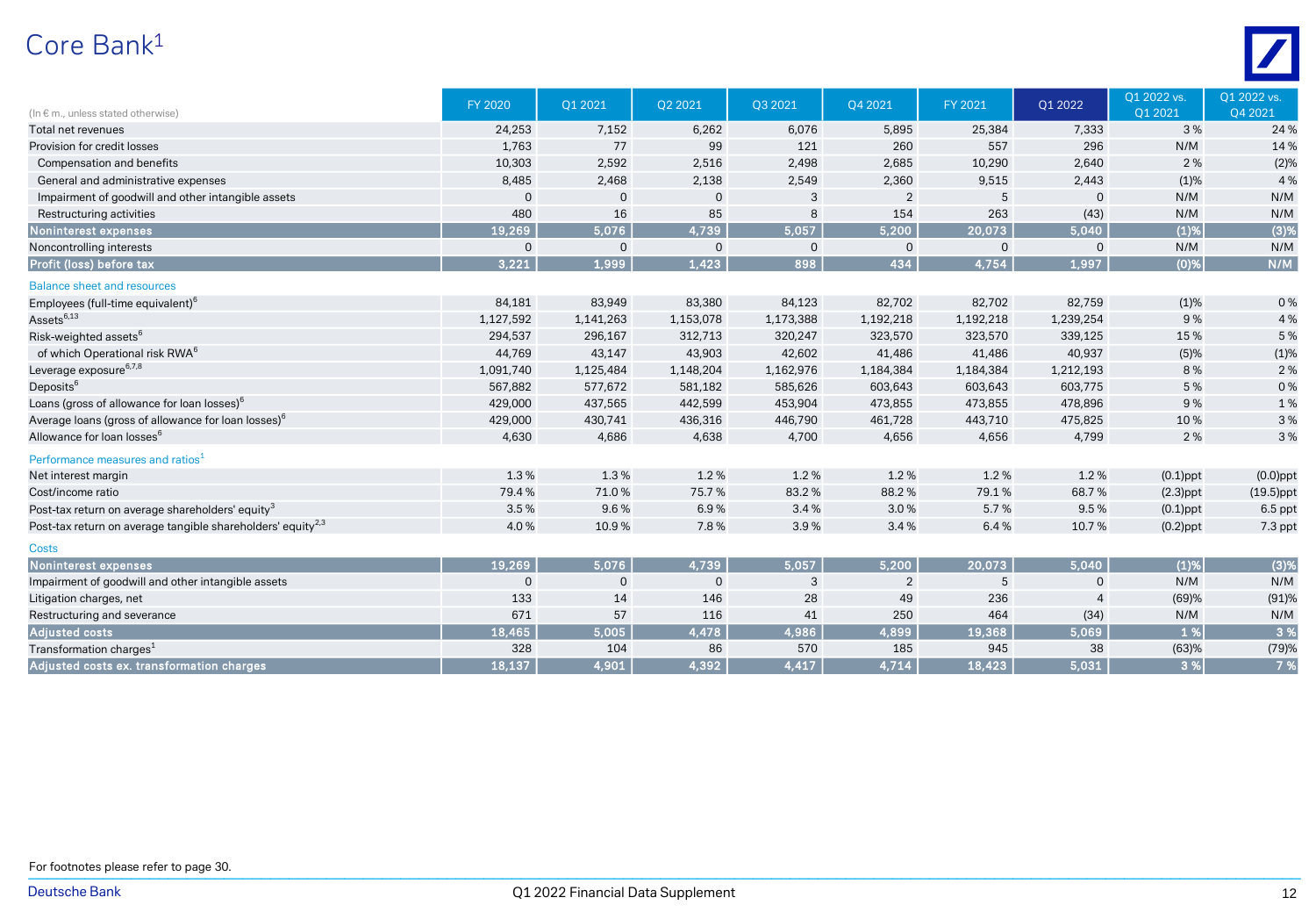### Capital Release Unit



| (In $\epsilon$ m., unless stated otherwise)                             | <b>FY 2020</b> | Q1 2021      | Q2 2021        | Q3 2021     | Q4 2021      | FY 2021      | Q1 2022      | Q1 2022 vs.<br>01 2021 | Q1 2022 vs.<br>Q4 2021 |
|-------------------------------------------------------------------------|----------------|--------------|----------------|-------------|--------------|--------------|--------------|------------------------|------------------------|
| Total net revenues                                                      | (225)          | 81           | (24)           | (36)        | 5            | 26           | (5)          | N/M                    | N/M                    |
| Provision for credit losses                                             | 29             | (7)          | (25)           | (3)         | (6)          | (42)         | (4)          | (51)%                  | (42)%                  |
| Compensation and benefits                                               | 168            | 40           | 35             | 23          | 31           | 128          | 17           | (58)%                  | (45)%                  |
| General and administrative expenses                                     | 1,774          | 458          | 223            | 292         | 333          | 1,306        | 321          | (30)%                  | (4)%                   |
| Impairment of goodwill and other intangible assets                      | $\mathbf 0$    | $\mathbf 0$  | $\mathbf 0$    | $\mathbf 0$ | $\mathbf 0$  | $\mathbf{0}$ | 0            | N/M                    | N/M                    |
| Restructuring activities                                                | 5              | $\mathbf 0$  | 1              | (3)         | (0)          | (2)          | 0            | (61)%                  | N/M                    |
| Noninterest expenses                                                    | 1.947          | 498          | 258            | 312         | 363          | 1,432        | 337          | (32)%                  | (7)%                   |
| Noncontrolling interests                                                | (0)            | $\mathbf{0}$ | $\mathbf 0$    | $\mathbf 0$ | $\mathbf{0}$ | $\Omega$     | $\Omega$     | N/M                    | N/M                    |
| Profit (loss) before tax                                                | (2, 200)       | (410)        | (257)          | (344)       | (352)        | (1, 364)     | (339)        | (17)%                  | (4)%                   |
| <b>Balance sheet and resources</b>                                      |                |              |                |             |              |              |              |                        |                        |
| Employees (full-time equivalent) <sup>6</sup>                           | 478            | 440          | 417            | 389         | 267          | 267          | 241          | (45)%                  | (10)%                  |
| Assets <sup>6,13</sup>                                                  | 197,667        | 175,863      | 167,307        | 152,670     | 131,775      | 131,775      | 103,812      | (41)%                  | (21)%                  |
| Risk-weighted assets <sup>6</sup>                                       | 34,415         | 33,652       | 32,232         | 30,487      | 28,059       | 28,059       | 25,306       | (25)%                  | (10)%                  |
| of which Operational risk RWA <sup>6</sup>                              | 24,130         | 22,912       | 22,913         | 22,012      | 20,232       | 20,232       | 19,432       | (15)%                  | (4)%                   |
| Leverage exposure <sup>6,7,8</sup>                                      | 71,726         | 80,707       | 70,993         | 60,991      | 38,830       | 38,830       | 34,784       | (57)%                  | (10)%                  |
| Performance measures and ratios <sup>1</sup>                            |                |              |                |             |              |              |              |                        |                        |
| Post-tax return on average shareholders' equity <sup>3</sup>            | $(26.5)$ %     | $(25.1)$ %   | (16.7) %       | $(23.6)$ %  | $(25.7)$ %   | $(22.8)$ %   | (29.0) %     | $(3.9)$ ppt            | $(3.3)$ ppt            |
| Post-tax return on average tangible shareholders' equity <sup>2,3</sup> | $(27.1)$ %     | $(25.7)$ %   | $(17.1)$ %     | $(24.1)\%$  | $(26.2)$ %   | $(23.3)\%$   | $(29.6)$ %   | $(3.9)$ ppt            | $(3.4)$ ppt            |
| <b>Costs</b>                                                            |                |              |                |             |              |              |              |                        |                        |
| <b>Noninterest expenses</b>                                             | 1,947          | 498          | 258            | $312$       | 363          | 1,432        | 337          | (32)%                  | (7)%                   |
| Impairment of goodwill and other intangible assets                      | $\mathbf 0$    | $\mathbf 0$  | $\mathbf 0$    | $\mathbf 0$ | $\mathbf{0}$ | $\mathbf 0$  | $\mathsf{O}$ | N/M                    | N/M                    |
| Litigation charges, net                                                 | 25             | 64           | $\overline{2}$ | 57          | 106          | 230          | 21           | (67)%                  | (80)%                  |
| Restructuring and severance                                             | 17             | $\mathbf{0}$ | 8              | (3)         | 1            | 6            | $\mathbf{1}$ | 163%                   | (32)%                  |
| <b>Adjusted costs</b>                                                   | 1.905          | 433          | 249            | 257         | 256          | 1,195        | 315          | (27)%                  | 23 %                   |
| Transformation charges <sup>1</sup>                                     | 162            | 12           | 13             | 14          | 19           | 57           | $\Omega$     | N/M                    | N/M                    |
| Adiusted costs ex. transformation charges $^{\circ}$                    | 1,743          | 422          | 236            | 244         | 237          | 1,138        | 315          | (25)%                  | 33 %                   |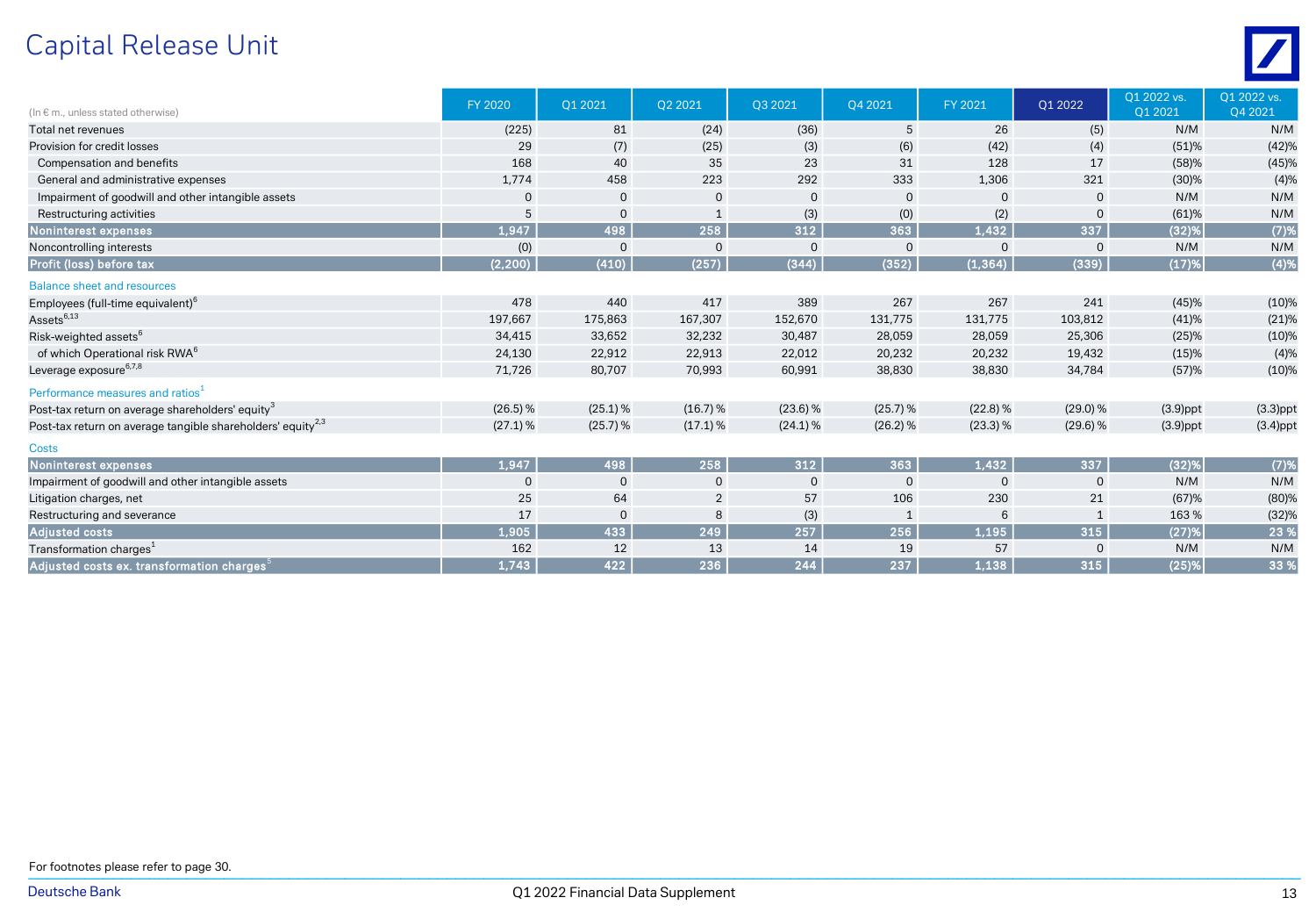### Asset quality <sup>16</sup>



| $(ln \in m.)$                |         |         | Gross carrying amount |                         |              |                             |                                           | Allowance for credit losses <sup>18</sup> |                        |              |  |  |
|------------------------------|---------|---------|-----------------------|-------------------------|--------------|-----------------------------|-------------------------------------------|-------------------------------------------|------------------------|--------------|--|--|
| Amortized cost <sup>17</sup> | Stage 1 | Stage 2 | Stage 3               | Stage 3<br><b>POCI</b>  | <b>Total</b> | Stage 1                     | Stage 2                                   | Stage 3                                   | Stage 3<br><b>POCI</b> | <b>Total</b> |  |  |
| Mar 31, 2022                 | 700,923 | 46,587  | 11,228                | 1,262                   | 760,000      | 501                         | 623                                       | 3,755                                     | 186                    | 5,064        |  |  |
| Dec 31, 2021                 | 710,271 | 40,653  | 11,326                | 1,297                   | 763,548      | 440                         | 532                                       | 3,740                                     | 182                    | 4,895        |  |  |
| Sep 30, 2021                 | 693,895 | 39,690  | 11,350                | 1,339                   | 746,273      | 411                         | 550                                       | 3,786                                     | 180                    | 4,928        |  |  |
| Jun 30, 2021                 | 685,310 | 42,211  | 10,661                | 1,439                   | 739,621      | 448                         | 634                                       | 3,638                                     | 166                    | 4,886        |  |  |
| Mar 31, 2021                 | 672,883 | 38,413  | 10,886                | 1,641                   | 723,824      | 478                         | 633                                       | 3,686                                     | 153                    | 4,950        |  |  |
| Dec 31, 2020                 | 651,941 | 35,372  | 10,655                | 1,729                   | 699,697      | 544                         | 648                                       | 3,614                                     | 139                    | 4,946        |  |  |
|                              |         |         | <b>Fair value</b>     |                         |              | Allowance for credit losses |                                           |                                           |                        |              |  |  |
| Fair value through OCI       | Stage 1 | Stage 2 | Stage 3               | Stage 3<br>POCI         | <b>Total</b> | Stage 1                     | Stage 2                                   | Stage 3                                   | Stage 3<br><b>POCI</b> | <b>Total</b> |  |  |
| Mar 31, 2022                 | 29,878  | 1,550   | 47                    | $\mathbf{0}$            | 31,475       | 16                          | 18                                        | 20                                        | $\overline{0}$         | 53           |  |  |
| Dec 31, 2021                 | 28,609  | 326     | 44                    | 0                       | 28,979       | 15                          | 10                                        | 16                                        | 0                      | 41           |  |  |
| Sep 30, 2021                 | 32,101  | 354     | 109                   | 0                       | 32,564       | 15                          | 11                                        | 8                                         | $\mathsf{O}$           | 34           |  |  |
| Jun 30, 2021                 | 36,794  | 282     | 110                   | 0                       | 37,186       | 15                          | 9                                         |                                           | $\mathbf{0}$           | 30           |  |  |
| Mar 31, 2021                 | 41,295  | 265     | 111                   | 0                       | 41,671       | 14                          | 8                                         | 5                                         | $\mathsf{O}$           | 27           |  |  |
| Dec 31, 2020                 | 55,566  | 163     | 105                   | $\mathbf 0$             | 55,834       | 12                          | 6                                         | $\overline{2}$                            | $\mathsf{O}$           | 20           |  |  |
|                              |         |         |                       |                         |              |                             | Allowance for credit losses <sup>18</sup> |                                           |                        |              |  |  |
| Off-balance sheet            | Stage 1 | Stage 2 | Stage 3               | Stage 3<br>$B^{\prime}$ | <b>Total</b> | Stage 1                     | Stage 2                                   | Stage 3                                   | Stage 3<br>$R_{\rm A}$ | <b>Total</b> |  |  |

| Off-balance sheet | Stage 1 | <b>tage 2</b> | tage 3 | Stage 3<br><b>POCI</b> | <b>Total</b> | `tage 1 | Stage 2 |     | Stage 3.<br>POCI | <b>Total</b> |
|-------------------|---------|---------------|--------|------------------------|--------------|---------|---------|-----|------------------|--------------|
| Mar 31, 2022      | 274,257 | 18,852        | 2,343  |                        | 295,465      | 132     | 110     | 185 |                  | 427          |
| Dec 31, 2021      | 268,857 | 14,498        | 2,582  | 11                     | 285,948      | 108     | 111     | 225 |                  | 443          |
| Sep 30, 2021      | 269,921 | 15,759        | 2,512  | 11                     | 288.202      | 95      | 137     | 184 |                  | 415          |
| Jun 30, 2021      | 265,165 | 14,272        | 2,164  | 18                     | 281,619      | 100     | 101     | 199 |                  | 400          |
| Mar 31, 2021      | 263,202 | 8,873         | 2,066  | 22                     | 274.164      | 138     | 67      | 200 |                  | 405          |
| Dec 31, 2020      | 251,545 | 8,723         | 2,587  |                        | 262,856      | 144     |         | 200 |                  | 419          |

| Memo         | Gross charge-offs | Recoveries | Net charge-offs | Net charge-offs / Average loans (at<br>amortized cost) <sup>22</sup> |
|--------------|-------------------|------------|-----------------|----------------------------------------------------------------------|
| Mar 31, 2022 | 173               | (20)       | 153             | 0.03%                                                                |
| Dec 31, 2021 | 566               | (78)       | 488             | 0.11%                                                                |
| Sep 30, 2021 | 305               | (55)       | 250             | 0.05%                                                                |
| Jun 30, 2021 | 226               | (33)       | 193             | 0.04%                                                                |
| Mar 31, 2021 | 115               | (14)       | 101             | 0.02%                                                                |
| Dec 31, 2020 | 781               | (58)       | 724             | 0.17%                                                                |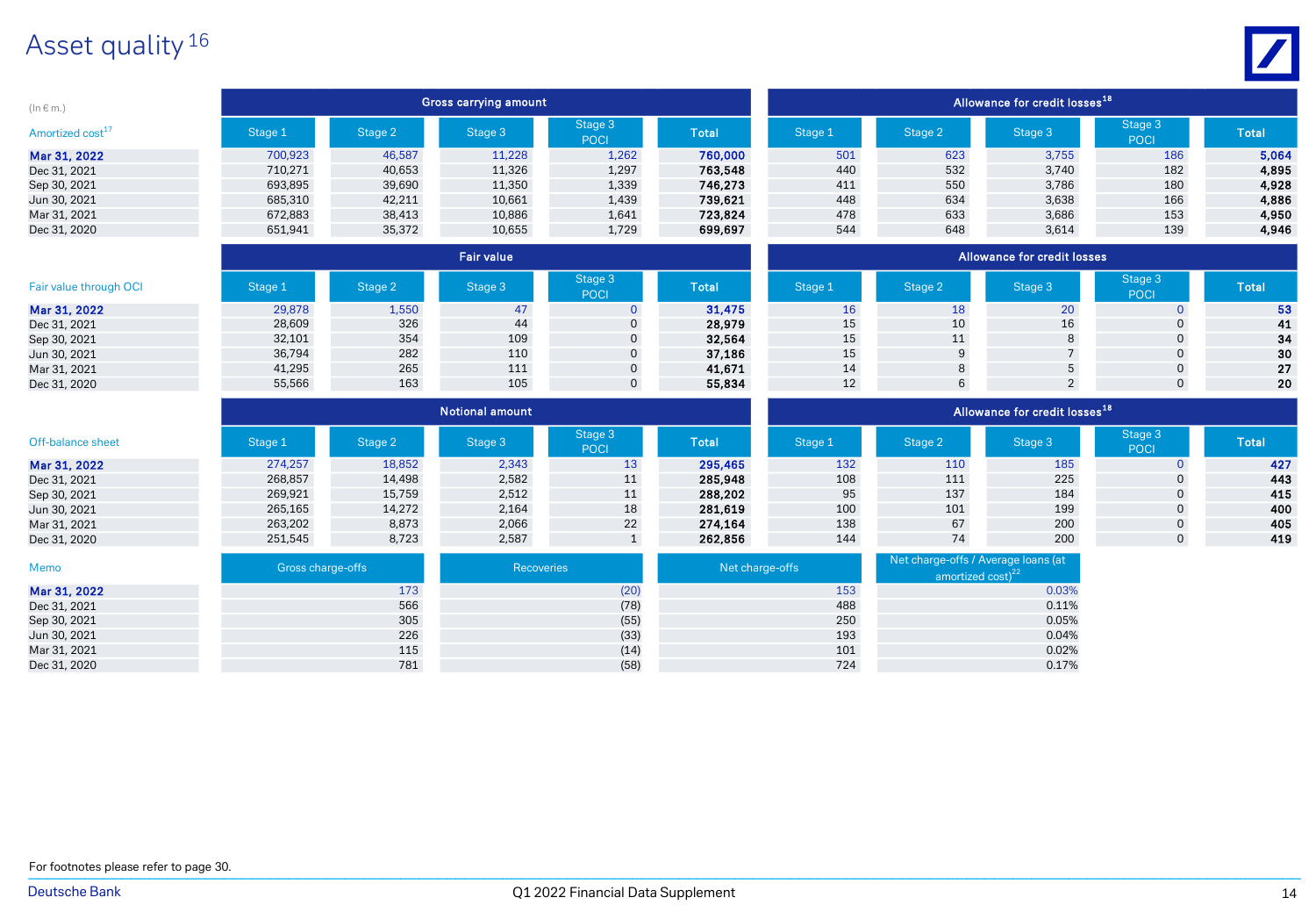### Regulatory capital 20,21



| (In $\epsilon$ m., unless stated otherwise)                     | Dec 31, 2020 | Mar 31, 2021 | Jun 30, 2021 | Sep 30, 2021 | Dec 31, 2021 | Mar 31, 2022 | Mar 31, 2022 vs.<br>Dec 31, 2021 |
|-----------------------------------------------------------------|--------------|--------------|--------------|--------------|--------------|--------------|----------------------------------|
| Regulatory capital (phase-in / reported) <sup>6</sup>           |              |              |              |              |              |              |                                  |
| Common Equity Tier 1 capital                                    | 44,885       | 45,294       | 45,476       | 45,633       | 46,506       | 46,687       | 0%                               |
| Tier 1 capital                                                  | 51,734       | 52,142       | 53,595       | 53,751       | 55,375       | 53,206       | (4)%                             |
| Tier 2 capital                                                  | 6,944        | 8,005        | 7,534        | 7,451        | 7,358        | 9,887        | 34 %                             |
| <b>Total capital</b>                                            | 58,677       | 60,147       | 61,128       | 61,203       | 62,732       | 63,093       | 1 %                              |
| Regulatory capital (fully loaded) <sup>6,23</sup>               |              |              |              |              |              |              |                                  |
| Common Equity Tier 1 capital                                    | 44,885       | 45,294       | 45,476       | 45,633       | 46,506       | N/A          | N/M                              |
| Tier 1 capital                                                  | 50,634       | 51,042       | 52,495       | 52,651       | 54,775       | N/A          | N/M                              |
| Tier 2 capital                                                  | 6,623        | 7,684        | 7,504        | 7,421        | 7,328        | N/A          | N/M                              |
| <b>Total capital</b>                                            | 57,257       | 58,726       | 59,998       | 60,073       | 62,102       | N/A          | N/M                              |
| Risk-weighted assets and capital adequacy ratios <sup>1,6</sup> |              |              |              |              |              |              |                                  |
| Risk-weighted assets                                            | 328,951      | 329,819      | 344,945      | 350,733      | 351,629      | 364,431      | 4 %                              |
| Common Equity Tier 1 capital ratio                              | 13.6%        | 13.7%        | 13.2 %       | 13.0%        | 13.2%        | 12.8%        | $(0.4)$ ppt                      |
| Tier 1 capital ratio (phase-in / reported)                      | 15.7%        | 15.8%        | 15.5 %       | 15.3%        | 15.7%        | 14.6%        | $(1.1)$ ppt                      |
| Total capital ratio (phase-in / reported)                       | 17.8%        | 18.2%        | 17.7%        | 17.4%        | 17.8%        | 17.3%        | $(0.5)$ ppt                      |
| Tier 1 capital ratio (fully loaded) $^{23}$                     | 15.4%        | 15.5%        | 15.2%        | 15.0%        | 15.6%        | N/A          | N/M                              |
| Total capital ratio (fully loaded) <sup>23</sup>                | 17.4%        | 17.8%        | 17.4%        | 17.1%        | 17.7%        | N/A          | N/M                              |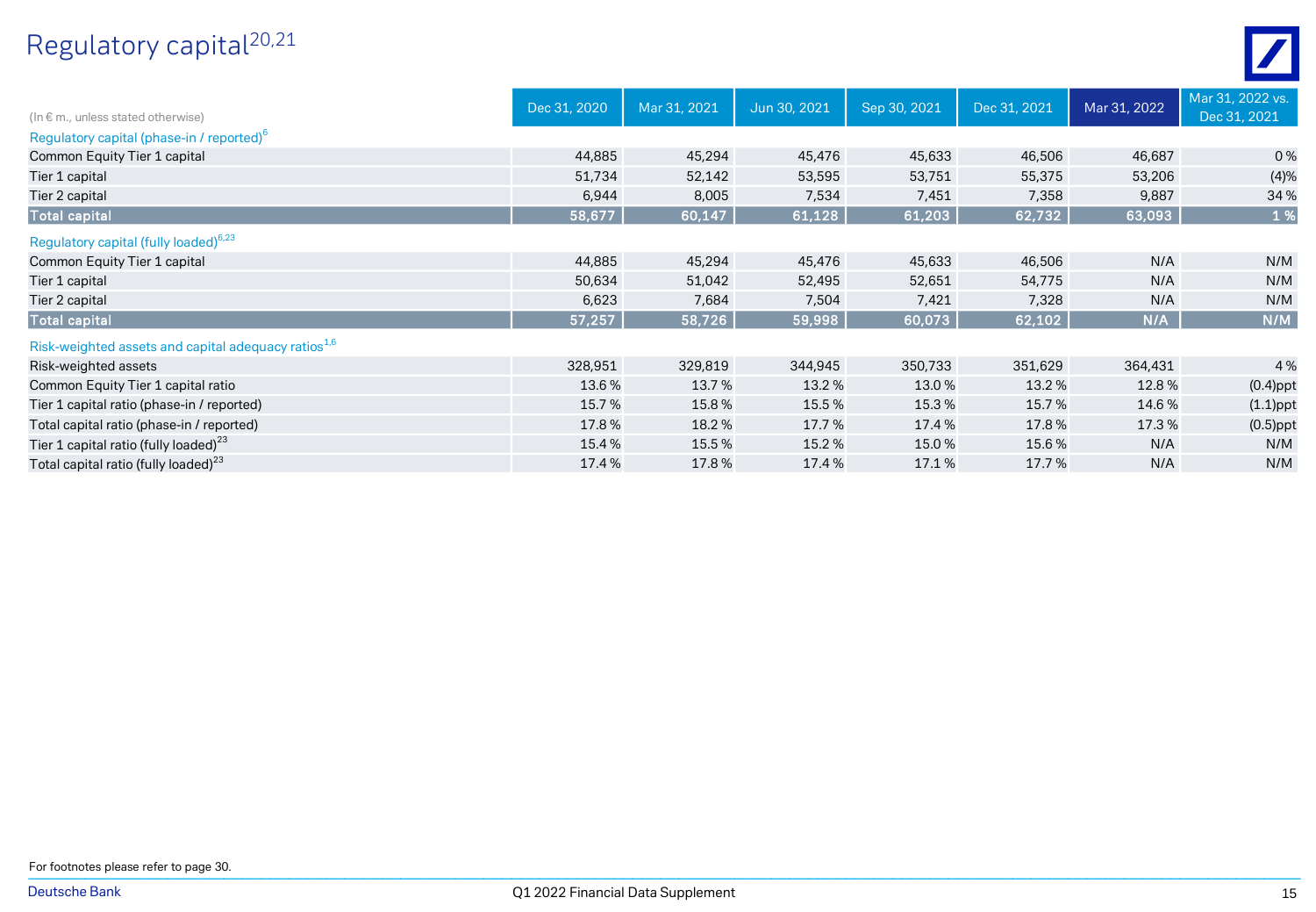### Leverage ratio<sup>6,7,21</sup>



| (In $\epsilon$ bn., unless stated otherwise)                              | Dec 31, 2020 | Mar 31, 2021 | Jun 30, 2021   | Sep 30, 2021 | Dec 31, 2021 | Mar 31, 2022   | Mar 31, 2022 vs.<br>Dec 31, 2021 |
|---------------------------------------------------------------------------|--------------|--------------|----------------|--------------|--------------|----------------|----------------------------------|
| <b>Total assets</b>                                                       | 1,325        | 1,317        | 1,320          | 1,326        | 1,324        | 1,343          | 1%                               |
| Changes from IFRS to CRR/CRD                                              | (247)        | (212)        | (209)          | (207)        | (199)        | (179)          | (10)%                            |
| Derivatives netting                                                       | (308)        | (258)        | (232)          | (237)        | (256)        | (247)          | (4)%                             |
| Derivatives add-on                                                        | 93           | 102          | 84             | 76           | 78           | 75             | (3)%                             |
| Written credit derivatives                                                | 9            | 11           | 18             | 16           | 16           | 21             | 32%                              |
| <b>Securities Financing Transactions</b>                                  | 10           | 8            | $\overline{7}$ | 6            | 2            | $\overline{2}$ | (10)%                            |
| Off-balance sheet exposure after application of credit conversion factors | 101          | 109          | 112            | 115          | 115          | 119            | 4 %                              |
| Consolidation, regulatory and other adjustments                           | (152)        | (184)        | (198)          | (183)        | (153)        | (149)          | (3)%                             |
| Leverage exposure                                                         | 1,078        | 1,105        | 1,111          | 1,119        | 1,125        | 1,164          | 3 %                              |
| Tier 1 capital (phase-in / reported)                                      | 51.7         | 52.1         | 53.6           | 53.8         | 55.4         | 53.2           | (4)%                             |
| Leverage ratio (phase-in / reported) $1$                                  | 4.8%         | 4.7%         | 4.8%           | 4.8%         | 4.9%         | 4.6%           | $(0.4)$ ppt                      |
| Tier 1 capital (fully loaded) <sup>23</sup>                               | 50.6         | 51.0         | 52.5           | 52.7         | 54.8         | N/A            | N/M                              |
| Leverage ratio (fully loaded) $^{1,23}$                                   | 4.7%         | 4.6%         | 4.7 %          | 4.7%         | 4.9%         | N/A            | N/M                              |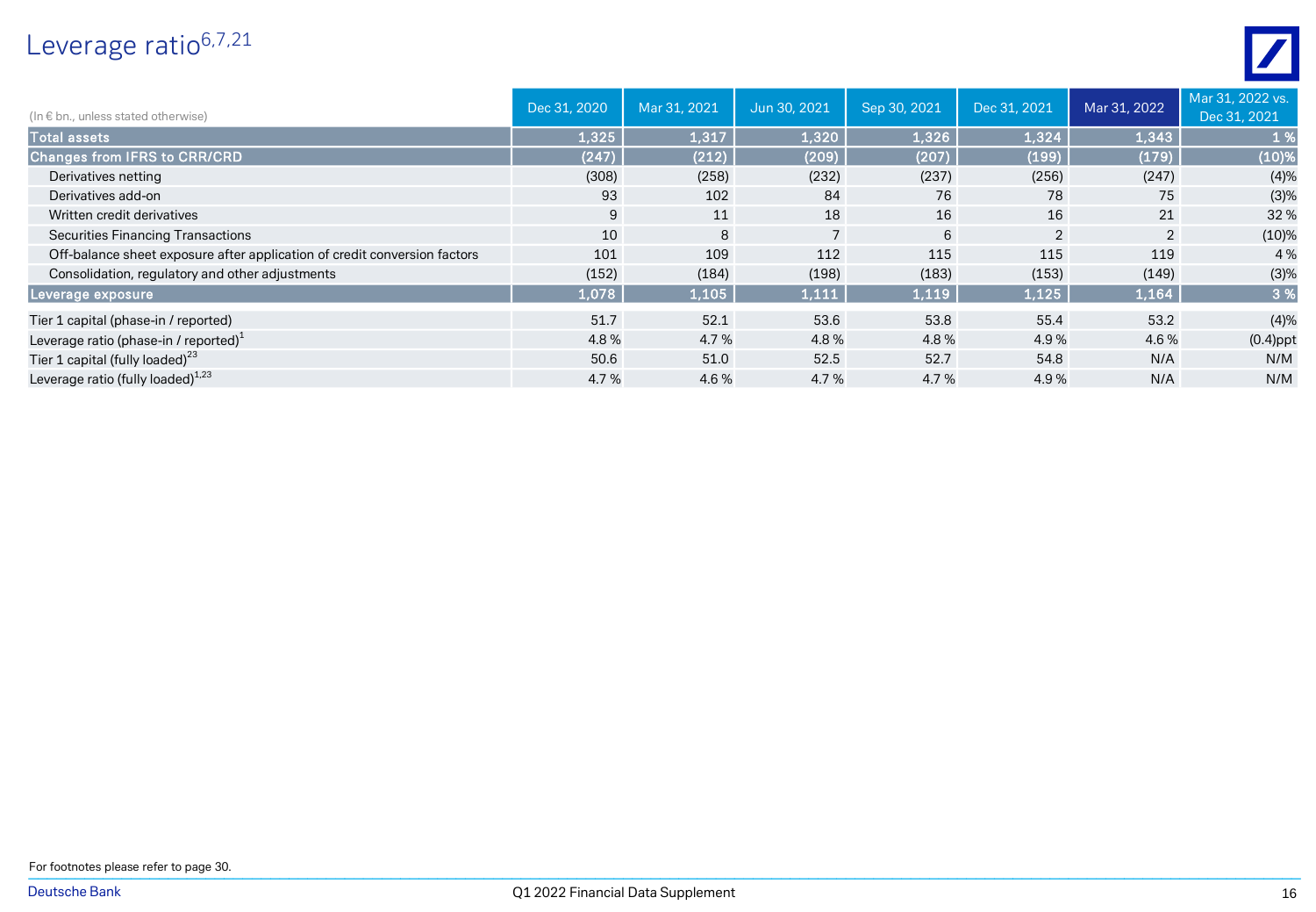#### Return Ratios and Adjusted profit (loss) before tax - Group Non-GAAP financial measures (1/9)



| (In € m., unless stated otherwise)                                                           | FY 2020  | Q1 2021        | Q2 2021        | Q3 2021        | Q4 2021        | FY 2021        | Q1 2022        | Q1 2022 vs. Q1<br>2021 | Q1 2022 vs. Q4<br>2021 |
|----------------------------------------------------------------------------------------------|----------|----------------|----------------|----------------|----------------|----------------|----------------|------------------------|------------------------|
| <b>Return ratios</b>                                                                         |          |                |                |                |                |                |                |                        |                        |
| Profit (loss) before tax                                                                     | 1.021    | 1,589          | 1,165          | 554            | 82             | 3,390          | 1,658          | 4 %                    | N/M                    |
| <b>Profit (loss)</b>                                                                         | 624      | 1,037          | 828            | 329            | 315            | 2,510          | 1,227          | 18 %                   | N/M                    |
| Profit (loss) attributable to noncontrolling interests                                       | 129      | 36             | 33             | 23             | 52             | 144            | 40             | 11%                    | (24)%                  |
| Profit (loss) attributable to Deutsche Bank shareholders and<br>additional equity components | 495      | 1,002          | 795            | 306            | 263            | 2,365          | 1,187          | 18 %                   | N/M                    |
| Profit (loss) attributable to additional equity components                                   | 382      | 94             | 102            | 112            | 118            | 426            | 126            | 35%                    | 7%                     |
| Profit (loss) attributable to Deutsche Bank shareholders                                     | 113      | 908            | 692            | 194            | 145            | 1,940          | 1,060          | 17 %                   | N/M                    |
| Average allocated shareholders' equity                                                       | 55,332   | 55,320         | 55,998         | 56,832         | 57,733         | 56,434         | 58,506         | 6%                     | 1%                     |
| Deduct: Average allocated goodwill and other intangible assets <sup>19</sup>                 | 6,127    | 6,021          | 6,066          | 6,082          | 6,038          | 6,049          | 6,111          | 1%                     | 1%                     |
| Average allocated tangible shareholders' equity                                              | 49.205   | 49.298         | 49,932         | 50.750         | 51,695         | 50,385         | 52,395         | 6 %                    | 1 %                    |
| Post-tax return on average shareholders' equity <sup>1,3</sup>                               | 0.2%     | 6.6%           | 4.9%           | 1.4%           | 1.0%           | 3.4%           | 7.2%           | $0.7$ ppt              | 6.2 ppt                |
| Post-tax return on average tangible shareholders' equity <sup>1,2,3</sup>                    | 0.2%     | 7.4%           | 5.5%           | 1.5%           | 1.1%           | 3.8%           | 8.1%           | $0.7$ ppt              | 7.0 ppt                |
| Specific revenue items                                                                       |          |                |                |                |                |                |                |                        |                        |
| <b>Revenues</b>                                                                              | 24,028   | 7,233          | 6,238          | 6,040          | 5,900          | 25,410         | 7,328          | 1 %                    | 24 %                   |
| Specific revenue items (for details see divisional pages)                                    | (30)     | (11)           | (24)           | (26)           | (12)           | (73)           | $\overline{2}$ | N/M                    | N/M                    |
| Revenues ex. specific items                                                                  | 23,998   | 7.222          | 6,214          | 6.014          | 5,888          | 25,337         | 7,330          | 1 %                    | 24 %                   |
| Transformation charges <sup>1</sup>                                                          |          |                |                |                |                |                |                |                        |                        |
| Compensation and benefits                                                                    | 8        | $\overline{2}$ | $\overline{2}$ | $\overline{2}$ | $\overline{2}$ | 8              | $\mathbf 0$    | N/M                    | N/M                    |
| <b>Information Technology</b>                                                                | 257      | 44             | 47             | 537            | 61             | 689            | 31             | (30)%                  | (49)%                  |
| Professional services                                                                        | 18       | $\overline{7}$ | 10             | 9              | 10             | 35             | 6              | (20)%                  | (43)%                  |
| Occupancy                                                                                    | 196      | 62             | 40             | 33             | 124            | 258            | $\mathbf 0$    | N/M                    | N/M                    |
| Communication, data services, marketing                                                      | 7        | $\mathbf{1}$   | $\mathbf{1}$   | $\mathbf{1}$   | $\overline{2}$ | $\overline{4}$ | 1              | (18)%                  | (42)%                  |
| Other                                                                                        | 4        | $\mathbf 0$    | $\mathbf 0$    | $\overline{2}$ | 6              | 8              | $\mathbf{1}$   | 128%                   | $(85)$ %               |
| Transformation charges <sup>1</sup>                                                          | 490      | 116            | 99             | 583            | 204            | 1.003          | 38             | (67)%                  | (81)%                  |
| Adjusted profit (loss) before tax                                                            |          |                |                |                |                |                |                |                        |                        |
| Profit (loss) before tax                                                                     | 1.021    | 1.589          | 1.165          | 554            | 82             | 3,390          | 1.658          | 4 %                    | N/M                    |
| Specific revenue items                                                                       | (30)     | (11)           | (24)           | (26)           | (12)           | (73)           | $\overline{2}$ | N/M                    | N/M                    |
| Transformation charges <sup>1</sup>                                                          | 490      | 116            | 99             | 583            | 204            | 1,003          | 38             | (67)%                  | (81)%                  |
| Impairment of goodwill / other intangibles                                                   | $\Omega$ | $\Omega$       | $\mathbf 0$    | 3              | $\overline{2}$ | 5              | $\overline{0}$ | N/M                    | N/M                    |
| Restructuring & severance                                                                    | 688      | 58             | 123            | 38             | 251            | 470            | (33)           | N/M                    | N/M                    |
| Adjusted profit (loss) before tax                                                            | 2.169    | 1,752          | 1,364          | 1,152          | 527            | 4,795          | 1,666          | (5)%                   | N/M                    |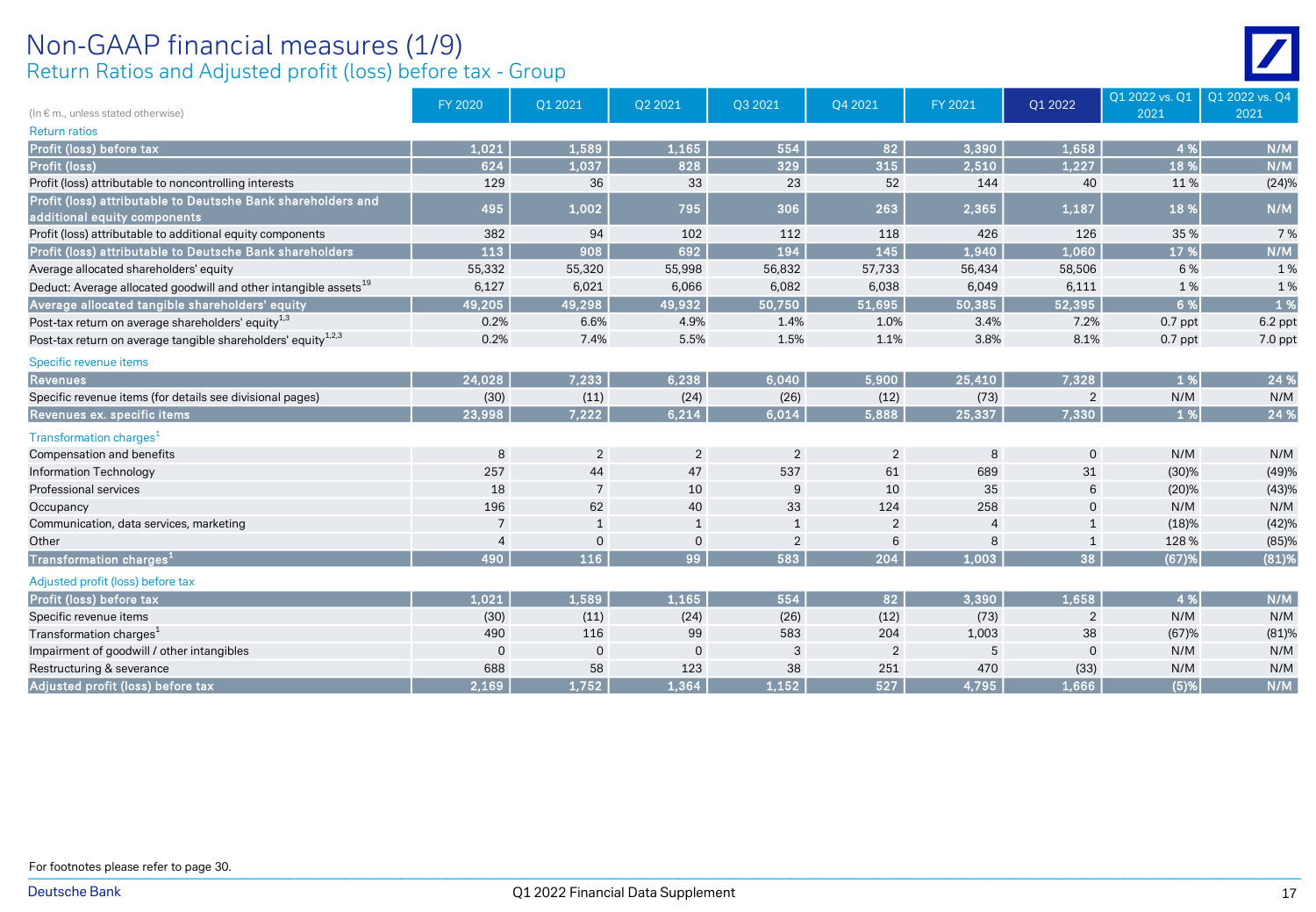#### Return Ratios and Adjusted profit (loss) before tax - Corporate Bank Non-GAAP financial measures (2/9)

| (In $\epsilon$ m., unless stated otherwise)                                                  | FY 2020     | Q1 2021        | Q2 2021      | Q3 2021        | Q4 2021        | FY 2021        | Q1 2022        | Q1 2022 vs. Q1<br>2021 | 01 2022 vs. 04<br>2021 |
|----------------------------------------------------------------------------------------------|-------------|----------------|--------------|----------------|----------------|----------------|----------------|------------------------|------------------------|
| <b>Return ratios</b>                                                                         |             |                |              |                |                |                |                |                        |                        |
| Profit (loss) before tax                                                                     | 539         | 233            | 247          | 292            | 228            | 1,000          | 291            | 25 %                   | 28 %                   |
| Profit (loss)                                                                                | 388         | 168            | 178          | 210            | 164            | 720            | 210            | 25 %                   | 28 %                   |
| Profit (loss) attributable to noncontrolling interests                                       | $\mathbf 0$ | $\mathbf{0}$   | $\Omega$     | $\mathbf 0$    | $\Omega$       | $\mathbf 0$    | $\mathbf 0$    | N/M                    | N/M                    |
| Profit (loss) attributable to Deutsche Bank shareholders and<br>additional equity components | 388         | 168            | 178          | 210            | 164            | 720            | 210            | 25 %                   | 28 %                   |
| Profit (loss) attributable to additional equity components                                   | 72          | 18             | 20           | 21             | 22             | 81             | 24             | 37 %                   | 10%                    |
| Profit (loss) attributable to Deutsche Bank shareholders                                     | 315         | 150            | 158          | 189            | 142            | 639            | 185            | 23 %                   | 31 %                   |
| Average allocated shareholders' equity                                                       | 9,945       | 10,083         | 10,340       | 10,365         | 10,442         | 10,301         | 10,985         | 9%                     | 5 %                    |
| Deduct: Average allocated goodwill and other intangible assets                               | 603         | 693            | 722          | 739            | 737            | 721            | 757            | 9%                     | 3%                     |
| Average allocated tangible shareholders' equity                                              | 9,341       | 9,390          | 9,618        | 9,627          | 9,705          | 9,580          | 10,228         | 9%                     | 5 %                    |
| Post-tax return on average shareholders' equity <sup>1,3</sup>                               | 3.2%        | 6.0%           | 6.1%         | 7.3%           | 5.4%           | 6.2%           | 6.7%           | $0.8$ ppt              | $1.3$ ppt              |
| Post-tax return on average tangible shareholders' equity <sup>1,2,3</sup>                    | 3.4%        | 6.4%           | 6.6%         | 7.8%           | 5.8%           | 6.7%           | 7.2%           | $0.8$ ppt              | $1.4$ ppt              |
| Specific revenue items                                                                       |             |                |              |                |                |                |                |                        |                        |
| <b>Revenues</b>                                                                              | 5,146       | 1,313          | 1,230        | 1,255          | 1,352          | 5,150          | 1,461          | 11 %                   | 8 %                    |
| Sale of PB systems to TCS                                                                    | 16          | $\mathbf 0$    | $\mathbf 0$  | $\Omega$       | $\Omega$       | $\Omega$       | $\mathbf 0$    | N/M                    | N/M                    |
| Specific revenue items                                                                       | 16          | $\overline{0}$ | $\mathbf{0}$ | $\overline{0}$ | $\mathbf{O}$   | $\overline{0}$ | $\overline{0}$ | N/M                    | N/M                    |
| Revenues ex. specific items                                                                  | 5.161       | 1,313          | 1,230        | 1,255          | 1,352          | 5,150          | 1,461          | 11 %                   | 8 %                    |
| Adjusted profit (loss) before tax                                                            |             |                |              |                |                |                |                |                        |                        |
| Profit (loss) before tax                                                                     | 539         | 233            | 247          | 292            | 228            | 1,000          | 291            | 25 %                   | 28 %                   |
| Specific revenue items                                                                       | 16          | $\mathbf{0}$   | $\mathbf{0}$ | $\mathbf 0$    | 0              | $\mathbf 0$    | $\mathbf 0$    | N/M                    | N/M                    |
| Transformation charges <sup>1</sup>                                                          | 59          | 11             | 11           | 12             | 23             | 58             | 4              | (63)%                  | (82)%                  |
| Impairment of goodwill / other intangibles                                                   | $\mathbf 0$ | $\mathbf{0}$   | $\mathbf 0$  | 3              | $\overline{2}$ | 5              | $\mathbf 0$    | N/M                    | N/M                    |
| Restructuring & severance                                                                    | 79          | 25             | 18           | 10             | 59             | 111            | 3              | (87)%                  | (94)%                  |
| Adjusted profit (loss) before tax                                                            | 692         | 270            | 276          | 317            | 312            | 1,174          | 299            | 11 %                   | (4)%                   |

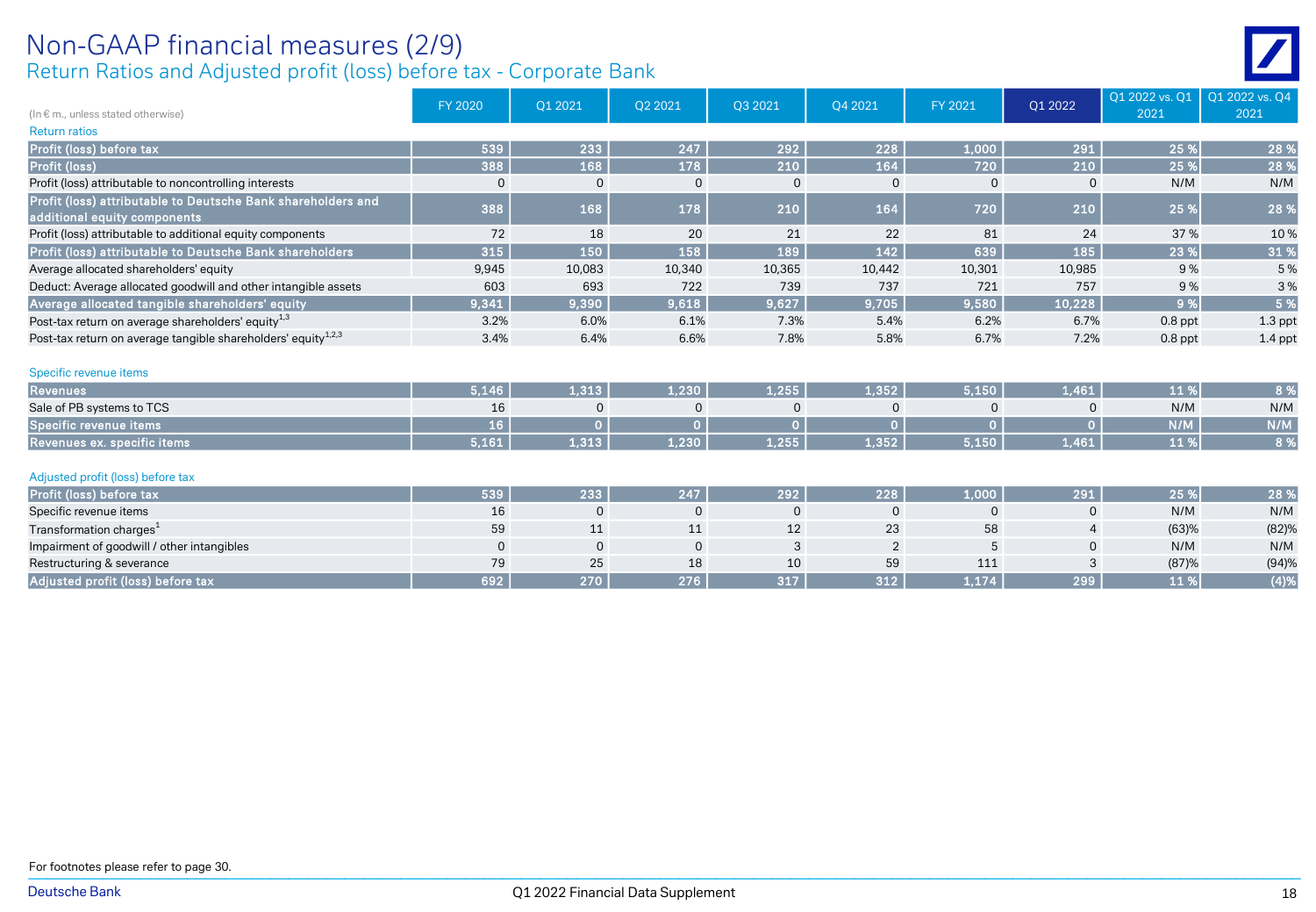## Non-GAAP financial measures (3/9)

Return Ratios and Adjusted profit (loss) before tax - Investment Bank

| (In $\epsilon$ m., unless stated otherwise)                                                  | FY 2020     | Q1 2021        | Q2 2021      | Q3 2021         | Q4 2021      | FY 2021      | Q1 2022      | Q1 2022 vs. Q1   Q1 2022 vs. Q4<br>2021 | 2021       |
|----------------------------------------------------------------------------------------------|-------------|----------------|--------------|-----------------|--------------|--------------|--------------|-----------------------------------------|------------|
| <b>Return ratios</b>                                                                         |             |                |              |                 |              |              |              |                                         |            |
| Profit (loss) before tax                                                                     | 3,166       | 1,489          | 1,046        | 861             | 319          | 3,715        | 1,509        | 1 %                                     | N/M        |
| Profit (loss)                                                                                | 2,280       | 1,072          | 753          | 620             | 230          | 2,675        | 1,086        | 1 %                                     | N/M        |
| Profit (loss) attributable to noncontrolling interests                                       | $\Omega$    | $\Omega$       | $\mathbf 0$  | $\mathbf 0$     | $\Omega$     | $\mathbf 0$  | $\Omega$     | N/M                                     | N/M        |
| Profit (loss) attributable to Deutsche Bank shareholders and<br>additional equity components | 2,280       | 1,072          | 753          | 620             | 230          | 2,675        | 1,086        | 1 %                                     | N/M        |
| Profit (loss) attributable to additional equity components                                   | 169         | 42             | 46           | 51              | 55           | 195          | 59           | 40 %                                    | 8 %        |
| Profit (loss) attributable to Deutsche Bank shareholders                                     | 2,111       | 1,030          | 707          | 569             | 175          | 2,480        | 1,027        | $(0)$ %                                 | N/M        |
| Average allocated shareholders' equity                                                       | 22,911      | 23,282         | 23,786       | 24,536          | 25,167       | 24,181       | 25,599       | 10%                                     | 2%         |
| Deduct: Average allocated goodwill and other intangible assets                               | 1,133       | 1,084          | 1,094        | 1,108           | 1,072        | 1,087        | 1,094        | 1%                                      | 2 %        |
| Average allocated tangible shareholders' equity                                              | 21,777      | 22,198         | 22,692       | 23,428          | 24,094       | 23,094       | 24,505       | 10 %                                    | 2 %        |
| Post-tax return on average shareholders' equity <sup>1,3</sup>                               | 9.2%        | 17.7%          | 11.9%        | 9.3%            | 2.8%         | 10.3%        | 16.1%        | $(1.6)$ ppt                             | 13.3 ppt   |
| Post-tax return on average tangible shareholders' equity <sup>1,2,3</sup>                    | 9.7%        | 18.6%          | 12.5%        | 9.7%            | 2.9%         | 10.7%        | 16.8%        | $(1.8)$ ppt                             | $13.9$ ppt |
| Specific revenue items                                                                       |             |                |              |                 |              |              |              |                                         |            |
| <b>Revenues</b>                                                                              | 9,286       | 3,097          | 2,394        | 2,227           | 1,913        | 9,631        | 3,322        | 7 %                                     | 74 %       |
| <b>DVA</b>                                                                                   | (6)         | 15             | 9            | 12              | (8)          | 28           | 8            | (49)%                                   | N/M        |
| Change in valuation of an investment - FIC S&T                                               | (22)        | $\Omega$       | $\mathbf{0}$ | $\mathbf 0$     | $\Omega$     | $\mathbf 0$  | $\mathbf 0$  | N/M                                     | N/M        |
| Specific revenue items                                                                       | (28)        | 15             |              | 12 <sup>°</sup> | (8)          | 28           | 8            | (49)%                                   | N/M        |
| Revenues ex. specific items                                                                  | 9,258       | 3,112          | 2,403        | 2,239           | 1,905        | 9,659        | 3,330        | 7 %                                     | 75 %       |
| Adjusted profit (loss) before tax                                                            |             |                |              |                 |              |              |              |                                         |            |
| Profit (loss) before tax                                                                     | 3.166       | 1,489          | 1,046        | 861             | 319          | 3,715        | 1,509        | 1%                                      | N/M        |
| Specific revenue items                                                                       | (28)        | 15             | 9            | 12              | (8)          | 28           | 8            | (49)%                                   | N/M        |
| Transformation charges <sup>1</sup>                                                          | 84          | 13             | 12           | 12              | 23           | 60           | $\mathbf 0$  | N/M                                     | N/M        |
| Impairment of goodwill / other intangibles                                                   | $\mathbf 0$ | $\Omega$       | $\mathbf 0$  | $\mathbf 0$     | $\mathbf{0}$ | $\mathbf{0}$ | $\mathbf{0}$ | N/M                                     | N/M        |
| Restructuring & severance                                                                    | 26          | $\overline{7}$ | 24           | 11              | 46           | 87           | 3            | (52)%                                   | (93)%      |
| Adjusted profit (loss) before tax                                                            | 3,247       | 1,524          | 1,091        | 896             | 379          | 3,891        | 1,520        | $(0)$ %                                 | N/M        |

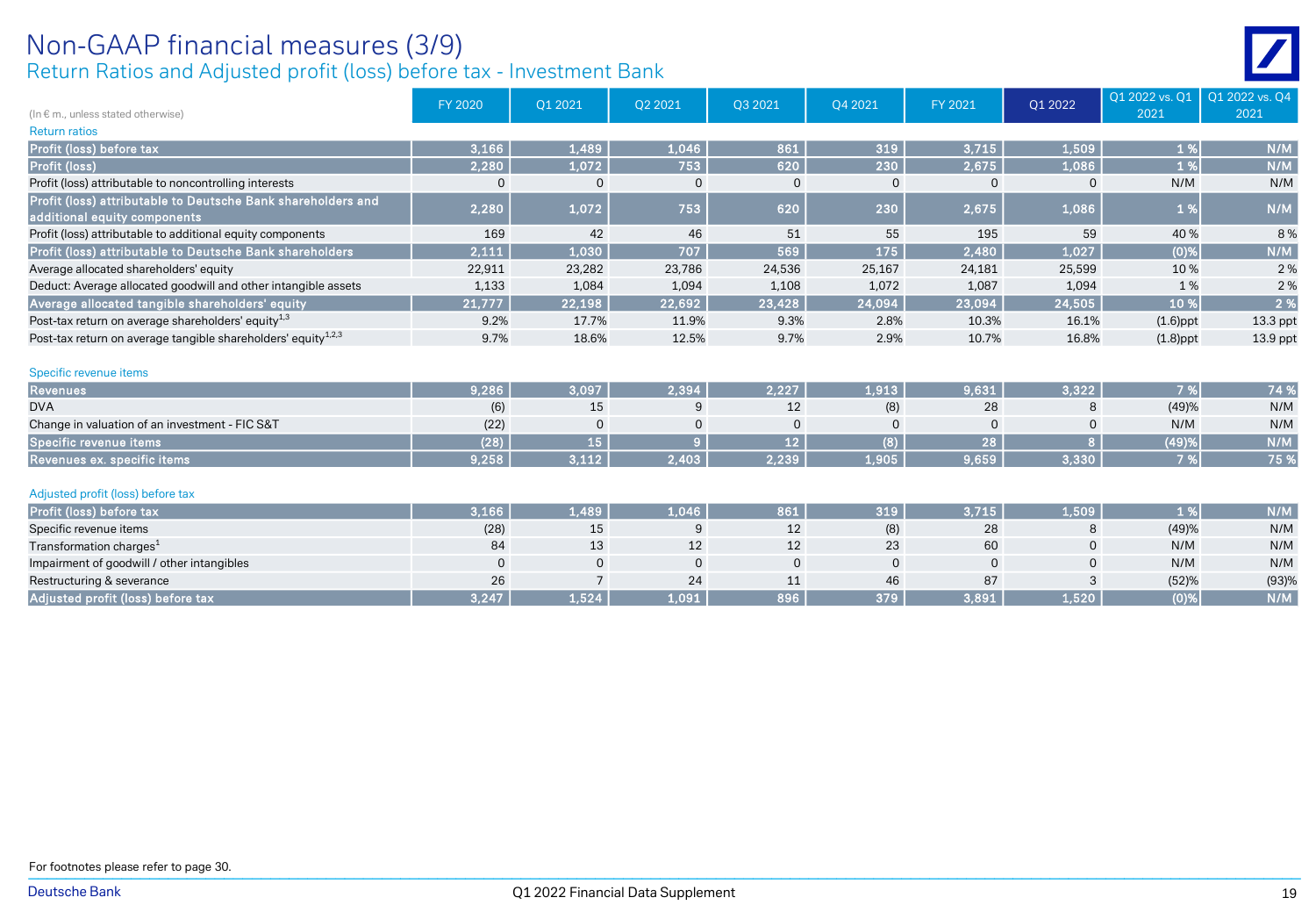#### Return Ratios and Adjusted profit (loss) before tax - Private Bank Non-GAAP financial measures (4/9)

| (In € m., unless stated otherwise)                                                                                         | FY 2020      | Q1 2021        | Q2 2021  | Q3 2021        | Q4 2021        | FY 2021  | Q1 2022         | Q1 2022 vs. Q1<br>2021 | Q1 2022 vs. Q4<br>2021 |
|----------------------------------------------------------------------------------------------------------------------------|--------------|----------------|----------|----------------|----------------|----------|-----------------|------------------------|------------------------|
| <b>Return ratios</b>                                                                                                       |              |                |          |                |                |          |                 |                        |                        |
| Profit (loss) before tax                                                                                                   | (99)         | 271            | (12)     | 158            | (51)           | 366      | 419             | 54 %                   | N/M                    |
| Profit (loss)                                                                                                              | (71)         | 195            | (9)      | 114            | (37)           | 263      | 302             | 54 %                   | N/M                    |
| Profit (loss) attributable to noncontrolling interests                                                                     | $\mathbf 0$  | $\mathbf{0}$   | $\Omega$ | $\mathbf{0}$   | $\overline{0}$ | $\Omega$ | $\mathbf{0}$    | N/M                    | N/M                    |
| Profit (loss) attributable to Deutsche Bank shareholders and additional equity<br>components                               | (71)         | 195            | (9)      | 114            | (37)           | 263      | 302             | 54 %                   | N/M                    |
| Profit (loss) attributable to additional equity components                                                                 | 79           | 21             | 23       | 25             | 27             | 97       | 29              | 35 %                   | 7 %                    |
| Profit (loss) attributable to Deutsche Bank shareholders                                                                   | (151)        | 174            | (32)     | 88             | (64)           | 167      | 273             | 57 %                   | N/M                    |
| Average allocated shareholders' equity                                                                                     | 11,553       | 12,526         | 12,648   | 12,648         | 12,911         | 12,663   | 13,247          | 6%                     | 3%                     |
| Deduct: Average allocated goodwill and other intangible assets                                                             | 1,255        | 1,266          | 1,270    | 1,251          | 1,241          | 1,256    | 1,250           | (1)%                   | 1 %                    |
| Average allocated tangible shareholders' equity                                                                            | 10,298       | 11,259         | 11.378   | 11,397         | 11.670         | 11,408   | 11.997          | 7 %                    | 3%                     |
| Post-tax return on average shareholders' equity <sup>1,3</sup>                                                             | (1.3)%       | 5.6%           | (1.0)%   | 2.8%           | (2.0)%         | 1.3%     | 8.2%            | $2.7$ ppt              | $10.2$ ppt             |
| Post-tax return on average tangible shareholders' equity <sup>1,2,3</sup>                                                  | (1.5)%       | 6.2%           | (1.1)%   | 3.1%           | (2.2)%         | 1.5%     | 9.1%            | $2.9$ ppt              | 11.3 ppt               |
|                                                                                                                            |              |                |          |                |                |          |                 |                        |                        |
| Specific revenue items                                                                                                     |              |                |          |                |                |          |                 |                        |                        |
| <b>Revenues</b>                                                                                                            | 8.126        | 2,178          | 2.018    | 1.999          | 2,040          | 8,234    | 2.220           | 2%                     | 9 %                    |
| BGH ruling on pricing agreements - impact of forgone revenues, net                                                         | $\mathbf 0$  | $\Omega$       | 94       | 94             | (34)           | 154      | $\overline{7}$  | N/M                    | N/M                    |
| <b>Revenues ex BGH ruling</b>                                                                                              | 8,126        | 2,178          | 2,112    | 2,092          | 2,006          | 8,388    | 2,227           | 2%                     | 11 %                   |
| Sale of PB systems to TCS - Private Bank Germany                                                                           | 88           | $\mathbf{0}$   | $\Omega$ | $\mathbf 0$    | $\mathbf{0}$   | $\Omega$ | $\Omega$        | N/M                    | N/M                    |
| Gain from property sale - Private Bank Germany                                                                             | $\mathbf 0$  | $\mathbf{0}$   | $\Omega$ | $\mathbf 0$    | $\overline{0}$ | $\Omega$ | $\Omega$        | N/M                    | N/M                    |
| Sal. Oppenheim workout - International Private Bank (IPB)                                                                  | (114)        | (24)           | (35)     | (41)           | (3)            | (103)    | (7)             | (70)%                  | 169%                   |
| Gain from property sale in IPB / Sal. Oppenheim                                                                            | $\mathbf{0}$ | $\mathbf 0$    | $\Omega$ | $\Omega$       | $\mathbf 0$    | $\Omega$ | $\Omega$        | N/M                    | N/M                    |
| Specific revenue items                                                                                                     | (26)         | (24)           | (35)     | (41)           | (3)            | (103)    | (7)             | (70)%                  | 169 %                  |
| Revenues ex. specific items                                                                                                | 8.100        | 2,153          | 1,984    | 1,958          | 2,037          | 8,132    | 2,213           | 3%                     | 9 %                    |
| Revenues ex. specific items ex. BGH ruling on pricing agreements                                                           | 8,100        | 2,153          | 2,077    | 2,052          | 2,003          | 8,285    | 2,220           | 3 %                    | 11 %                   |
| therein: PB Germany - revenues ex. specific items ex. BGH ruling on pricing agreements                                     | 5,077        | 1,346          | 1,292    | 1,289          | 1,234          | 5,160    | 1,366           | 1%                     | 11%                    |
| <b>Adjusted profit (loss)</b>                                                                                              |              |                |          |                |                |          |                 |                        |                        |
| Profit (loss) before tax                                                                                                   | (99)         | 271            | (12)     | 158            | (51)           | 366      | 419             | 54 %                   | N/M                    |
| Specific revenue items                                                                                                     | (26)         | (24)           | (35)     | (41)           | (3)            | (103)    | (7)             | (70)%                  | 169%                   |
| Transformation charges <sup>1</sup>                                                                                        | 122          | 36             | 57       | 48             | 80             | 221      | 34              | (4)%                   | (57)%                  |
| Impairment of goodwill / other intangibles                                                                                 | $\mathbf 0$  | $\overline{0}$ | $\Omega$ | $\overline{0}$ | $\mathbf{0}$   | $\Omega$ | $\mathbf 0$     | N/M                    | N/M                    |
| Restructuring & severance                                                                                                  | 520          | 11             | 76       | 16             | 134            | 237      | (42)            | N/M                    | N/M                    |
| Adjusted profit (loss) before tax                                                                                          | 518          | 294            | 86       | 181            | 160            | 721      | 404             | 37 %                   | 153 %                  |
| BGH ruling on pricing agreements - impact of forgone revenues, net                                                         | $\mathbf 0$  | $\overline{0}$ | 94       | 94             | (34)           | 154      | $7\overline{ }$ | N/M                    | N/M                    |
| BGH ruling on pricing agreements - impact of additional adjusted costs & litigation charges                                | $\mathbf 0$  | $\mathbf{0}$   | 128      | $\mathbf{1}$   | 1              | 130      | $\mathbf{1}$    | N/M                    | 124 %                  |
| Adjusted profit (loss) before tax ex. BGH ruling on pricing agreements                                                     | 518          | 294            | 308      | 276            | 126            | 1,005    | 412             | 40 %                   | N/M                    |
| Adjusted profit (loss) ex. BGH ruling on pricing agreements                                                                | 373          | 212            | 222      | 199            | 91             | 724      | 297             | 40 %                   | N/M                    |
| Profit (loss) attributable to noncontrolling interests                                                                     | $\mathbf{0}$ | $\mathbf{0}$   | $\Omega$ | $\overline{0}$ | $\overline{0}$ | $\Omega$ | $\mathbf{0}$    | N/M                    | N/M                    |
| Adjusted profit (loss) attributable to Deutsche Bank shareholders and additional                                           | 373          | 212            | 222      | 199            | 91             | 724      | 297             | 40 %                   | N/M                    |
| equity components ex. BGH ruling on pricing agreements                                                                     |              |                |          |                |                | 97       | 29              |                        |                        |
| Profit (loss) attributable to additional equity components                                                                 | 79           | 21             | 23       | 25             | 27             |          |                 | 35 %                   | 7 %                    |
| Adjusted profit (loss) attributable to Deutsche Bank shareholders ex. BGH ruling<br>on pricing agreements                  | 293          | 190            | 198      | 174            | 64             | 627      | 268             | 41 %                   | N/M                    |
| Average allocated tangible shareholders' equity                                                                            | 10,298       | 11,259         | 11,378   | 11,397         | 11,670         | 11,408   | 11,997          | 7%                     | 3%                     |
| Adjusted post-tax return on average tangible shareholders' equity ex. BGH ruling on pricing<br>agreements <sup>1,2,3</sup> | 2.8%         | 6.8%           | 7.0%     | 6.1%           | 2.2%           | 5.5%     | 8.9%            | $2.2$ ppt              | 6.7 ppt                |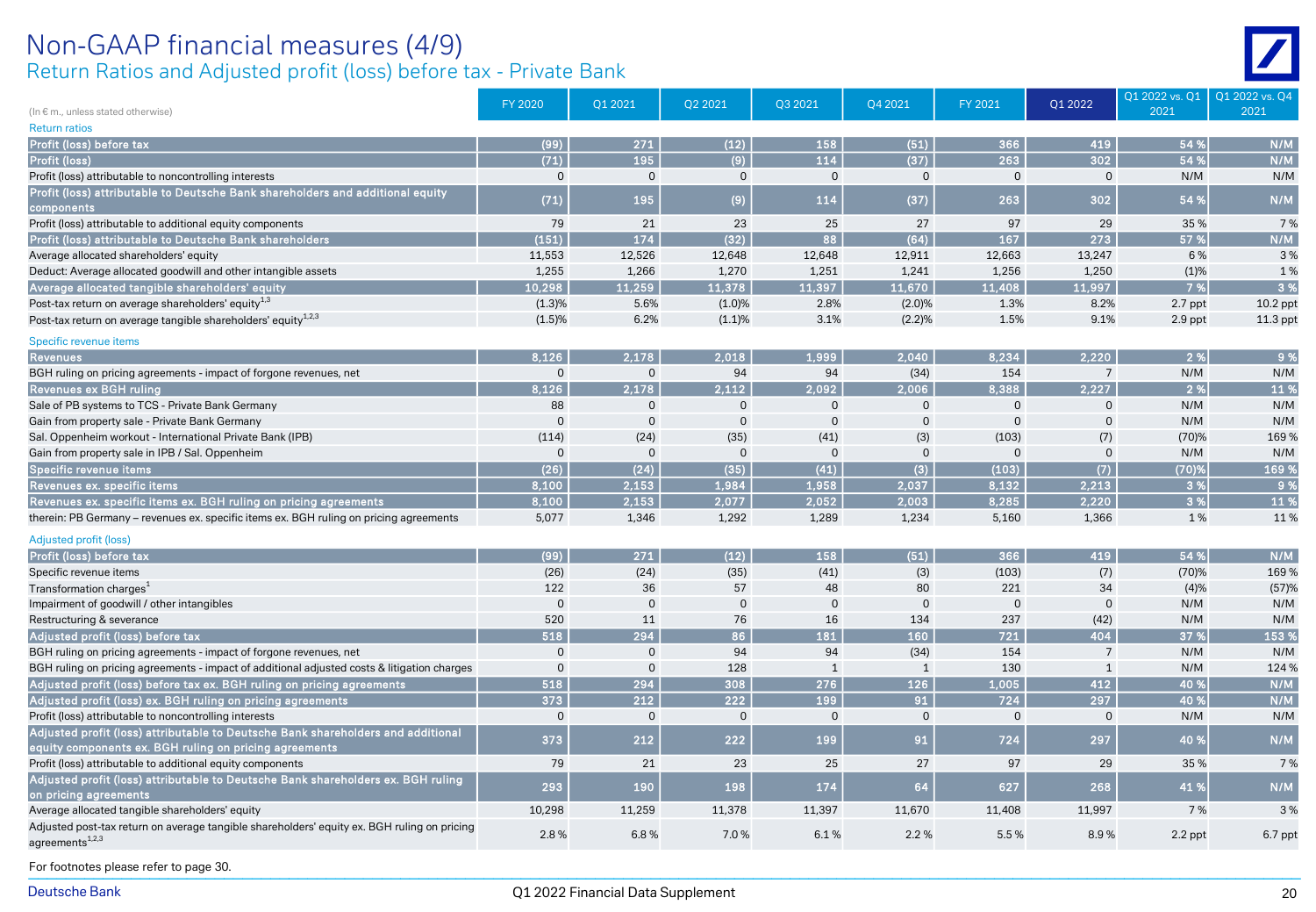#### Return Ratios and Adjusted profit (loss) before tax - Asset Management Non-GAAP financial measures (5/9)

| (In $\epsilon$ m., unless stated otherwise)                                  | FY 2020  | Q1 2021      | Q2 2021      | Q3 2021      | Q4 2021        | FY 2021  | Q1 2022        | Q1 2022 vs. Q1<br>2021 | Q1 2022 vs. Q4<br>2021 |
|------------------------------------------------------------------------------|----------|--------------|--------------|--------------|----------------|----------|----------------|------------------------|------------------------|
| <b>Return ratios</b>                                                         |          |              |              |              |                |          |                |                        |                        |
| Profit (loss) before tax                                                     | 544      | 184          | 180          | 193          | 259            | 816      | 206            | 12 %                   | (21)%                  |
| Profit (loss)                                                                | 392      | 132          | 130          | 139          | 187            | 587      | 148            | 12 %                   | (21)%                  |
| Profit (loss) attributable to noncontrolling interests                       | $\Omega$ | $\Omega$     | $\Omega$     | $\mathbf 0$  | 0              | $\Omega$ | $\overline{0}$ | N/M                    | N/M                    |
| Profit (loss) attributable to Deutsche Bank shareholders and                 | 392      | 132          | 130          | 139          | 187            | 587      | 148            | 12 %                   | (21)%                  |
| additional equity components                                                 |          |              |              |              |                |          |                |                        |                        |
| Profit (loss) attributable to additional equity components                   | 14       | 3            | 3            |              |                | 16       | 5              | 62%                    | 8%                     |
| Profit (loss) attributable to Deutsche Bank shareholders                     | 378      | 129          | 126          | 134          | 182            | 571      | 143            | 11 %                   | (21)%                  |
| Average allocated shareholders' equity                                       | 4,757    | 4,593        | 4,554        | 4,914        | 5,119          | 4,815    | 5,188          | 13%                    | 1%                     |
| Deduct: Average allocated goodwill and other intangible assets <sup>19</sup> | 2,993    | 2,869        | 2,878        | 2,893        | 2,905          | 2,889    | 2,939          | 2%                     | 1%                     |
| Average allocated tangible shareholders' equity                              | 1,764    | 1,724        | 1,676        | 2,021        | 2,214          | 1,926    | 2,250          | 31 %                   | 2%                     |
| Post-tax return on average shareholders' equity <sup>1,3</sup>               | 7.9%     | 11.2%        | 11.1%        | 10.9%        | 14.2%          | 11.9%    | 11.0%          | $(0.2)$ ppt            | $(3.2)$ ppt            |
| Post-tax return on average tangible shareholders' equity <sup>1,2,3</sup>    | 21.4%    | 29.9%        | 30.1%        | 26.6%        | 32.8%          | 29.7%    | 25.4%          | $(4.5)$ ppt            | $(7.4)$ ppt            |
| Adjusted profit (loss) before tax                                            |          |              |              |              |                |          |                |                        |                        |
| Profit (loss) before tax                                                     | 544      | 184          | 180          | 193          | 259            | 816      | 206            | 12 %                   | (21)%                  |
| Transformation charges <sup>1</sup>                                          |          |              | $\mathbf{0}$ | 2            |                | 3        | $\mathbf{0}$   | N/M                    | N/M                    |
| Impairment of goodwill / other intangibles                                   | $\Omega$ | $\mathbf{0}$ | $\mathbf{0}$ | $\mathbf{0}$ | $\overline{0}$ | $\Omega$ | $\mathbf{0}$   | N/M                    | N/M                    |
| Restructuring & severance                                                    | 37       | 6            |              |              | 11             | 21       |                | (85)%                  | (92)%                  |
| Adjusted profit (loss) before tax                                            | 586      | 190          | 181          | 198          | 271            | 840      | 207            | 9%                     | (24)%                  |

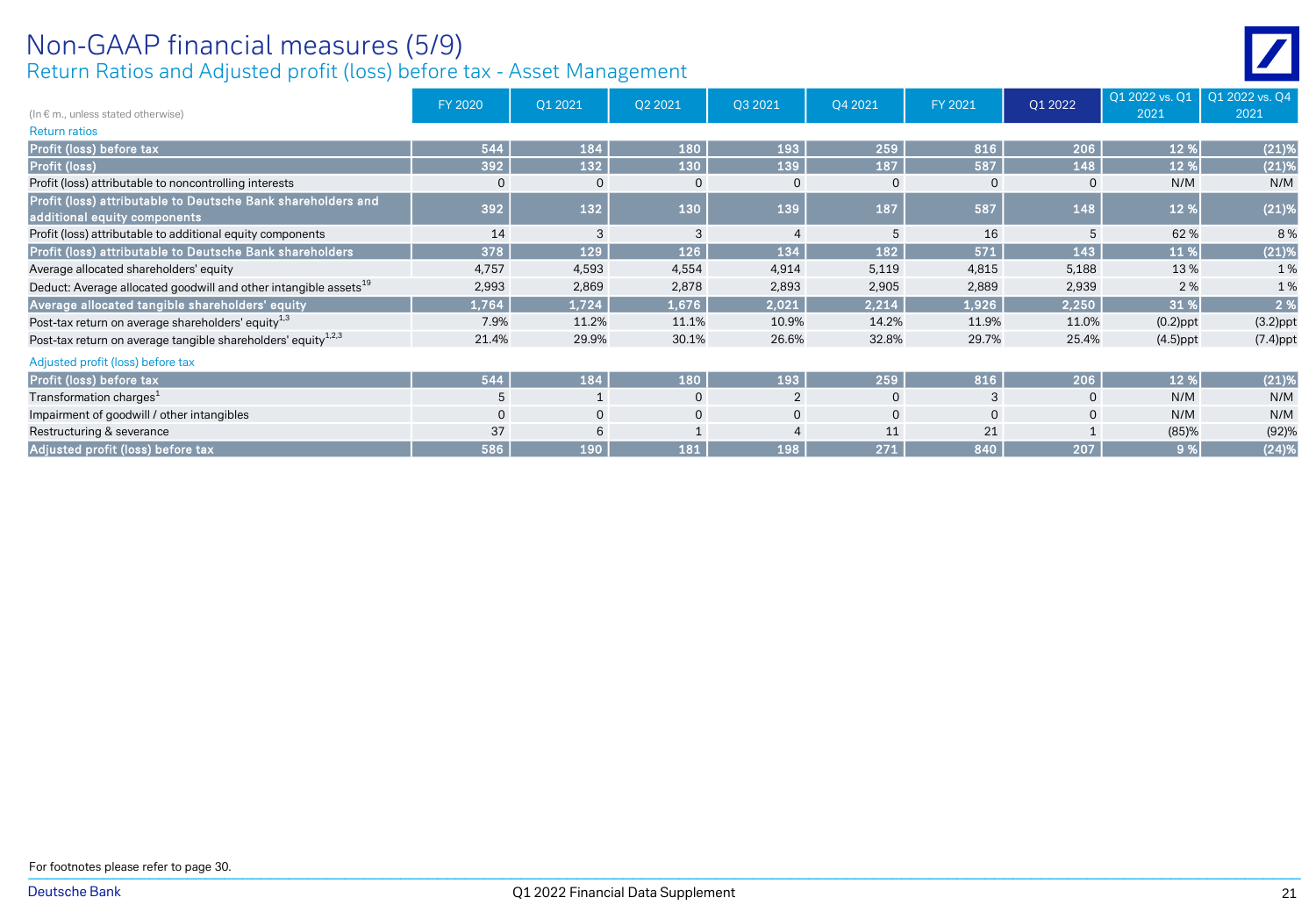#### Return Ratios and Adjusted profit (loss) before tax - Corporate & Other Non-GAAP financial measures (6/9)

| (In $\epsilon$ m., unless stated otherwise)                                                  | FY 2020      | Q1 2021      | Q2 2021  | Q3 2021  | Q4 2021      | FY 2021  | Q1 2022        | Q1 2022 vs. Q1<br>2021 | Q1 2022 vs. Q4<br>2021 |
|----------------------------------------------------------------------------------------------|--------------|--------------|----------|----------|--------------|----------|----------------|------------------------|------------------------|
| <b>Return ratios</b>                                                                         |              |              |          |          |              |          |                |                        |                        |
| Profit (loss) before tax                                                                     | (929)        | (178)        | (39)     | (605)    | (320)        | (1, 143) | (428)          | 140 %                  | 34 %                   |
| Profit (loss)                                                                                | (780)        | (235)        | (39)     | (506)    | 26           | (754)    | (275)          | 17 %                   | N/M                    |
| Profit (loss) attributable to noncontrolling interests                                       | 129          | 36           | 33       | 23       | 52           | 144      | 40             | 11%                    | (24)%                  |
| Profit (loss) attributable to Deutsche Bank shareholders and<br>additional equity components | (909)        | (271)        | (72)     | (529)    | (26)         | (898)    | (315)          | 16 %                   | N/M                    |
| Profit (loss) attributable to additional equity components                                   | (0)          | 0            | (0)      |          | (0)          | (0)      | $\mathbf 0$    | 100%                   | N/M                    |
| Profit (loss) attributable to Deutsche Bank shareholders                                     | (909)        | (271)        | (72)     | (529)    | (26)         | (898)    | (315)          | 16 %                   | N/M                    |
| Average allocated shareholders' equity                                                       | $\Omega$     | $\mathbf{0}$ | $\Omega$ | $\Omega$ | $\Omega$     | $\Omega$ | $\mathbf 0$    | 156%                   | N/M                    |
| Deduct: Average allocated goodwill and other intangible assets                               | (0)          | (0)          | (0)      | $\Omega$ | $\mathbf{0}$ | 0        | $\mathbf{0}$   | N/M                    | N/M                    |
| Average allocated tangible shareholders' equity                                              | $\mathbf{0}$ | $\mathbf{0}$ | $\Omega$ |          |              | $\Omega$ | $\overline{0}$ | $(65)$ %               | 85 %                   |
| Post-tax return on average shareholders' equity <sup>1,3</sup>                               | N/M          | N/M          | N/M      | N/M      | N/M          | N/M      | N/M            | N/M                    | N/M                    |
| Post-tax return on average tangible shareholders' equity <sup>1,2,3</sup>                    | N/M          | N/M          | N/M      | N/M      | N/M          | N/M      | N/M            | N/M                    | N/M                    |
| Adjusted profit (loss) before tax                                                            |              |              |          |          |              |          |                |                        |                        |
| Profit (loss) before tax                                                                     | (929)        | (178)        | (39)     | (605)    | (320)        | (1, 143) | (428)          | 140 %                  | 34 %                   |
| Transformation charges <sup>1</sup>                                                          | 58           | 43           | 6        | 495      | 59           | 603      | 0              | N/M                    | N/M                    |
| Impairment of goodwill / other intangibles                                                   | $\mathbf{0}$ | $\mathbf{0}$ | $\Omega$ | $\Omega$ | $\mathbf{0}$ | $\Omega$ | $\mathbf{0}$   | N/M                    | N/M                    |
| Restructuring & severance                                                                    | 10           | 8            | (2)      | (0)      |              |          |                | (89)%                  | 35%                    |
| Adjusted profit (loss) before tax                                                            | (861)        | (126)        | (35)     | (110)    | (261)        | (532)    | (427)          | N/M                    | 64 %                   |

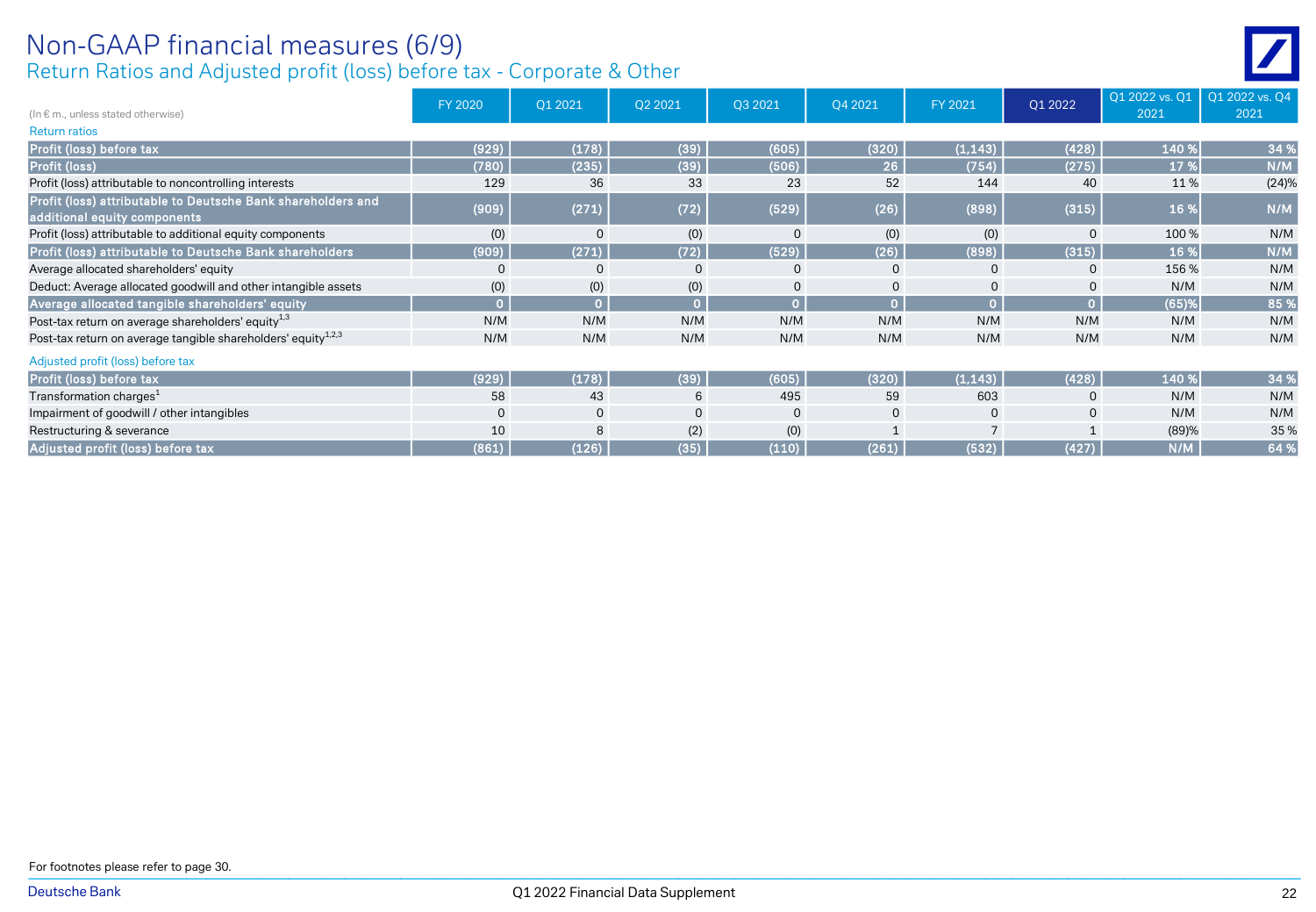#### Return Ratios and Adjusted profit (loss) before tax - Core Bank Non-GAAP financial measures (7/9)

|--|

| (In $\epsilon$ m., unless stated otherwise)                                                  | FY 2020  | Q1 2021  | Q2 2021     | Q3 2021 | Q4 2021        | FY 2021 | Q1 2022        | Q1 2022 vs. Q1<br>2021 | Q1 2022 vs. Q4<br>2021 |
|----------------------------------------------------------------------------------------------|----------|----------|-------------|---------|----------------|---------|----------------|------------------------|------------------------|
| <b>Return ratios</b>                                                                         |          |          |             |         |                |         |                |                        |                        |
| Profit (loss) before tax                                                                     | 3,221    | 1,999    | 1,423       | 898     | 434            | 4,754   | 1,997          | $(0)$ %                | N/M                    |
| Profit (loss)                                                                                | 2,208    | 1,332    | 1,013       | 577     | 569            | 3,491   | 1,471          | 10 %                   | 158 %                  |
| Profit (loss) attributable to noncontrolling interests                                       | 129      | 36       | 33          | 23      | 52             | 144     | 40             | 11%                    | (24)%                  |
| Profit (loss) attributable to Deutsche Bank shareholders and<br>additional equity components | 2,079    | 1,297    | 980         | 554     | 517            | 3,347   | 1,431          | 10 %                   | 177 %                  |
| Profit (loss) attributable to additional equity components                                   | 334      | 85       | 93          | 102     | 109            | 388     | 118            | 39%                    | 8%                     |
| Profit (loss) attributable to Deutsche Bank shareholders                                     | 1,745    | 1,212    | 887         | 451     | 408            | 2,959   | 1,313          | 8 %                    | N/M                    |
| Average allocated shareholders' equity                                                       | 49,166   | 50,483   | 51,327      | 52,463  | 53,639         | 51,961  | 55,019         | 9%                     | 3%                     |
| Deduct: Average allocated goodwill and other intangible assets <sup>19</sup>                 | 5,985    | 5,912    | 5,963       | 5,990   | 5,957          | 5,953   | 6,039          | 2 %                    | 1%                     |
| Average allocated tangible shareholders' equity                                              | 43,181   | 44,571   | 45,364      | 46,473  | 47,683         | 46,008  | 48,980         | 10 %                   | 3%                     |
| Post-tax return on average shareholders' equity <sup>1,3</sup>                               | 3.5%     | 9.6%     | 6.9%        | 3.4%    | 3.0%           | 5.7%    | 9.5%           | $(0.1)$ ppt            | $6.5$ ppt              |
| Post-tax return on average tangible shareholders' equity <sup>1,2,3</sup>                    | 4.0%     | 10.9%    | 7.8%        | 3.9%    | 3.4%           | 6.4%    | 10.7%          | $(0.2)$ ppt            | 7.3 ppt                |
| Specific revenue items                                                                       |          |          |             |         |                |         |                |                        |                        |
| <b>Revenues</b>                                                                              | 24,253   | 7,152    | 6,262       | 6,076   | 5,895          | 25,384  | 7,333          | 3 %                    | 24 %                   |
| Specific revenue items (for details see divisional pages)                                    | (38)     | (9)      | (25)        | (29)    | (11)           | (74)    | $\overline{0}$ | N/M                    | N/M                    |
| Revenues ex. specific items                                                                  | 24,215   | 7,142    | 6,236       | 6,047   | 5,884          | 25,309  | 7,333          | 3 %                    | 25 %                   |
| Adjusted profit (loss) before tax                                                            |          |          |             |         |                |         |                |                        |                        |
| Profit (loss) before tax                                                                     | 3,221    | 1,999    | 1,423       | 898     | 434            | 4.754   | 1,997          | $(0)$ %                | N/M                    |
| Specific revenue items                                                                       | (38)     | (9)      | (25)        | (29)    | (11)           | (74)    | $\overline{0}$ | N/M                    | N/M                    |
| Transformation charges <sup>1</sup>                                                          | 328      | 104      | 86          | 570     | 185            | 945     | 38             | (63)%                  | (79)%                  |
| Impairment of goodwill / other intangibles                                                   | $\Omega$ | $\Omega$ | $\mathbf 0$ | 3       | $\overline{2}$ | 5       | $\Omega$       | N/M                    | N/M                    |
| Restructuring & severance                                                                    | 671      | 57       | 116         | 41      | 250            | 464     | (34)           | N/M                    | N/M                    |
| Adjusted profit (loss) before tax                                                            | 4,182    | 2,151    | 1,599       | 1,482   | 860            | 6,093   | 2,002          | (7)%                   | 133 %                  |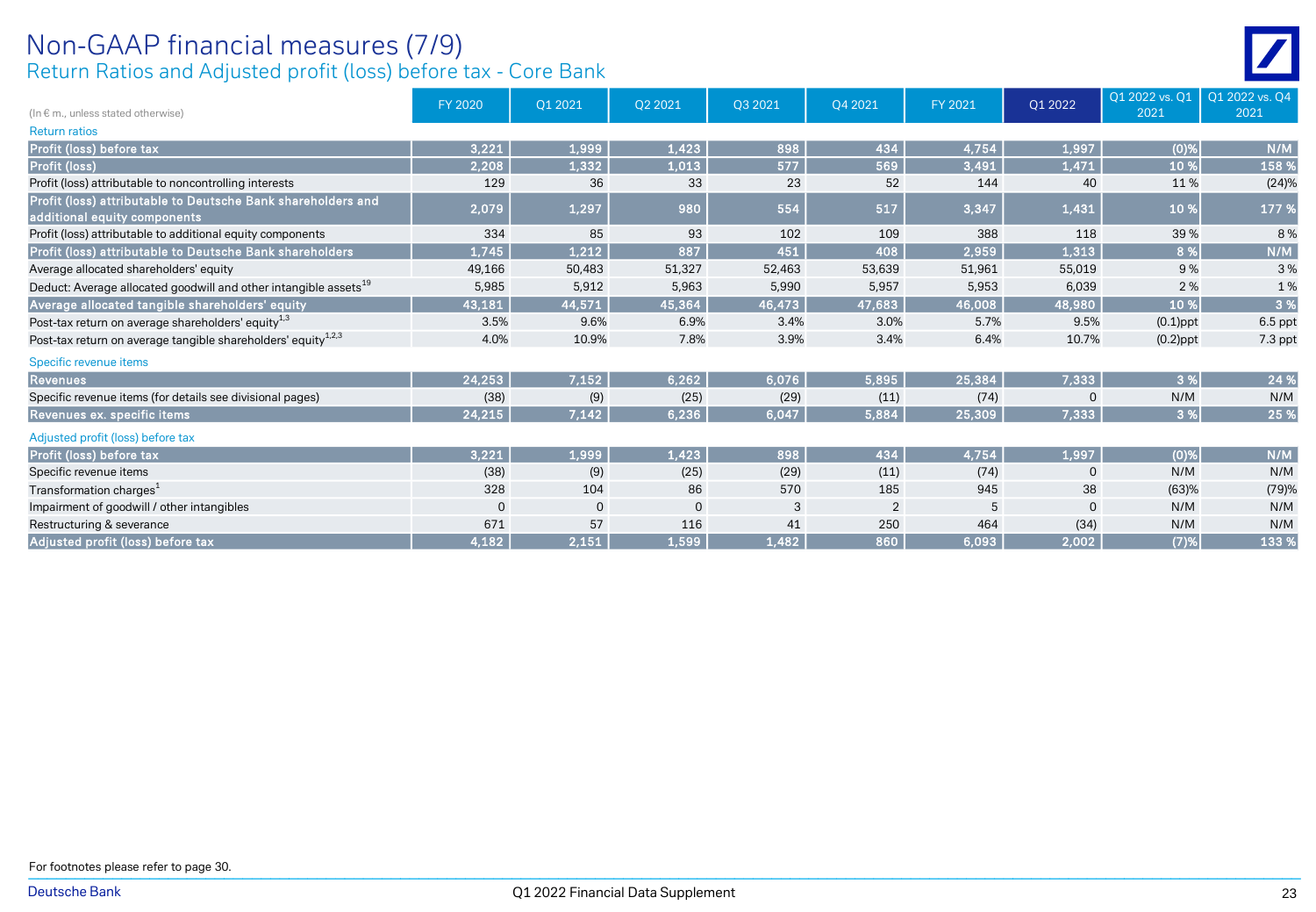#### Return Ratios and Adjusted profit (loss) before tax - Capital Release Unit Non-GAAP financial measures (8/9)

|                                                                           | FY 2020     | Q1 2021     | Q2 2021      | Q3 2021        | Q4 2021        | FY 2021        | Q1 2022        | Q1 2022 vs. Q1 | Q1 2022 vs. Q4 |
|---------------------------------------------------------------------------|-------------|-------------|--------------|----------------|----------------|----------------|----------------|----------------|----------------|
| (In $\epsilon$ m., unless stated otherwise)                               |             |             |              |                |                |                |                | 2021           | 2021           |
| <b>Return ratios</b>                                                      |             |             |              |                |                |                |                |                |                |
| Profit (loss) before tax                                                  | (2, 200)    | (410)       | (257)        | (344)          | (352)          | (1, 364)       | (339)          | (17)%          | (4)%           |
| Profit (loss)                                                             | (1,584)     | (295)       | (185)        | (248)          | (254)          | (982)          | (244)          | (17)%          | (4)%           |
| Profit (loss) attributable to noncontrolling interests                    |             | 0           |              | $\Omega$       | ი              | O              | 0              | N/M            | N/M            |
| Profit (loss) attributable to Deutsche Bank shareholders and              | (1, 584)    | (295)       | (185)        | (248)          | (254)          | (982)          | (244)          | (17)%          | (4)%           |
| additional equity components                                              |             |             |              |                |                |                |                |                |                |
| Profit (loss) attributable to additional equity components                | 48          | 9           | 9            | 10             | 9              | 37             | 9              | (5)%           | (10)%          |
| Profit (loss) attributable to Deutsche Bank shareholders                  | (1,632)     | (304)       | (195)        | (257)          | (263)          | (1,019)        | (253)          | (17)%          | (4)%           |
| Average allocated shareholders' equity                                    | 6,166       | 4,837       | 4,671        | 4,369          | 4,094          | 4,473          | 3,487          | (28)%          | (15)%          |
| Deduct: Average allocated goodwill and other intangible assets            | 142         | 109         | 103          | 92             | 82             | 96             | 72             | (34)%          | (12)%          |
| Average allocated tangible shareholders' equity                           | 6,024       | 4,728       | 4,568        | 4,277          | 4,012          | 4,377          | 3,415          | (28)%          | (15)%          |
| Post-tax return on average shareholders' equity <sup>1,3</sup>            | $(26.5)\%$  | $(25.1)\%$  | $(16.7)\%$   | $(23.6)\%$     | (25.7)%        | $(22.8)\%$     | $(29.0)\%$     | $(3.9)$ ppt    | $(3.3)$ ppt    |
| Post-tax return on average tangible shareholders' equity <sup>1,2,3</sup> | $(27.1)\%$  | $(25.7)\%$  | $(17.1)\%$   | $(24.1)\%$     | (26.2)%        | $(23.3)\%$     | $(29.6)\%$     | $(3.9)$ ppt    | $(3.4)$ ppt    |
| Specific revenue items                                                    |             |             |              |                |                |                |                |                |                |
| <b>Revenues</b>                                                           | (225)       | 81          | (24)         | (36)           | 5 <sub>1</sub> | 26             | (5)            | N/M            | N/M            |
| <b>DVA</b>                                                                |             | (2)         |              | 3              | (1)            | $\overline{2}$ | 2              | N/M            | N/M            |
| Update in valuation methodology                                           |             | $\mathbf 0$ |              | $\mathbf 0$    | $\Omega$       | $\mathbf 0$    | $\mathbf 0$    | N/M            | N/M            |
| Specific revenue items                                                    | B           | (2)         |              | $\overline{3}$ | (1)            | $\overline{2}$ | $\overline{2}$ | N/M            | N/M            |
| Revenues ex. specific items                                               | (217)       | 79          | (23)         | (33)           |                | 28             | (3)            | N/M            | N/M            |
| Adjusted profit (loss) before tax                                         |             |             |              |                |                |                |                |                |                |
| Profit (loss) before tax                                                  | (2, 200)    | (410)       | (257)        | (344)          | (352)          | (1, 364)       | (339)          | (17)%          | (4)%           |
| Specific revenue items                                                    | 8           | (2)         | $\mathbf{1}$ | 3              | (1)            |                | $\overline{2}$ | N/M            | N/M            |
| Transformation charges <sup>1</sup>                                       | 162         | 12          | 13           | 14             | 19             | 57             | $\mathbf{0}$   | N/M            | N/M            |
| Impairment of goodwill / other intangibles                                | $\mathbf 0$ | $\mathbf 0$ | $\mathbf 0$  | $\mathbf 0$    | 0              | 0              | 0              | N/M            | N/M            |
| Restructuring & severance                                                 | 17          | $\mathbf 0$ |              | (3)            |                |                |                | 163%           | (32)%          |
| Adjusted profit (loss) before tax                                         | (2,013)     | (399)       | (236)        | (330)          | (333)          | (1, 298)       | (336)          | (16)%          | 1 %            |

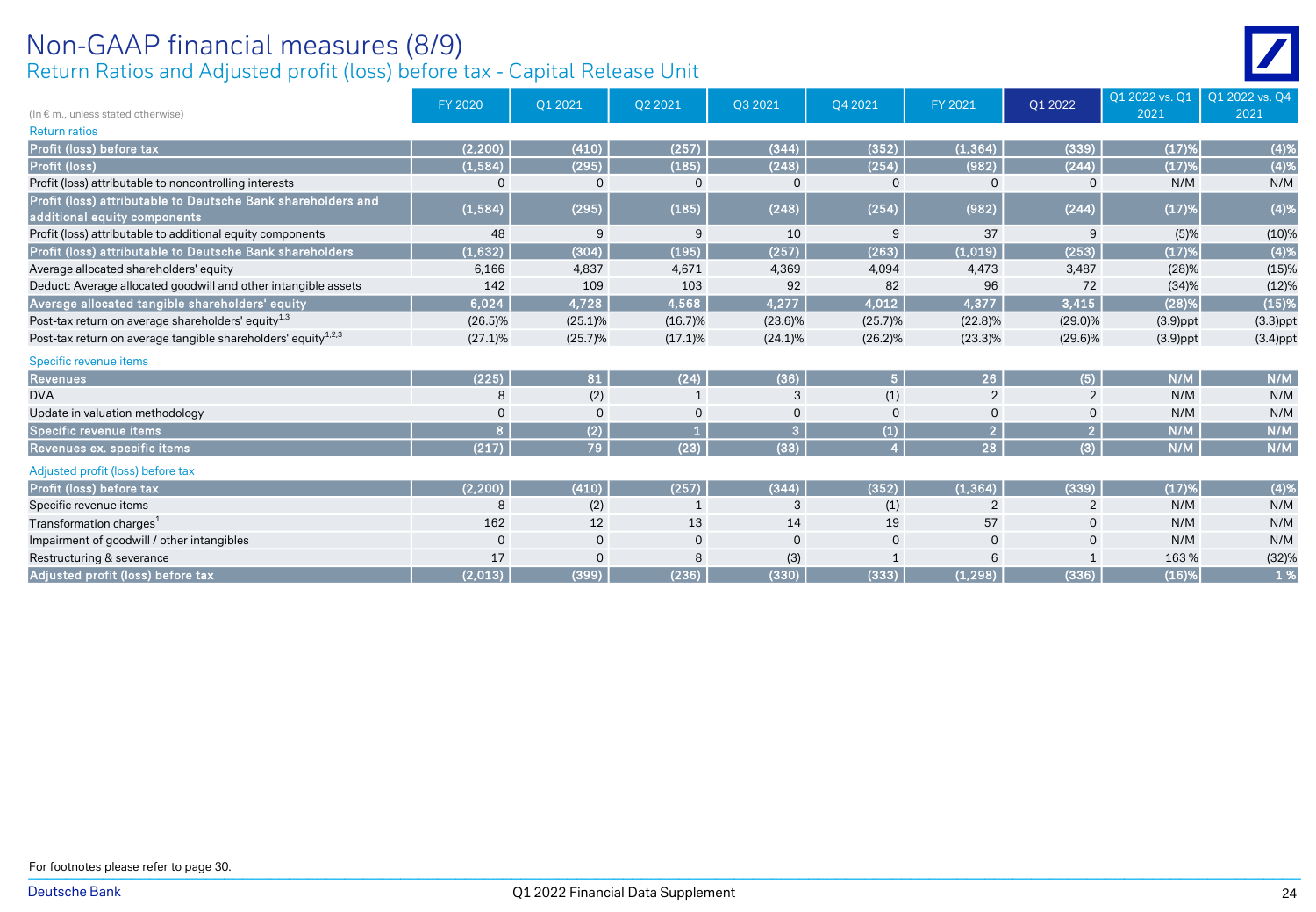#### Per Share information and net assets Non-GAAP financial measures (9/9)

|                                                                                                             | FY 2020 | Q1 2021      | Q2 2021 | Q3 2021 | Q4 2021        | FY 2021        | Q1 2022        | Q1 2022 vs. Q1 | Q1 2022 vs. Q4 |
|-------------------------------------------------------------------------------------------------------------|---------|--------------|---------|---------|----------------|----------------|----------------|----------------|----------------|
| (In $\epsilon$ m., unless stated otherwise)                                                                 |         |              |         |         |                |                |                | 2021           | 2021           |
| Earnings per share measure                                                                                  |         |              |         |         |                |                |                |                |                |
| Profit (loss) attributable to Deutsche Bank shareholders after<br>AT1-coupon adjustment (in $\epsilon$ m)   | 146     | 1,002        | 432     | 306     | 263            | 2,002          | 1,187          | 18 %           | N/M            |
| Weighted-average shares outstanding                                                                         | 2,108   | 2,096        | 2,096   | 2,096   | 2,097          | 2,097          | 2,092          | (0)%           | (0)%           |
| Adjusted weighted-average shares after assumed conversions                                                  | 2,170   | 2,140        | 2,142   | 2,144   | 2,153          | 2,143          | 2,143          | 0%             | (0)%           |
| Basic earnings per share in $\epsilon^9$                                                                    | € 0.07  | € 0.48       | € 0.21  | €0.15   | € 0.13         | € 0.96         | € 0.57         | 19%            | N/M            |
| Diluted earnings per share in $\epsilon^{1,9}$                                                              | € 0.07  | € 0.47       | € 0.20  | € 0.14  | € 0.12         | € 0.93         | € 0.55         | 18%            | N/M            |
| Book Value per basic share outstanding                                                                      |         |              |         |         |                |                |                |                |                |
| Total shareholders' equity (Book value)                                                                     | 54,786  | 56,089       | 56,569  | 57,235  | 58,027         | 58,027         | 58,665         | 5 %            | 1 %            |
| Number of shares issued, in mn.                                                                             | 2,067   | 2,067        | 2,067   | 2,067   | 2,067          | 2,067          | 2,067          | 0%             | 0%             |
| Treasury shares, in mn.                                                                                     | (1)     | (4)          | (3)     | (2)     | (1)            | (1)            | (22)           | N/M            | N/M            |
| Vested share awards, in mn.                                                                                 | 39      | 32           | 34      | 30      | 35             | 35             | 43             | 34%            | 25 %           |
| <b>Basic shares outstanding</b>                                                                             | 2,104   | 2,095        | 2,097   | 2,095   | 2,101          | 2,101          | 2,088          | (0)%           | (1)%           |
| Book value per basic share outstanding in $\epsilon$                                                        | 26.04   | 26.77        | 26.97   | 27.32   | 27.62          | 27.62          | 28.09          | 5 %            | 2%             |
| Tangible book value per basic share outstanding                                                             |         |              |         |         |                |                |                |                |                |
| Total shareholders' equity (Book value)                                                                     | 54,786  | 56,089       | 56,569  | 57,235  | 58,027         | 58,027         | 58,665         | 5 %            | 1%             |
| Deduct: Goodwill and other intangible assets <sup>19</sup>                                                  | 5,997   | 6,105        | 6,104   | 5,990   | 6,079          | 6,079          | 6,143          | 1%             | 1%             |
| Tangible shareholders' equity (Tangible book value)                                                         | 48,789  | 49,985       | 50,465  | 51,245  | 51,949         | 51,949         | 52,522         | 5 %            | 1%             |
| Number of shares issued, in mn.                                                                             | 2.067   | 2,067        | 2,067   | 2,067   | 2,067          | 2,067          | 2.067          | 0%             | 0%             |
| Treasury shares, in mn.                                                                                     | (1)     | (4)          | (3)     | (2)     | (1)            | (1)            | (22)           | N/M            | N/M            |
| Vested share awards, in mn.                                                                                 | 39      | 32           | 34      | 30      | 35             | 35             | 43             | 34 %           | 25 %           |
| <b>Basic shares outstanding</b>                                                                             | 2,104   | 2,095        | 2,097   | 2,095   | 2,101          | 2,101          | 2,088          | $(0)$ %        | (1)%           |
| Tangible book value per basic share outstanding in €                                                        | 23.19   | 23.86        | 24.06   | 24.46   | 24.73          | 24.73          | 25.15          | 5 %            | 2%             |
| Net assets (adjusted), in € bn.                                                                             |         |              |         |         |                |                |                |                |                |
| $\sf {Total}$ assets $^{\sf e}$                                                                             | 1.325   | 1,317        | 1,320   | 1.326   | 1,324          | 1,324          | 1,343          | 2 %            | 1%             |
| Deduct: Derivatrives (incl. hedging derivatives & derivatives reclassified<br>into hfs) credit line netting | 266     | 227          | 218     | 220     | 239            | 239            | 231            | 2%             | (3)%           |
| Deduct: Derivatives cash collateral received / paid                                                         | 83      | 64           | 63      | 62      | 65             | 65             | 58             | (10)%          | (11)%          |
| Deduct: Securities Financing Transactions credit line netting                                               |         | $\mathbf{1}$ | 1       | 1       | $\overline{2}$ | $\overline{2}$ | $\overline{4}$ | N/M            | 84%            |
| Deduct: Pending settlements netting                                                                         | 12      | 37           | 46      | 41      | 15             | 15             | 34             | (9)%           | 123%           |
| Net assets (adjusted) <sup>1,6</sup>                                                                        | 963     | 987          | 992     | 1,002   | 1,002          | 1,002          | 1.016          | 3 %            | 1 %            |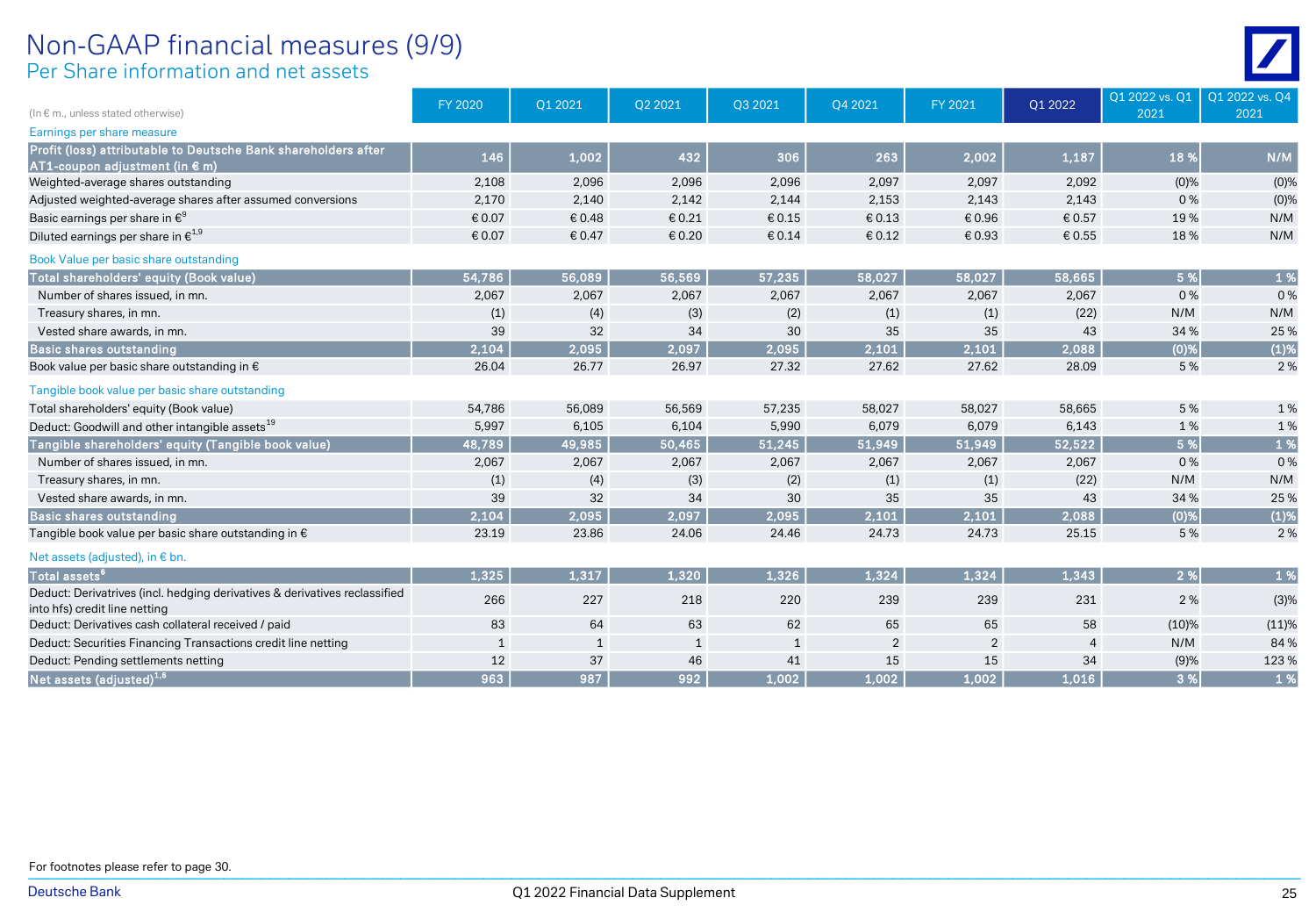

#### Non-GAAP Financial Measures

This document and other documents the Group has published or may publish contain non-GAAP financial measures. Non-GAAP financial measures are measures of the Group's historical or future performance, financial position or cash flows that contain adjustments that exclude or include amounts that are included or excluded, as the case may be, from the most directly comparable measure calculated and presented in accordance with IFRS in the Group's financial statements.

#### Return on Equity Ratios

The Group reports a post tax return on average shareholders' equity and a post-tax return on average tangible shareholders' equity, each of which is a non-GAAP financial measure.

The post-tax returns on average shareholders' equity and average tangible shareholders' equity are calculated as profit (loss) attributable to Deutsche Bank shareholders after AT1 coupon as a percentage of average shareholders' equity and average tangible shareholders' equity, respectively.

Profit (loss) attributable to Deutsche Bank shareholders after AT1 coupon for the segments is a non-GAAP financial measure and is defined as profit (loss) excluding post-tax profit (loss) attributable to noncontrolling interests and after AT1 coupon, which are allocated to segments based on their allocated average tangible shareholders' equity.

For the Group, it reflects the reported effective tax rate which was 26 % for Q1 2022, 26 % for FY 2021, (285)% for Q4 2021, 41 % for Q3 2021, 29 % for Q2 2021, 35 % for Q1 2021 and 39 % for FY 2020.

For the segments, the applied tax rate was 28 % for Q1 2022, 28 % for all quarters in 2021 and 28 % for FY 2020.

At the Group level, tangible shareholders' equity is shareholders' equity as reported in the Consolidated Balance Sheet excluding goodwill and other intangible assets. Tangible shareholders' equity for the segments is calculated by deducting goodwill and other intangible assets from shareholders' equity as allocated to the segments. Shareholders' equity and tangible shareholders' equity are presented on an average basis.

The Group believes that a presentation of average tangible shareholders' equity makes comparisons to its competitors easier, and refers to this measure in the return on equity ratios presented by the Group. However, average tangible shareholders' equity is not a measure provided for in IFRS, and the Group's ratios based on this measure should not be compared to other companies' ratios without considering differences in the calculations.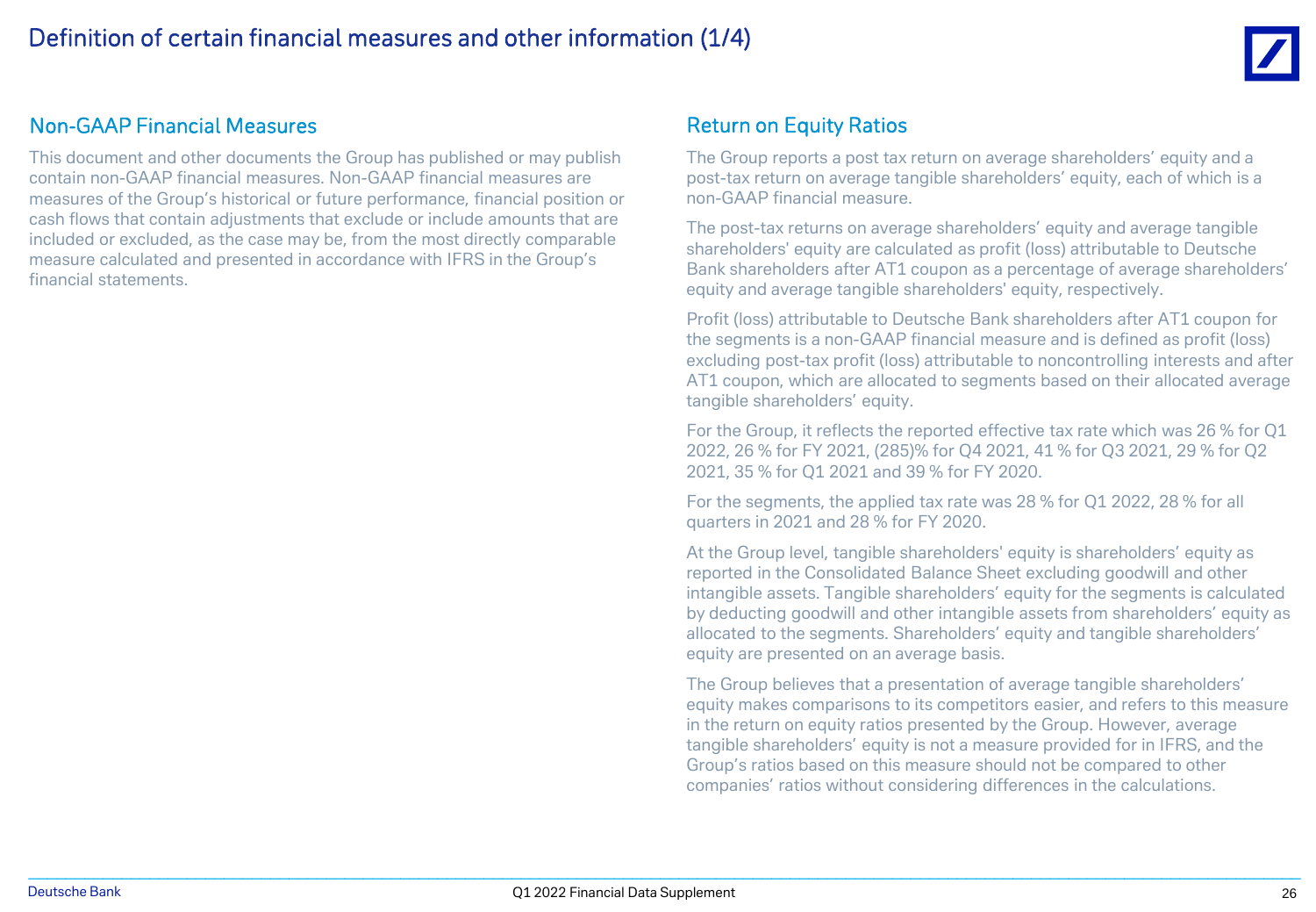

#### Allocation of Average Shareholders' Equity

Shareholders' equity is fully allocated to the Group's segments based on the regulatory capital demand of each segment. Regulatory capital demand reflects the combined contribution of each segment to the Groups' Common Equity Tier 1 ratio, the Groups' Leverage ratio and the Group's Capital Loss under Stress.

Contributions in each of the three dimensions are weighted to reflect their relative importance and level of constraint for the Group.

Contributions to the Common Equity Tier 1 ratio and the Leverage ratio are measured through Risk Weighted Assets (RWA) and Leverage Ratio Exposure. The Group's Capital Loss under Stress is a measure of the Group's overall economic risk exposure under a defined stress scenario.

Goodwill and other intangible assets are directly attributed to the Group's segments in order to allow the determination of allocated tangible shareholders' equity and the respective returns.

Shareholders' equity and tangible shareholders' equity is allocated on a monthly basis and averaged across quarters and for the full year.

#### Adjusted costs

Adjusted costs is one of the key performance indicators and is a non-GAAP financial measure for which the most directly comparable IFRS financial measure is noninterest expenses. Adjusted costs is calculated by deducting (i) impairment of goodwill and other intangible assets, (ii) net litigation charges and (iii) restructuring and severance (in total referred to as nonoperating costs) from noninterest expenses under IFRS. The Group believes that a presentation of noninterest expenses excluding the impact of these items provides a more meaningful depiction of the costs associated with our operating businesses.

#### Revenues excluding specific items

Revenues excluding specific items is a performance indicator that is a non-GAAP financial measure most directly comparable to the IFRS financial measure net revenues. Revenues excluding specific items is calculated by adjusting net revenues under IFRS for specific revenue items which generally fall outside the usual nature or scope of the business and are likely to distort an accurate assessment of the divisional operating performance. Excluded items are Debt Valuation Adjustment (DVA) and material transactions or events that are either one-off in nature or belong to a portfolio of connected transactions or events where the P&L impact is limited to a specific period of time. The Group believes that a presentation of net revenues excluding the impact of these items provides a more meaningful depiction of the revenues associated with our business.

#### Transformation charges

Transformation charges are costs included in adjusted costs that are directly related to Deutsche Bank's transformation as a result of the new strategy announced on July 7, 2019 and certain costs related to incremental or accelerated decisions driven by the changes in our expected operations due to the COVID-19 pandemic. Such charges include the transformation-related impairment of software and real estate, the accelerated software amortization and other transformation charges like onerous contract provisions or legal and consulting fees related to the strategy execution.

#### Transformation related effects

Transformation related effects are financial impacts, in addition to transformation charges (as defined above), which are recorded outside of adjusted costs. These include goodwill impairments in the second quarter 2019, as well as restructuring and severance expenses from the third quarter 2019 onwards. In addition to the aforementioned pre tax items, transformation related effects on a post tax basis include pro forma tax effects on the aforementioned items and deferred tax asset valuation adjustments in connection with the transformation of the Group.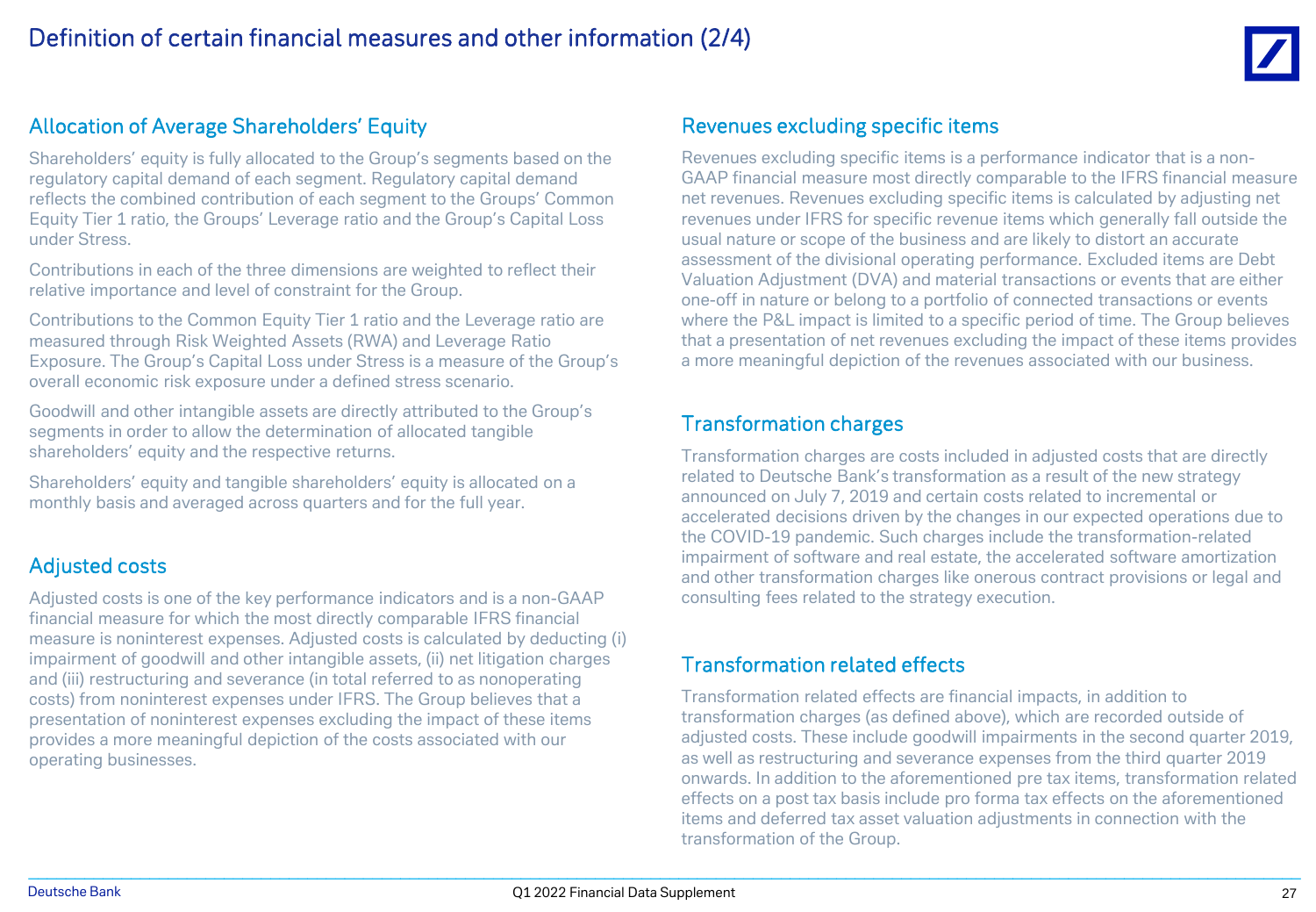#### Adjusted profit (loss) before tax

Adjusted profit (loss) before tax is calculated by adjusting the profit (loss) before tax under IFRS for specific revenue items, transformation charges, impairments of goodwill and other intangibles, as well as restructuring and severance expenses.

#### Expenses eligible for reimbursement related to Prime Finance

BNP Paribas and Deutsche Bank signed a master transaction agreement to provide continuity of service to Deutsche Bank's Prime Finance and Electronic Equities clients. Under the agreement Deutsche Bank operated the platform until clients could be migrated to BNP Paribas by the end of 2021. Expenses of the transferred business were eligible for reimbursement by BNP Paribas.

#### Fully loaded CRR/CRD Measures

For the comparative periods, we present in this report certain figures based on the CRR definition of own fund instruments (applicable for AT1 capital and T2 capital and figures based thereon, including Tier 1, Total Capital and Leverage Ratio) on a "fully loaded" basis. We calculate such "fully loaded" figures excluding the transitional arrangements for own fund instruments as provided in the currently applicable CRR/CRD. For CET1 instruments we do not make use of transitional provisions.

Transitional arrangements are applicable for AT1 and T2 instruments. Capital instruments issued on or prior to December 31, 2011, that no longer qualify as AT1 or T2 capital under the fully loaded CRR/CRD as currently applicable are subject to grandfathering rules during the transitional period and are being phased out from 2013 to 2022 with their recognition capped at 20 % in 2020 and 10 % in 2021 (in relation to the portfolio eligible for grandfathering which was still in issue on December 31, 2012) with grandfathering phasing out completely from January 1, 2022. The current CRR as applicable since June 27, 2019 provides further grandfathering rules for AT1 and T2 instruments issued prior to June 27, 2019.

Thereunder, AT1 and T2 instruments issued through special purpose entities are grandfathered until December 31, 2021. Beyond 2021, transitional arrangements only exist for AT1 and T2 instruments which continue to qualify until June 26, 2025 even if they do not meet certain new requirements that apply since June 27, 2019. We had immaterial amounts of such instruments outstanding at yearend 2021, which practically removes the difference between "fully loaded" and "transitional" AT1 and T2 instruments starting from January 1, 2022.

For description of our regulatory measures please refer to our Annual Report 2021 "Management Report: Risk Report: Risk and capital performance"

#### Net assets (adjusted)

Net assets (adjusted) are defined as IFRS Total assets adjusted to reflect the recognition of legal netting agreements, offsetting of cash collateral received and paid and offsetting pending settlements balances. The Group believes that a presentation of net assets (adjusted) makes comparisons to its competitors easier.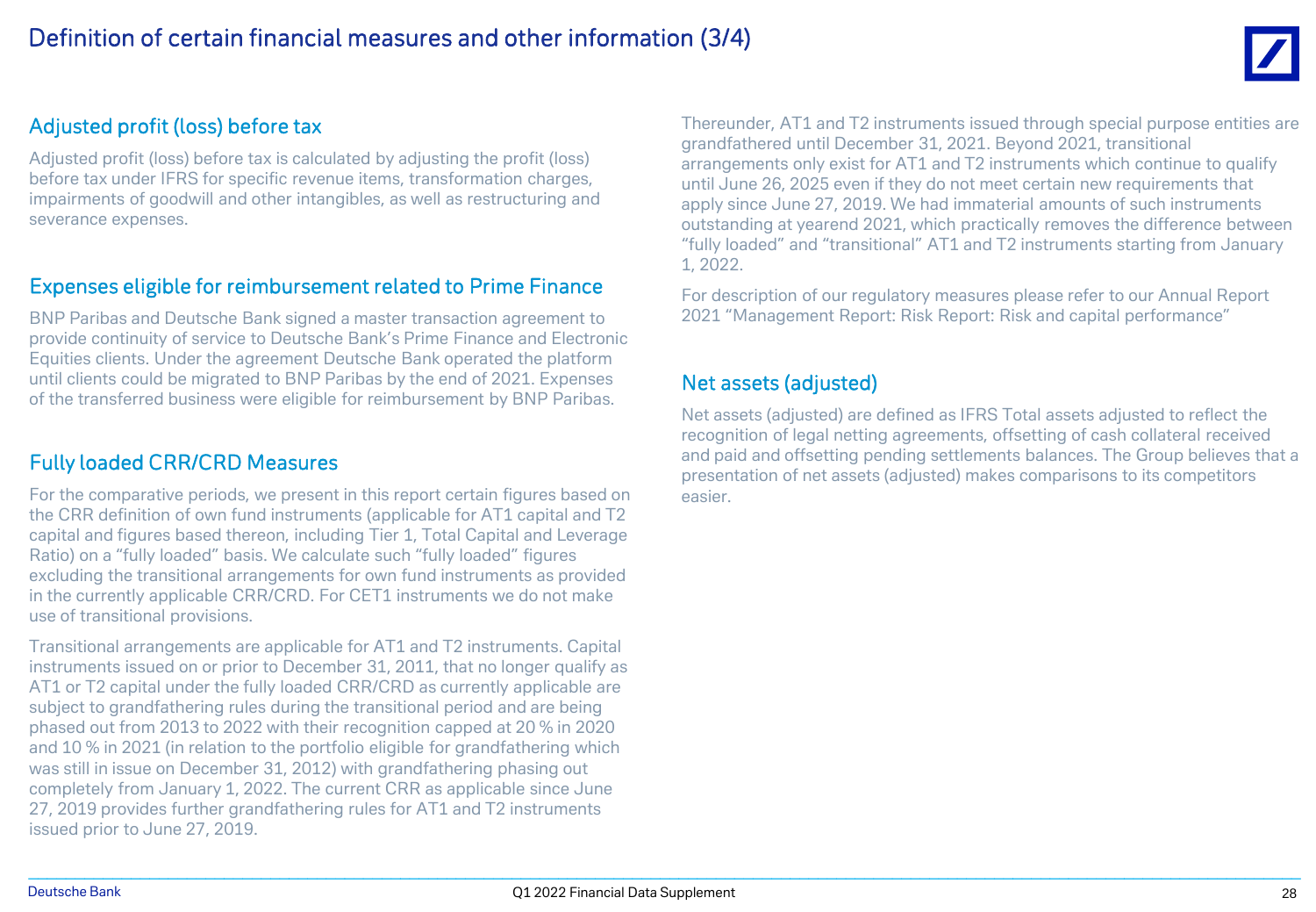

#### Book Value and Tangible Book Value per Basic Share **Outstanding**

Book value per basic share outstanding and tangible book value per basic share outstanding are non-GAAP financial measures that are used and relied upon by investors and industry analysts as capital adequacy metrics. Book value per basic share outstanding represents the Bank's total shareholders' equity divided by the number of basic shares outstanding at period-end. Tangible book value represents the Bank's total shareholders' equity less goodwill and other intangible assets. Tangible book value per basic share outstanding is computed by dividing tangible book value by period-end basic shares outstanding.

#### Core Bank

The Core Bank represents the Group excluding the Capital Release Unit (CRU).

#### Cost ratios

Cost/income ratio: Noninterest expenses as a percentage of total net revenues, which are defined as net interest income before provision for credit losses plus noninterest income.

Compensation ratio: Compensation and benefits as a percentage of total net revenues, which are defined as net interest income before provision for credit losses plus noninterest income.

Noncompensation ratio: Noncompensation noninterest expenses, which are defined as total noninterest expenses less compensation and benefits, as a percentage of total net revenues, which are defined as net interest income before provision for credit losses plus noninterest income.

#### Other key ratios

Diluted earnings per share: Profit (loss) attributable to Deutsche Bank shareholders, which is defined as profit (loss) excluding noncontrolling interests, divided by the weighted-average number of diluted shares outstanding. Diluted earnings per share assume the conversion into common shares of outstanding securities or other contracts to issue common stock, such as share options, convertible debt, unvested deferred share awards and forward contracts.

Book value per basic share outstanding: Book value per basic share outstanding is defined as shareholders' equity divided by the number of basic shares outstanding (both at period end).

Tangible book value per basic share outstanding: Tangible book value per basic share outstanding is defined as shareholders' equity less goodwill and other intangible assets, divided by the number of basic shares outstanding (both at period-end).

Tier 1 capital ratio: Tier 1 capital, as a percentage of the risk-weighted assets for credit, market and operational risk.

**Common Equity Tier 1 capital ratio: Common Equity Tier 1 capital, as a** percentage of the risk-weighted assets for credit, market and operational risk.

Fully loaded CRR/CRD Leverage Ratio: Tier 1 capital (CRR/CRD fully loaded), as a percentage of the CRR/CRD leverage ratio exposure measure.

Phase-in CRR/CRD Leverage Ratio: Tier 1 capital (CRR/CRD phase-in), as a percentage of the CRR/CRD leverage ratio exposure measure.

Net interest margin: For Group and Divisions, Net interest income (before provision for credit losses) as a percentage of average total interest earnings assets. Net interest margins per division are based on their contribution to the Group results.

Average yield on loans: Interest income on loans as a percentage of average loans at amortized cost based upon month-end balances.

Provision for credit losses (bps of loans): Provision for credit losses annualized as basis points of average loans gross of allowances for loan losses, based upon month-end balances.